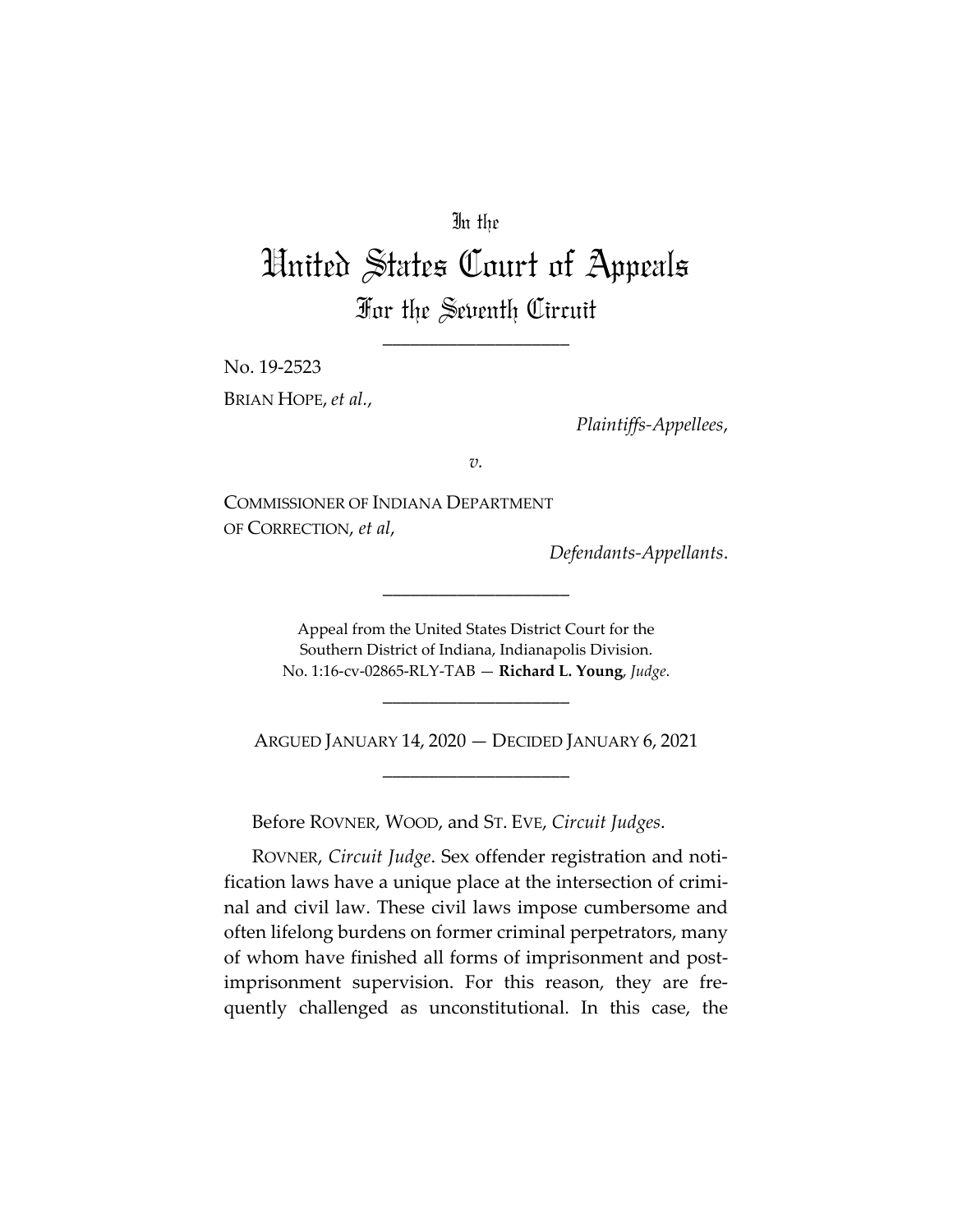plaintiffs have challenged Indiana's Sex Offender Registration Act (SORA) as it applies to offenders who have relocated to Indiana from other states after the enactment of SORA, and who are forced to register under the law, but would not have been required to do so had they committed their crimes as residents of Indiana prior to the enactment of the relevant portions of SORA and maintained citizenship there. The district court found the registration requirements to be unconstitutional, and we uphold the district court's finding that this application of SORA violates the plaintiffs' right to travel.

**I.** 

Although sex offender registries had been around for some time prior, they proliferated in the early 1990's due to a few high profile and highly publicized heinous crimes against children by repeat sex offenders. We can assume that more widespread access to the internet in the 1990's also contributed to the proliferations of these laws. For the first time, anyone with an internet connection could access the information in these registries from their homes with a few mouse clicks and find out the location of convicted sex offenders in their communities. In 1994, Indiana enacted its own version of a sex offender registry, SORA, also called "Zachary's Law," after a 10-year-old boy who was tragically sexually assaulted and murdered by a neighbor with a previous criminal conviction for sexual assault of a child. 1994 Ind. P.L. 11 § 7 (codified as Indiana Code §§ 5-2-12-1 through 5-2-12-13) (current version at Ind. Code §§ 11-8-8-1 through 11-8-8-23).

Around the same time, in the federal arena, Congress was enacting sex offender registration and notification laws, culminating in 2006 with the federal Sex Offender Registration and Notification Act (SORNA), 34 U.S.C.A. § 20901 et. seq.,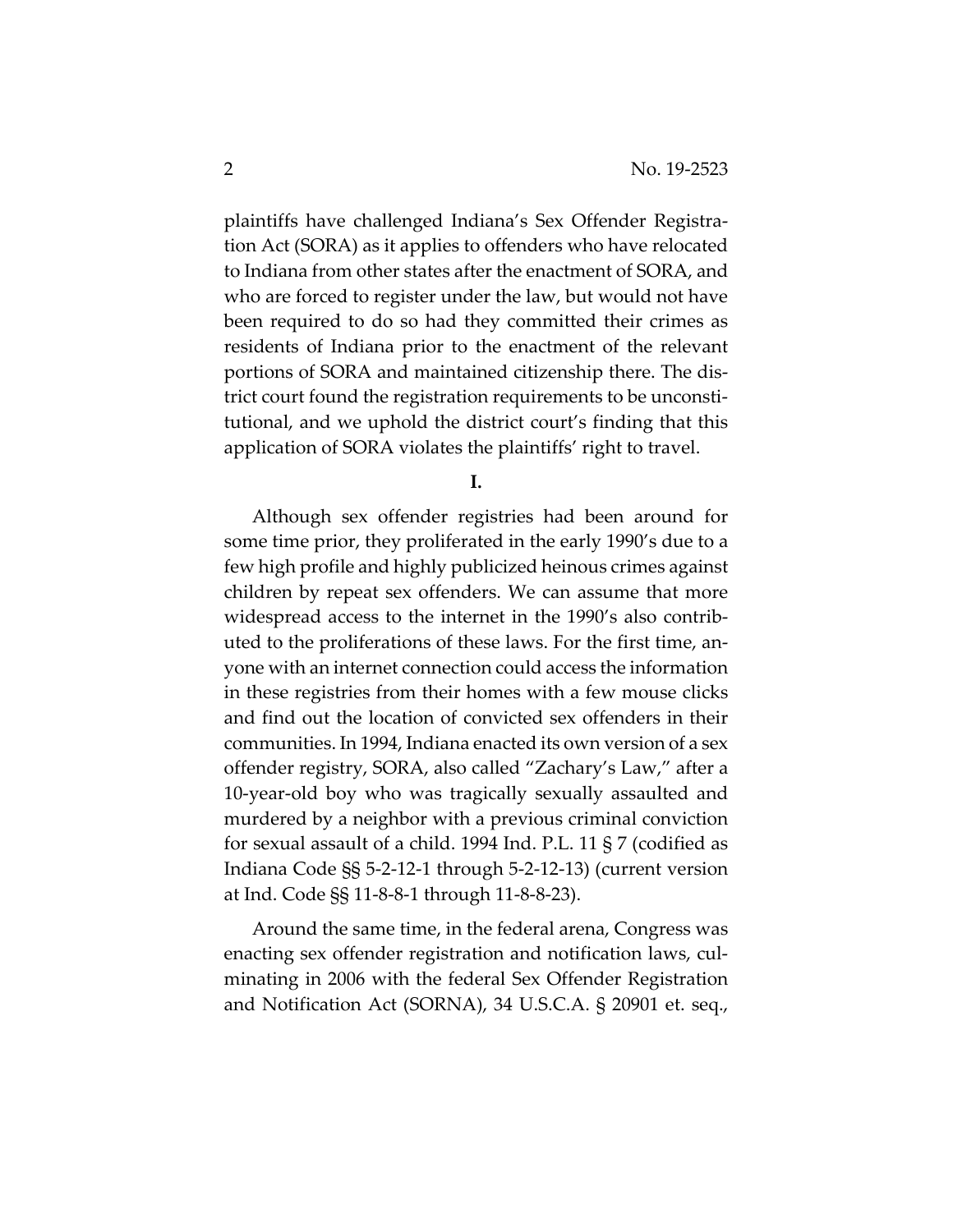which requires states to maintain public registries with specified sex offender information. Indiana has periodically amended its SORA to remain in compliance with changing requirements of the federal SORNA, and, according to Indiana's brief, to target those most likely to recidivate. In 1996, the Indiana General Assembly revised SORA to require registration by one convicted elsewhere of a state offense that is substantially equivalent to an Indiana offense that triggers a duty to register. 1996 Ind. P.L. 33 § 2; *see also* 2001 Ind. P.L. 238 § 4 (making substantial equivalency provision retrospective).1 And, most relevantly, in 2006, the legislature amended SORA to apply the statute's requirements to any "person who is required to register as a sex offender in any jurisdiction." 2006 P.L. 140 § 5(b)(1) (codified at Ind. Code §§ 11-8-8-4.5(b)(1), 11-  $8-8-5(b)(1)$ ).

Those amendments have greatly expanded both the list of persons required to register and the information those registrants are required to provide. The current SORA requirements are many. A person required to register under SORA must report in person at least once annually to the local sheriff's office in the county of residence, and if the registrant is employed or attends school in a different county, the registrant must report to the sheriff's office in each of those counties as well. Sexual offenders who have committed one of nine specified offenses are considered to be "sexually violent predators" and must report to the local sheriff's office every ninety days. Ind. Code. § 11-8-8-14(b). A person who is homeless or

 $1$  During the briefing of this case, this provision was codified at Ind. Code §§ 11-8-8-4.5(a)(22), 11-8-8-5(a)(24). As of July 1, 2020, the "substantial equivalency" provision has been moved to Ind. Code 1-1-2-4(b) and made more generally applicable across Indiana's Code.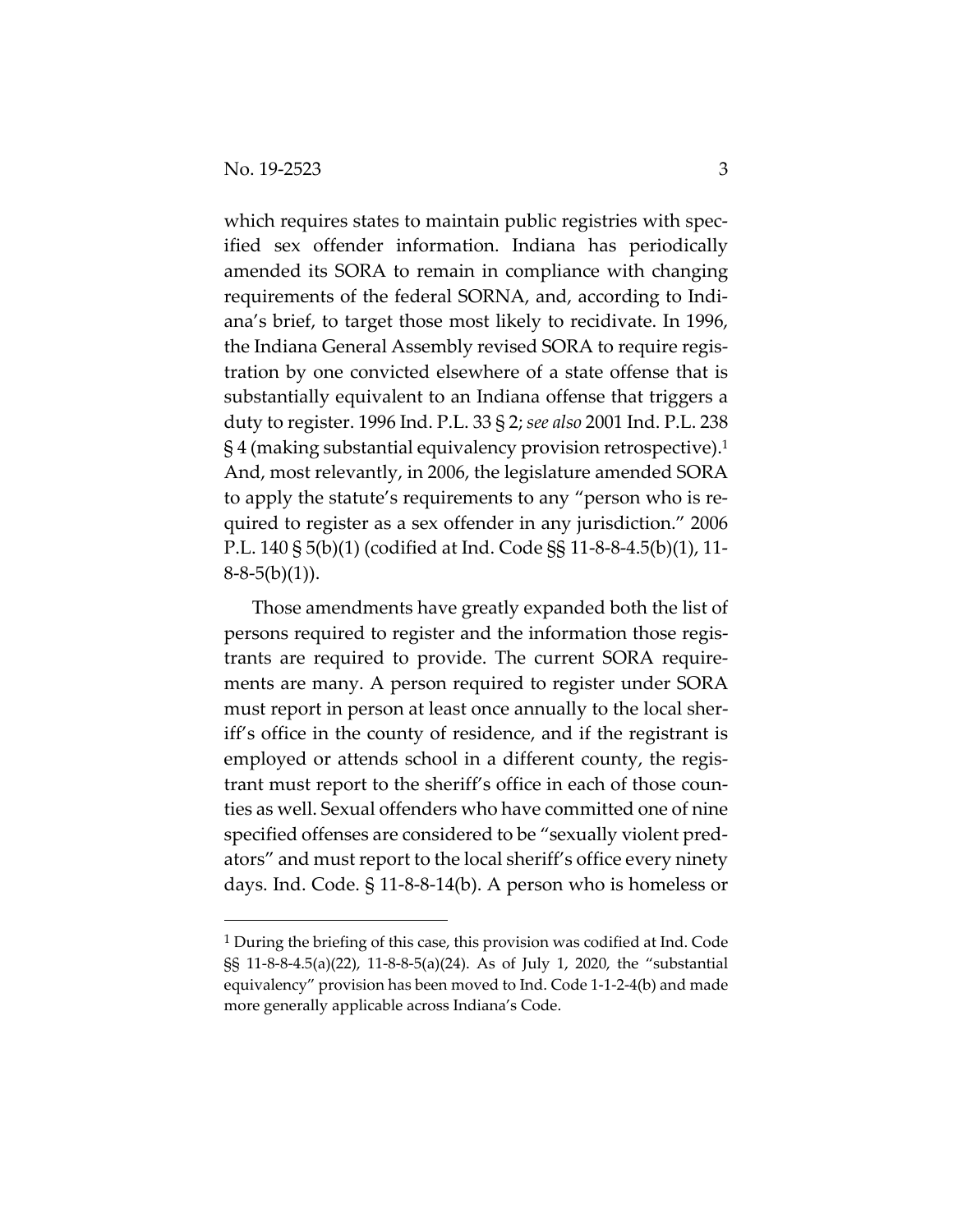lives in transitional or temporary housing must appear in person at least once every seven days. *Id.* at § 11-8-8-12(b)(2).

Registration requires more than simply appearing at the sheriff's office. The person registering must be photographed and provide information including their name, date of birth, race, height, weight, hair color, eye color, identifying features such as scars and tattoos, social security number, driver's license or state identification card number, vehicle description and license plate number of any vehicle the registrant might operate regularly, principal address, name and address of any employer or educational institution, any electronic mail addresses, any instant messaging user names, any social networking website user name and "[a]ny other information required by the [Department of Corrections  $(DOC)$ ]." Ind. Code § 11-8-8-8(a).<sup>2</sup> Most of this information is published on the public registry, although some of the information (such as an individual's e-mail address) is not available to the public. If any of this information changes, the registrant must go in person to the sheriff's office, within seventy-two hours, to report it. Ind. Code. § 11-8-8-8(c). That means, for example, if a registrant gets a Pinterest account, that person must report the new account, in person, at the local sheriff's office, within seventy-two hours. Convicted sex offenders are required to maintain a valid driver's license or state identification card and are prohibited from seeking a name change. Ind. Code. §§ 11-8-8-15(b), 16.

In addition to all of these requirements, a sexually violent predator must inform law enforcement of any absences away

<sup>2</sup> This is a simplified list. The full version can be found at Ind. Code § 11-8-8.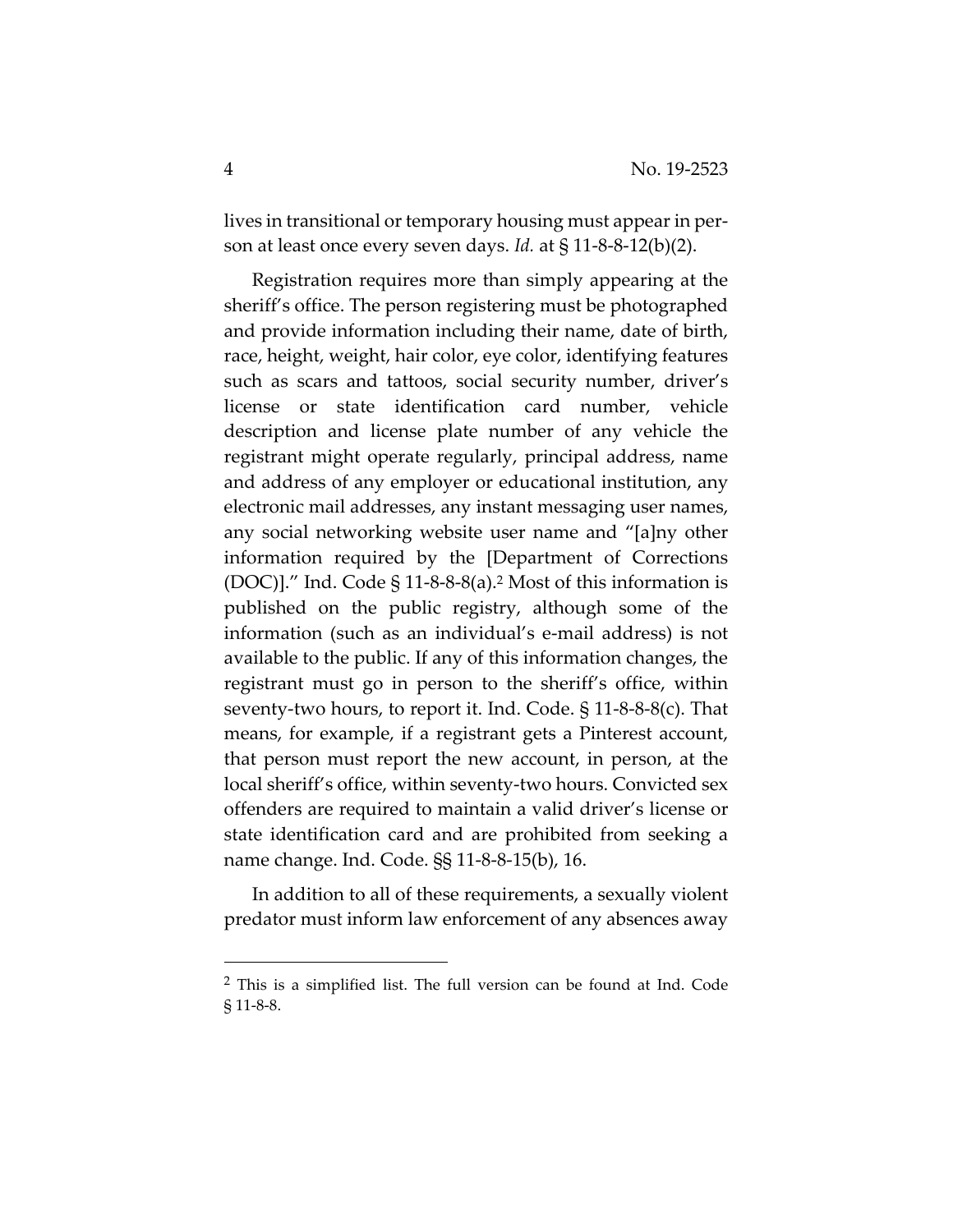from home that are longer than seventy-two hours. Ind. Code § 11-8-8-18.3 And an "offender against children" may not work, volunteer, or reside within 1,000 feet of a school, a youth program center, or a public park. Ind. Code §§ 35-42-4-10, 11.4 A person who is a "serious sex offender" may not enter school property. Ind. Code. § 35-42-4-14(b).5

To verify addresses, a local law enforcement officer must visit a registrant's home at least once per year, and at least once every ninety days if the offender is a "sexually violent predator." Ind. Code § 11-8-8-13(a). As of March 16, 2018, there were close to 10,000 persons required to register as sex or violent offenders in Indiana. R. 100-2 at 9.

After cataloguing the burdens that we have just enumerated, the Indiana Supreme Court concluded that "the Act imposes significant affirmative obligations and a severe stigma on every person to whom it applies. … [and the] duties imposed on offenders are significant and intrusive." *Wallace v. State*, 905 N.E.2d 371, 379 (Ind. 2009). As a result, the Indiana Supreme Court concluded that the Act had the "effect of adding punishment beyond that which could have been imposed when his crime was committed," and therefore the State could not impose the requirements of SORA on anyone whose offense predated the enactment of that statute. *Id.* at 384. To do so, it held, would violate the *ex post facto* clause of the Indiana Constitution. *Id.* As a result, Indiana does not require any

 $3 A$  "sexually violent predator" is defined in Ind. Code § 35-38-1-7.5.

<sup>4</sup> An "offender against children" is defined in Ind. Code § 35-42-4-11.

<sup>5</sup> A "serious sex offender" is defined in Ind. Code § 35-42-4-14(a).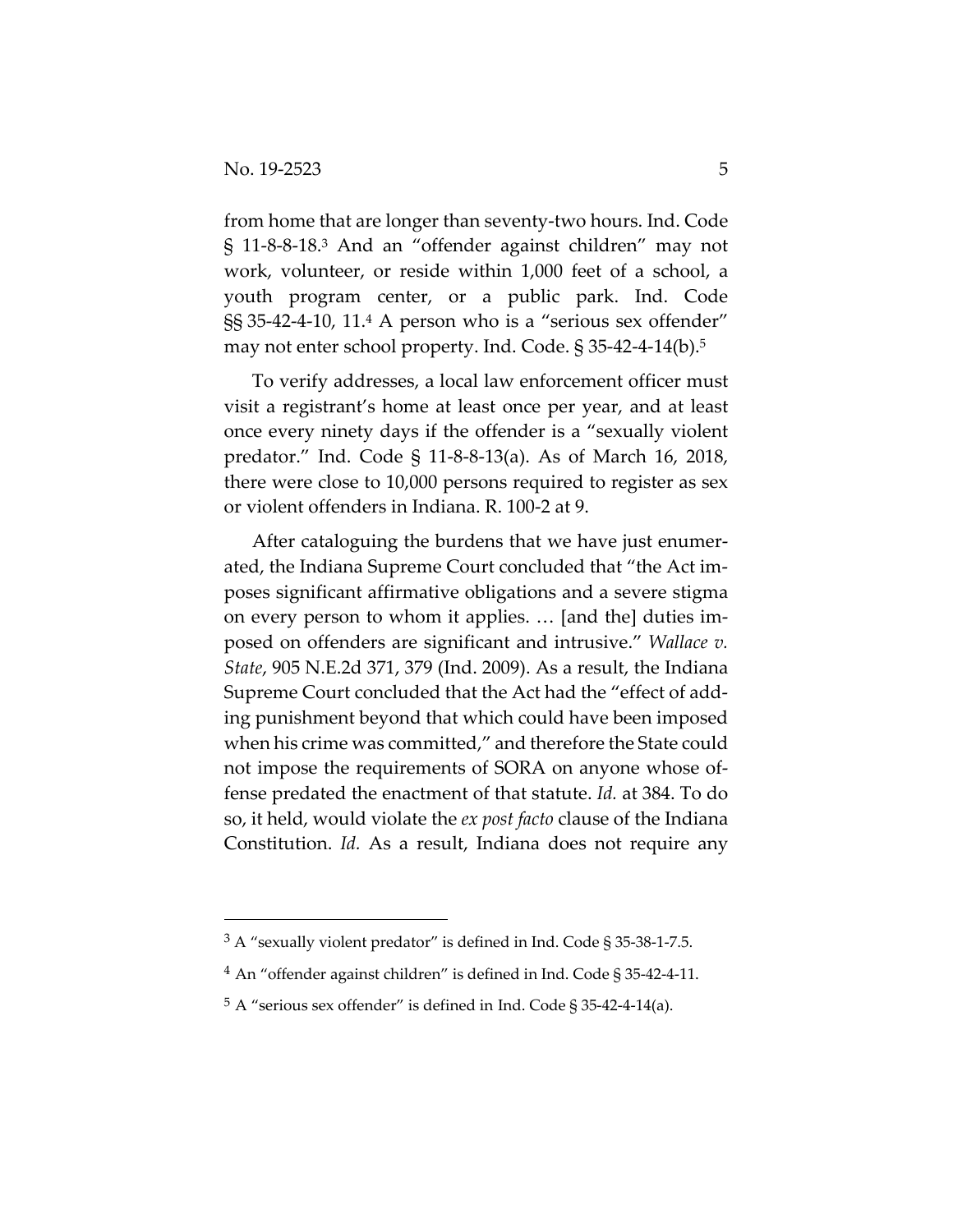person to register if the offense occurred prior to SORA provided that person remains a resident of Indiana.

This case is before us now, however, because, despite the *Wallace* decision, persons with pre-SORA convictions who relocate to Indiana from another state where registration was required or relocate from Indiana to another state requiring registration and then back again, must register in Indiana, even if Indiana would not have required them to register had they committed their offenses in Indiana and never left.

We must pause here, before getting to the State's reasons for requiring these registrations, in order to untangle a Gordian knot in this case. The State has argued in its briefs that there are two situations in which the DOC decides that a person is required to register upon moving to Indiana.6 Those circumstances are as follows:

(1) *The substantial equivalency requirement:* If an individual relocates to Indiana after the offense of which that individual was convicted, or its out-of-state-equivalent, became a registrable offense, the DOC requires that individual to register based on its determination that, at the time that the individual relocated to Indiana, he was "on notice" that the offense requires registration. (R. 100-1 at 24–25, R. 100-2 at 15–16). Indiana requires the person to register whether or not that person was obligated to register in the state from which that person came.

<sup>6</sup> The DOC and local county sheriff's offices jointly maintain SORA and the DOC makes a final determination as to who is required to register and for how long each offender must register. Ind. Code, §§ 11-8-2-12.4, 11-8- 2-13(b), 36-2-13-5.5.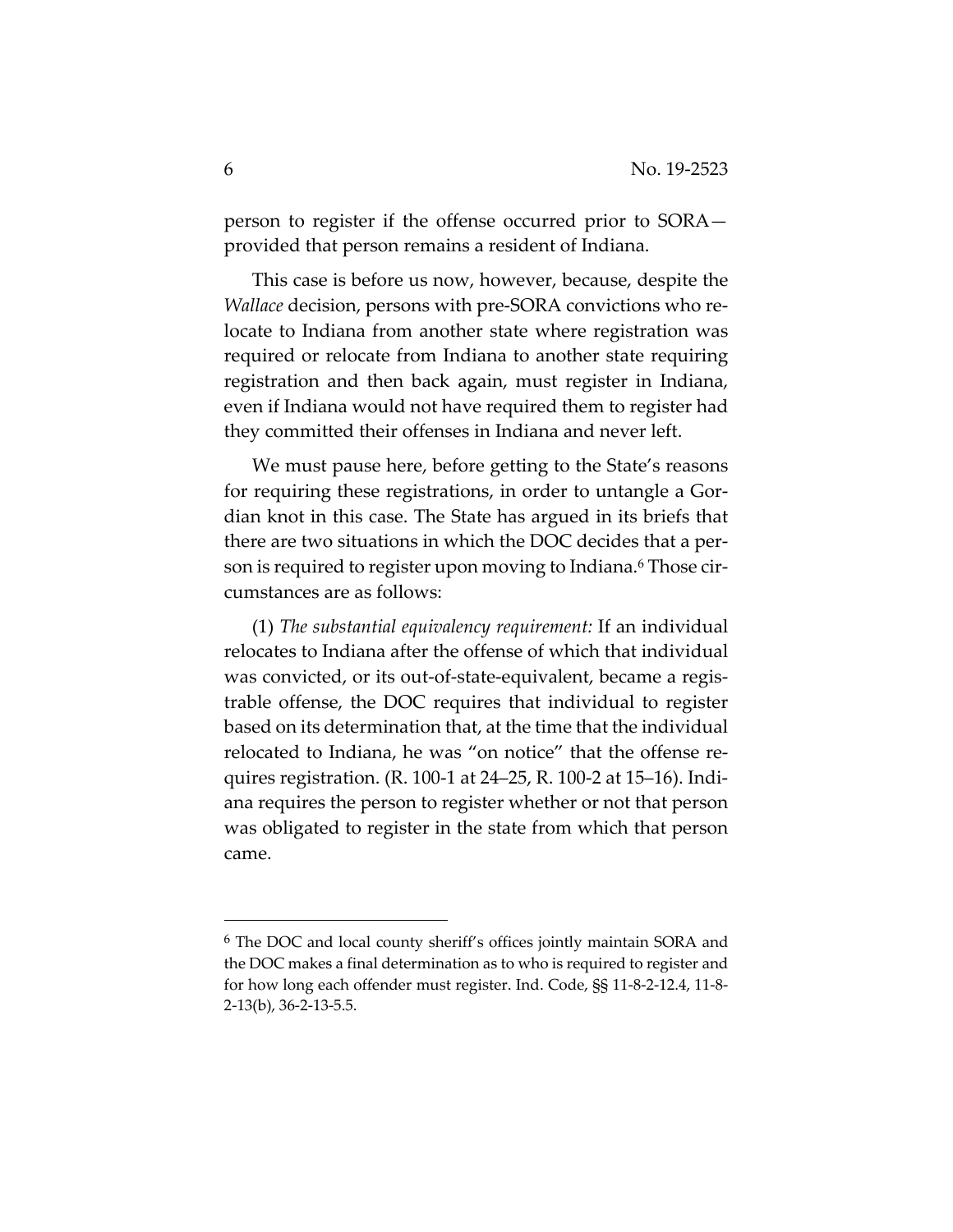(2) *The other jurisdiction requirement:* If the individual is required to register in another jurisdiction and relocates to Indiana after July 1, 2006, the DOC requires the individual to register pursuant to Indiana Code § 11-8-8-5(b)(1), which defines a "sex or violent offender" to include an individual "required to register as a sex or violent offender in any jurisdiction." (R. 100-1 at 24-25, 39; R. 100-2 at 16–17).7 Of course, one can be required to register in another state as a result of one's employment or school enrollment in that state, even if he does not live there. *E.g.*, 730 ILCS 150/3(a-5). Thus, the State points out that "[a] lifelong Indiana resident who would otherwise fall within the *Wallace* rule will be required to register if he works in another state that requires him to register;" State Br. at 5. But that particular application of the other jurisdiction requirement is not at issue here: So far as the briefing reveals, none of the six plaintiffs was subject to registration in another jurisdiction as a result of work, study, or some conduct apart from residence in that jurisdiction.

In its fact section generally, and in the description of each plaintiff, and throughout its brief, the State maintains that all of the plaintiffs must register because of both of the statutory requirements we have just identified. State's Brief at 22, 23, 24, 25. As an example, the State asserts in its brief that Gary Snider must register because of both the substantial equivalency requirement (the crime he committed in Michigan in 1988 is substantially equivalent to an Indiana registrable offense), and because of the other jurisdiction requirement (he

 $<sup>7</sup>$  July 1, 2006 is the date that the Indiana General Assembly amended</sup> SORA to apply the statute's requirements to any "person who is required to register as a sex offender in any jurisdiction." *See* 2006 Ind. P.L. 140 § 5(b)(1) (codified at Ind. Code §§ 11-8-8-4.5(b)(1), 11-8-8-5(b)(1)).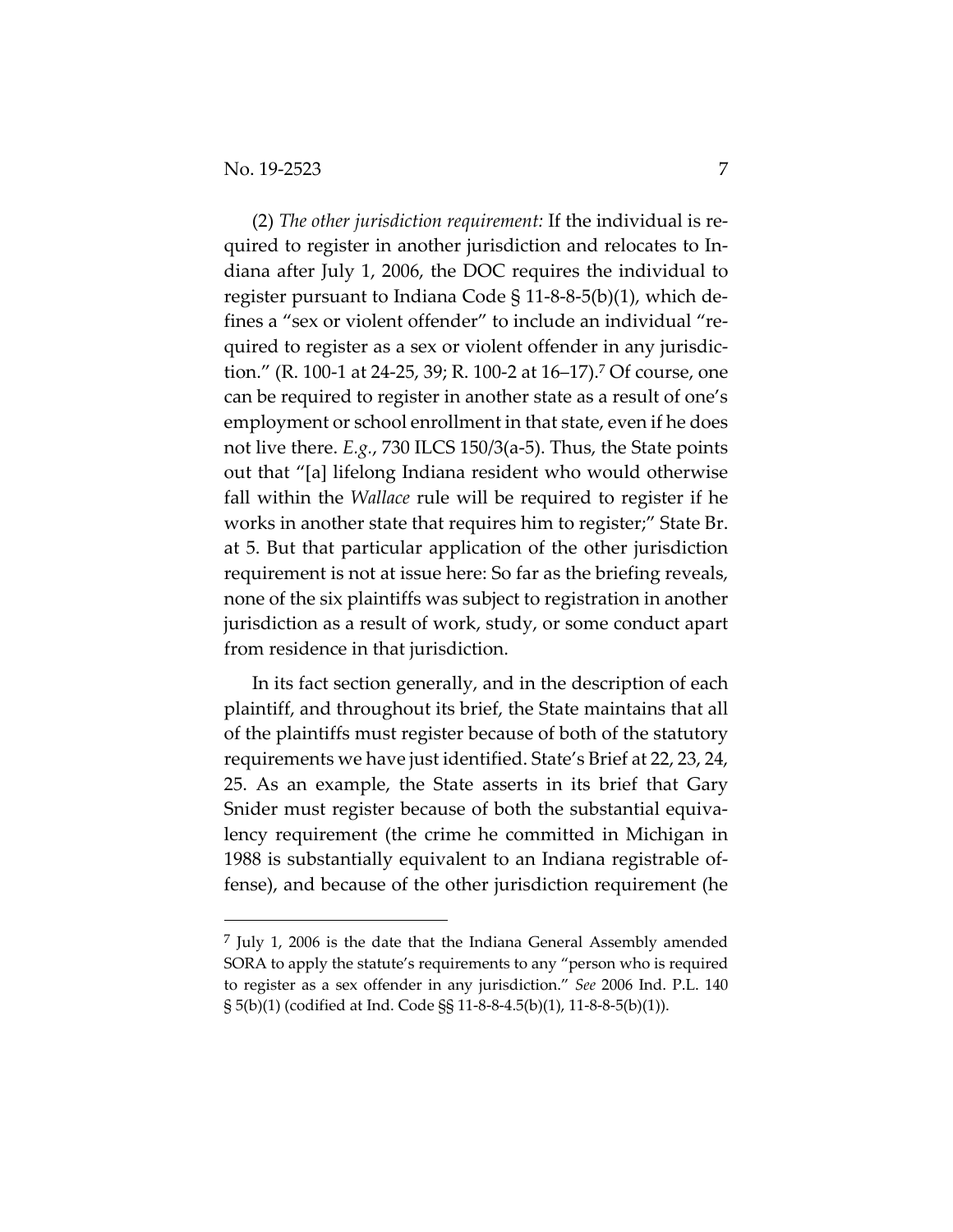was required to register in Michigan). State's Brief at 23–24. Snider committed his crime in 1988, long before Indiana's SORA was enacted, and moved to Indiana in 2003—three years before Indiana enacted the other jurisdiction requirement of SORA. Nevertheless, the State's brief asserts that he was required to register under both provisions. This is but one of several conflicting assertations that the State makes about Snider. It also presents two others. In its representative deposition pursuant to Federal Rule of Civil Procedure 30(b)(6), the State asserted that because Snider moved to Indiana before the other jurisdiction requirement was added to SORA, he would only have to register on the basis of the substantial equivalency requirement. R. 100-1 at 25. And at oral argument, the State asserted that Indiana's *ex post facto* clause would not allow the state to require registration from someone whose only basis for that registration was a pre-SORA offense that is the substantial equivalent of an Indiana offense made registrable by SORA. Oral argument at 8:57–12:00. To put this all together, the State's briefs assert that Snider had to register for both reasons. At the 30(b)(6) deposition the State maintained that Snider would not have to register under the other jurisdiction prong because he arrived in Indiana before that requirement was added. And at oral argument, the State asserted that Snider could not be required to register because of the substantial equivalency requirement alone because of the Supreme Court decision in *Wallace*. We do not what else to call this other than "a mess."

Part of this confusion stems from the odd manner in which Indiana describes the operation of SORA. It refers to the statutory requirements of SORA as one aspect of the law, and then distinguishes the statutory law from the rulings by the Indiana Supreme Court invalidating certain applications of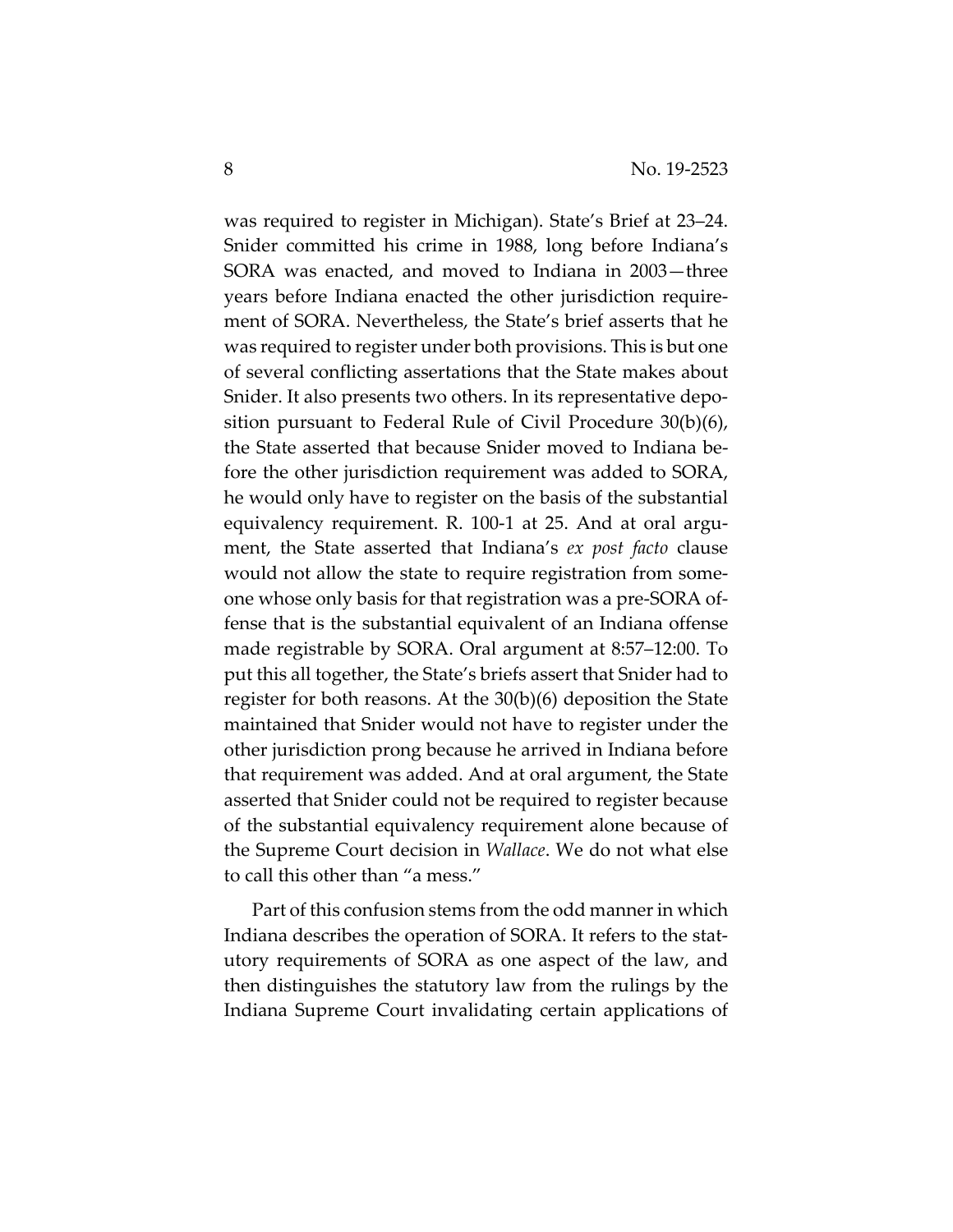those laws. This, however, is not how we ordinarily describe operative state law. For example, in 2003, the U.S. Supreme Court declared unconstitutional the Texas statute making it a crime for two persons of the same sex to engage in certain intimate sexual conduct. *Lawrence v. Texas*, 539 U.S. 558, 123 S. Ct. 2472 (2003). Despite this ruling, the Texas statute that makes it a crime if a person "engages in deviate sexual intercourse with another individual of the same sex" remains on the books in Texas to this day. See Tx. Penal Code § 21.06. Yet no one ought to write a brief which describes same sex behavior as illegal in Texas under the statute but allowed by the Supreme Court's interpretation of the Constitution. Legislatively enacted laws, modified by case law, together as a whole become the law of the land and we do not continue to refer to the statutory law of Texas separately from the law of Texas as limited, clarified, or modified by the judiciary.

From this we can make several brief conclusions before continuing on with the facts, with the promise for more analysis later. First, the decision in *Wallace* prevents the State from requiring new (or returning) residents to Indiana to register under the substantial equivalency prong alone, if their crime occurred before the date that SORA would have required registration for the substantially equivalent crime in Indiana. The State concedes this in its brief, at oral argument, and in a supplemental filing. See State's brief at 21 ("[A]n offender who committed his registrable offense prior to the adoption of SORA and who would not have any registration obligations but for SORA cannot be required to register; under *Wallace*, the marginal effects of such an application would be punitive.); *id.* at 38 ("[A] pre-SORA offender who moves to Indiana from a State where he was not required to register will also not be required to register in Indiana."); State's Reply Brief at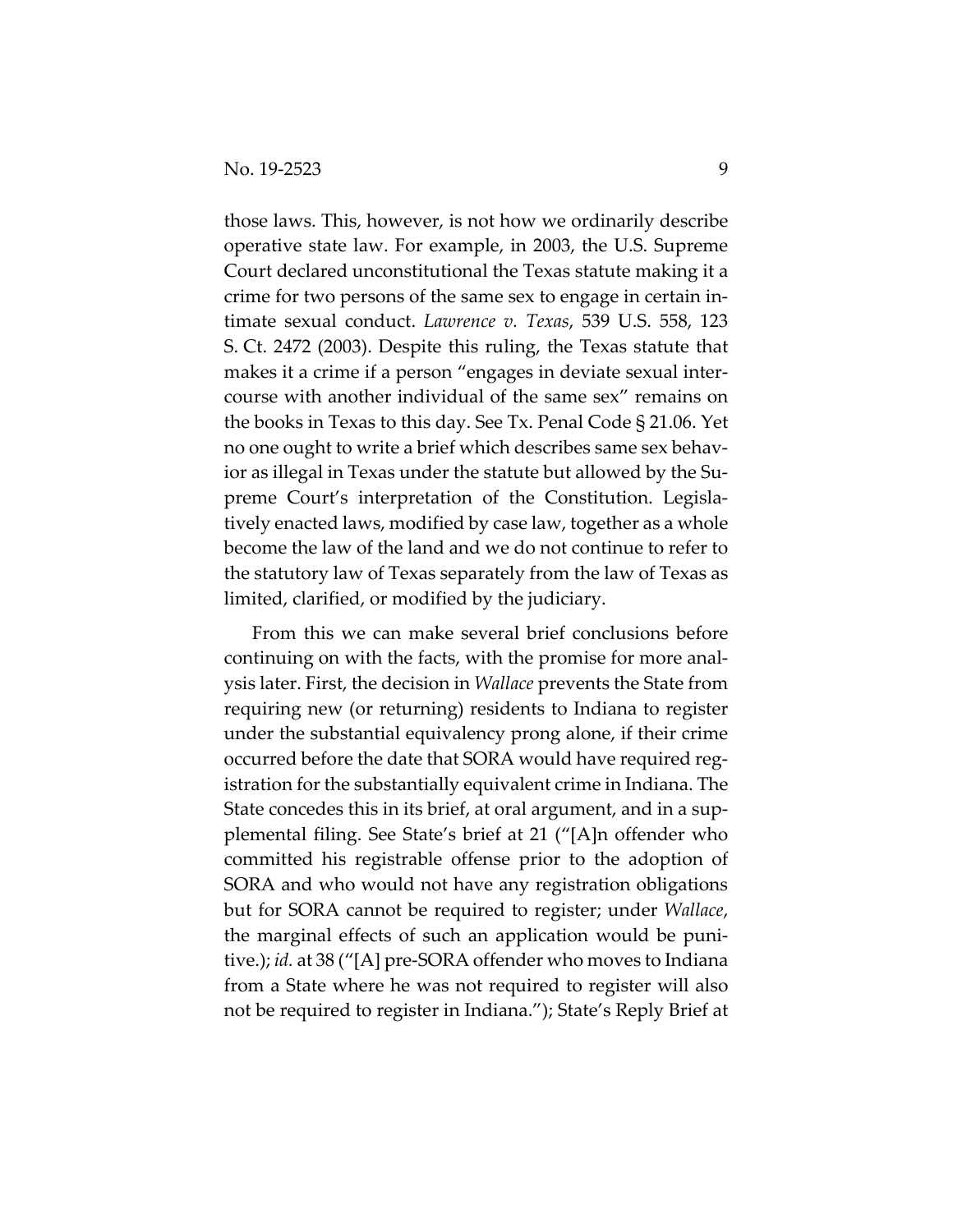6 ("[W]hether SORA can be applied to an offender whose criminal conduct predates the statute turns on whether he has already been required to register[;] … these decisions would thus permit applying SORA if he were a lifelong Hoosier whose out-of-state travel triggered another State's registration requirement, while they would prohibit applying SORA if he were a recent resident whose prior State did not require registration.") (emphasis removed); Oral argument at 3:28– 3:44 and 8:57–12:00 (asserting that if a pre-SORA offender moved to Indiana from a state where he was not required to register, he would not be required to register in Indiana even if his crime was a substantially equivalent offense); State's Rule 28(j) letter dated April 13, 2020 at 1–2 ("Under the Indiana Supreme Court's decisions, Indiana's Ex Post Facto Clause prohibits applying SORA to someone whose offense predates SORA and who is not required to register in another State.")

Second, as we will explain later, *Wallace* also prevents the State from requiring registration under the other jurisdiction prong alone if the new (or returning) resident relocated to Indiana before 2006, when the other jurisdiction requirement was added to SORA. With this in mind, we can continue with the remaining facts.

The plaintiffs maintain that five of them have been required to register as sex offenders in Indiana because of both the substantial equivalency determination and the other jurisdiction requirement, and that Snider had to register solely because of the substantial equivalency requirement.<sup>8</sup> As we

 $8$  Hope has to register because of the "registrable offense" part of the substantial equivalency/registrable offense requirement. Because he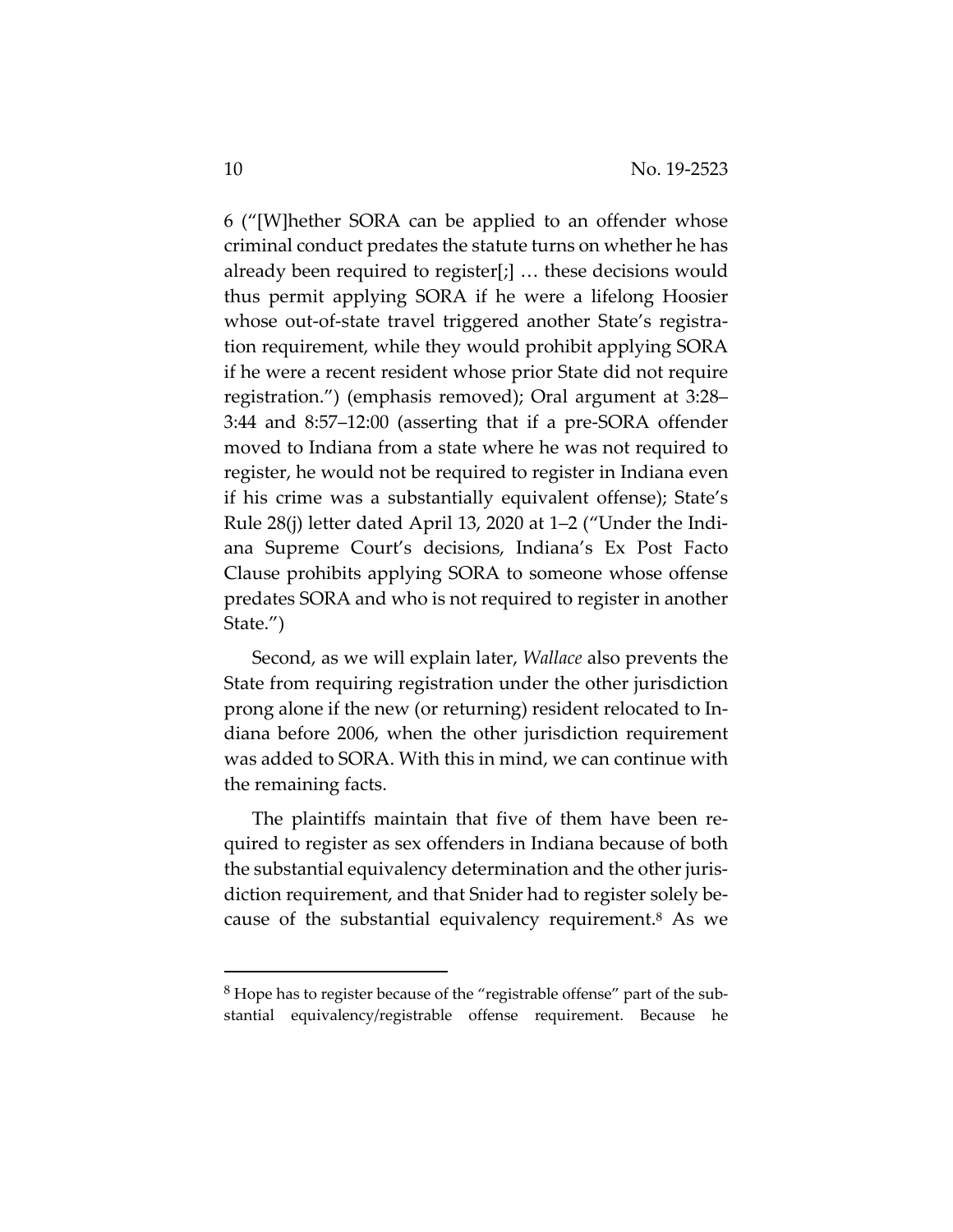noted above, we cannot understand why the State maintains that each plaintiff had to register for both reasons under the statute, but at the same time oddly concedes that it cannot require a pre-SORA offender to register on the basis of the substantial equivalency requirement alone.

As we shall see, ultimately these distinctions about why an offender was required to register are not relevant to the outcome of this case. Instead, our outcome depends on the fact that two people who committed the same crime at the same time have different registration requirements depending on their history of residency in Indiana. Nevertheless, because the State has created much confusion with its bifurcation of the "statutory law" and the "constitutional law," we will make clear that we are proceeding with our analysis of the case with the understanding that the State cannot apply the substantial equivalency registration requirement to any plaintiff who committed his offense before that offense became registrable in Indiana.9 As a matter of Indiana law, it may only require registration of pre-SORA offenders by those who were required to register in another jurisdiction.<sup>10</sup> This

committed his crime in Indiana it need not be compared to Indiana crime to establish equivalence.

<sup>&</sup>lt;sup>9</sup> The first iteration of SORA became effective on March 2, 1994. All of the plaintiffs committed their offenses prior to this date, with the exception of Standish, who committed his offense on February 1, 1995. But the offense Standish committed did not become a registrable offense in Indiana until the statute was amended years later.

 $10$  We conclude, as we discuss further below, that this creates an overlooked problem with requiring registration from Snider and Bash, both of whom arrived in Indiana prior to the addition of the other jurisdiction requirement. We address this problem later.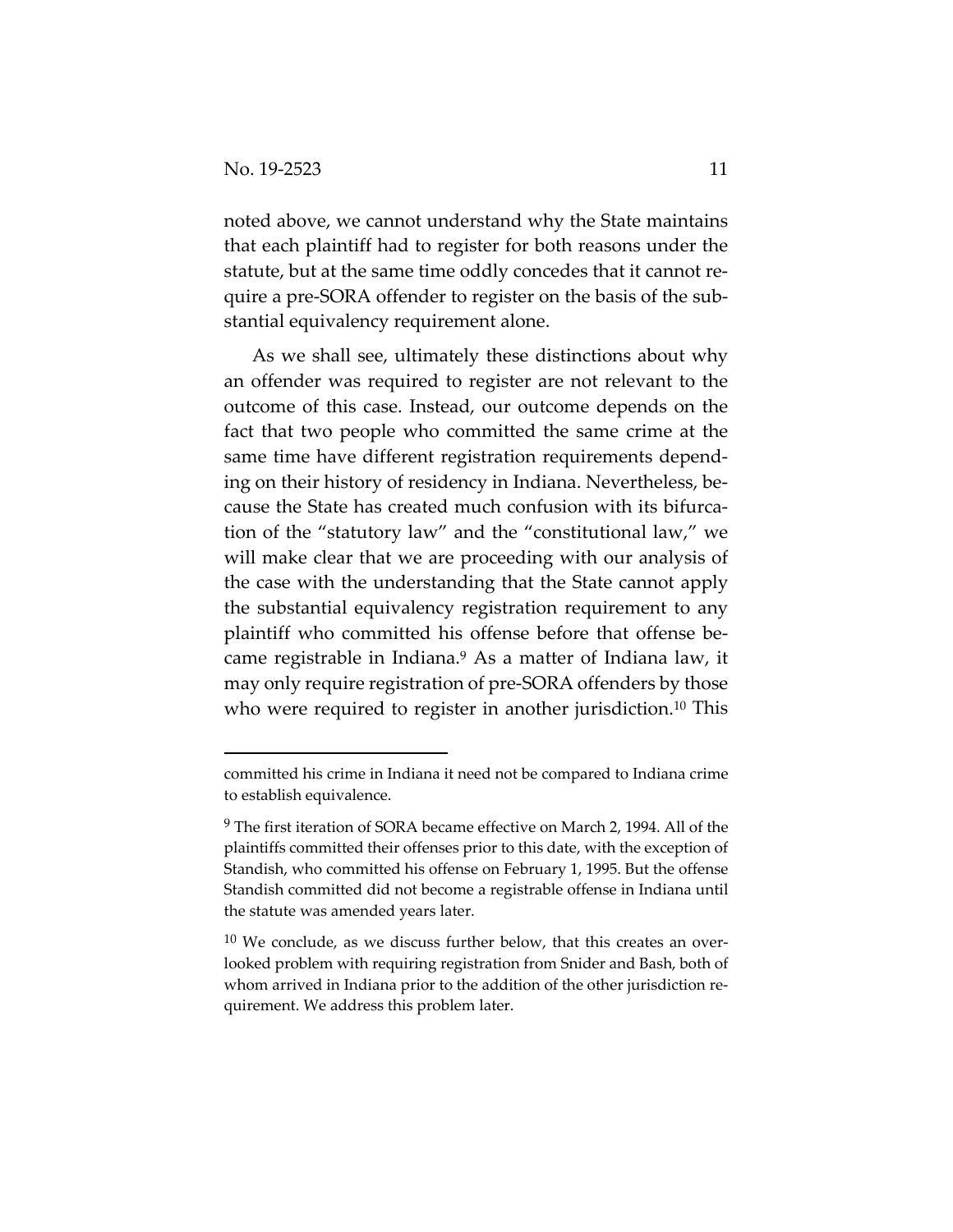in turn is what gives rise to the plaintiffs' right-to-travel claim: having relocated from other states that required them to register, they are burdened with an obligation to register in Indiana that would not be imposed on a similarly-situated offender who has lived in Indiana continuously since committing his offense.

Before we turn to the individual circumstances of the plaintiffs, we can describe the generalized facts that apply to all of them. As a historical matter, it appears that all six of the plaintiffs were required to register in Indiana based on a determination by the DOC and local sheriff's departments that they had committed a registrable offense or the out-ofstate equivalent to such an offense *and* that they had been required to register in another jurisdiction. Although they committed their offenses before SORA was amended to require registration on these grounds, the State deemed the amendments applicable to the plaintiffs because they had relocated (or returned) to Indiana after SORA was revised to include these registration requirements. Indiana would not have required them to register on these grounds had they been living in the State at the time they committed their offenses and remained there continuously thereafter. The State now concedes that, as a matter of Indiana law (including the Indiana Supreme Court's decision in *Wallace*), the plaintiffs can only be compelled to register based on the other jurisdiction requirement—that is, because they were required to register in another state. (We will discuss below why this theory is problematic as it relates to Snider and Bash, who moved to Indiana before the other jurisdiction requirement was enacted). All of the plaintiffs committed their crimes a long time ago—between approximately twenty-five to thirtyfive years ago. All have fully served their sentences resulting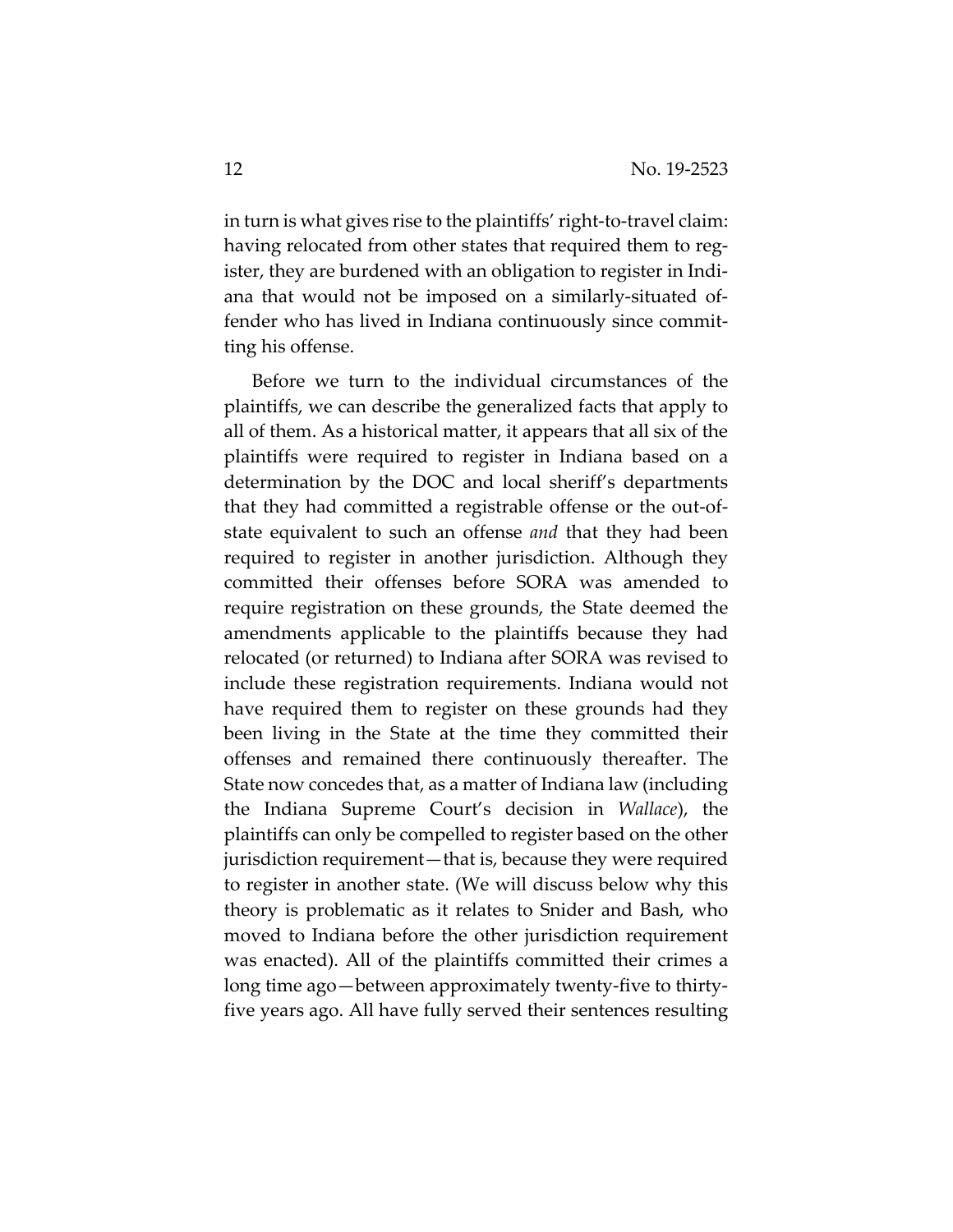from their sex-offense conviction.11 All qualify as an "offender against children," and as a "serious sex offender." All have lifelong labels, which are prominently displayed on the publicly available registry. Snider is now in his mid-sixties and committed his crime thirty-two years ago. Hope was nineteen when he committed his crime—twenty-four years ago. Mr. Bash was in his early teens or even younger when, about thirty-five years ago, in the mid-1980's, he committed his crime. Standish, Rice, and Rush, like Snider, are all over fifty years old, and have families that include children (and in at least one case, grandchildren) of their own.

Brian Hope pled guilty to child molestation in 1996 for a crime that occurred in 1993 (twenty-seven years ago). He completed his probation in 2000 and has not been under any form of supervised release since then. In 2004 he left Indiana and relocated to California and then Texas, where he was required to register as a sex offender.<sup>12</sup> He returned to Indiana in 2013 to help care for a sick grandfather. Hope is the only plaintiff who committed his offense in Indiana before the

 $11$  Consequently, there is no restriction on their right to travel resulting from the restraints of parole or probation. *See Jones v. Helms*, 452 U.S. 412, 420–21, 101 S. Ct. 2434, 2441 (1981); *Williams v. Wis.*, 336 F.3d 576, 581 (7th Cir. 2003).

<sup>&</sup>lt;sup>12</sup> There are conflicting explanations in the briefs about why Hope was required to register in Texas. Hope claimed that it was because he was required to register in Indiana. The State asserts that he was required to register in Texas because his offense in Indiana was "substantially similar" to a Texas offense and thus required registration under Texas Penal Code Ann. § 21.11. In any event, the relevant facts here are that Hope is now required to register in Indiana because he had been required to register in Texas. For purposes of the application of Indiana's SORA, the reasons for the initial registration elsewhere are not relevant.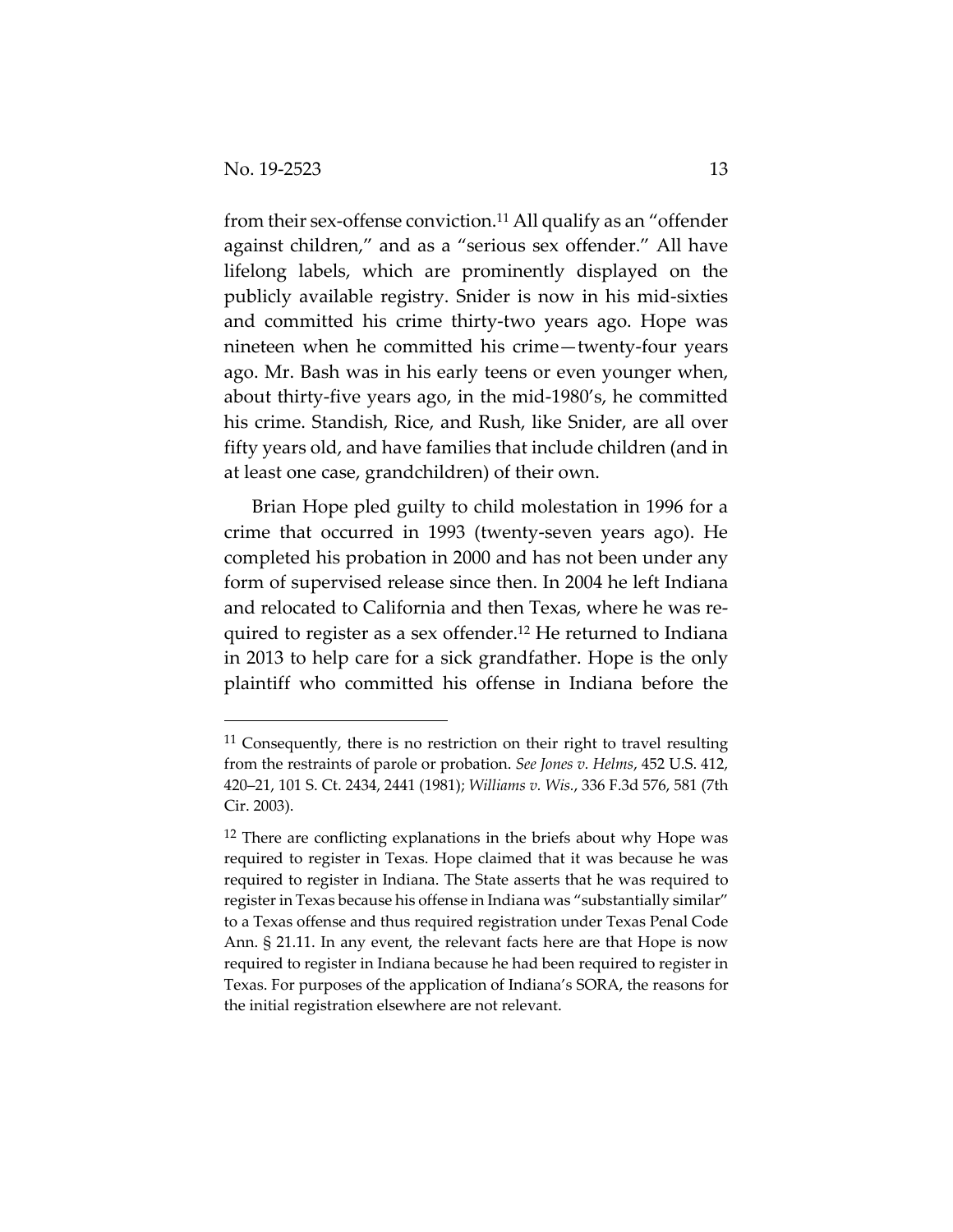enactment of SORA, left, and then returned after SORA. Upon his return, the state required him to register for the remainder of his life as an "offender against children" because he was required to register in Texas. Ind. Code § 11-8-8-5(b)(1). Because he is homeless, every seven days he must walk one to two miles each way to the Sheriff's office and wait in line to register. The whole process—including travel, wait time, and registration—can take several hours. Hope cannot live within 1,000 feet of a park, daycare, or certain other facilities. On at least one occasion, he had to relocate from a homeless shelter because it was located within 800 feet of a park. It is uncontroverted that had he remained a resident of Indiana, *Wallace* would have relieved him of any obligation to register. He unsuccessfully appealed the determination that he must do so to both the Marion County Sheriff's Department and the DOC.

A Michigan jury convicted Gary Snider in 1994 of criminal sexual conduct in the first degree. Snider continues to deny liability for his offense but stated in his affidavit that it was his recollection that, at trial, the victim did not have a precise memory of when the offense took place but testified that it occurred in the first half of 1988 (thirty-two years ago). R. 100- 4 at 1. He married his wife while in prison, and the day he completed his prison term in 2003, he moved to Indiana where his wife lived and worked—three years before the Indiana legislature added the other jurisdiction requirement to SORA. Prior to the decision in *Wallace*, Snider was registered as a sex offender*.* In 2006, he moved away from his wife because their home was located within 1,000 feet of a daycare. In 2010, the Huntington County Sheriff's Department informed him that he was no longer required to register because of the decision in *Wallace* (his offense predated the enactment of that statute). In 2016, the DOC told him that *Wallace* no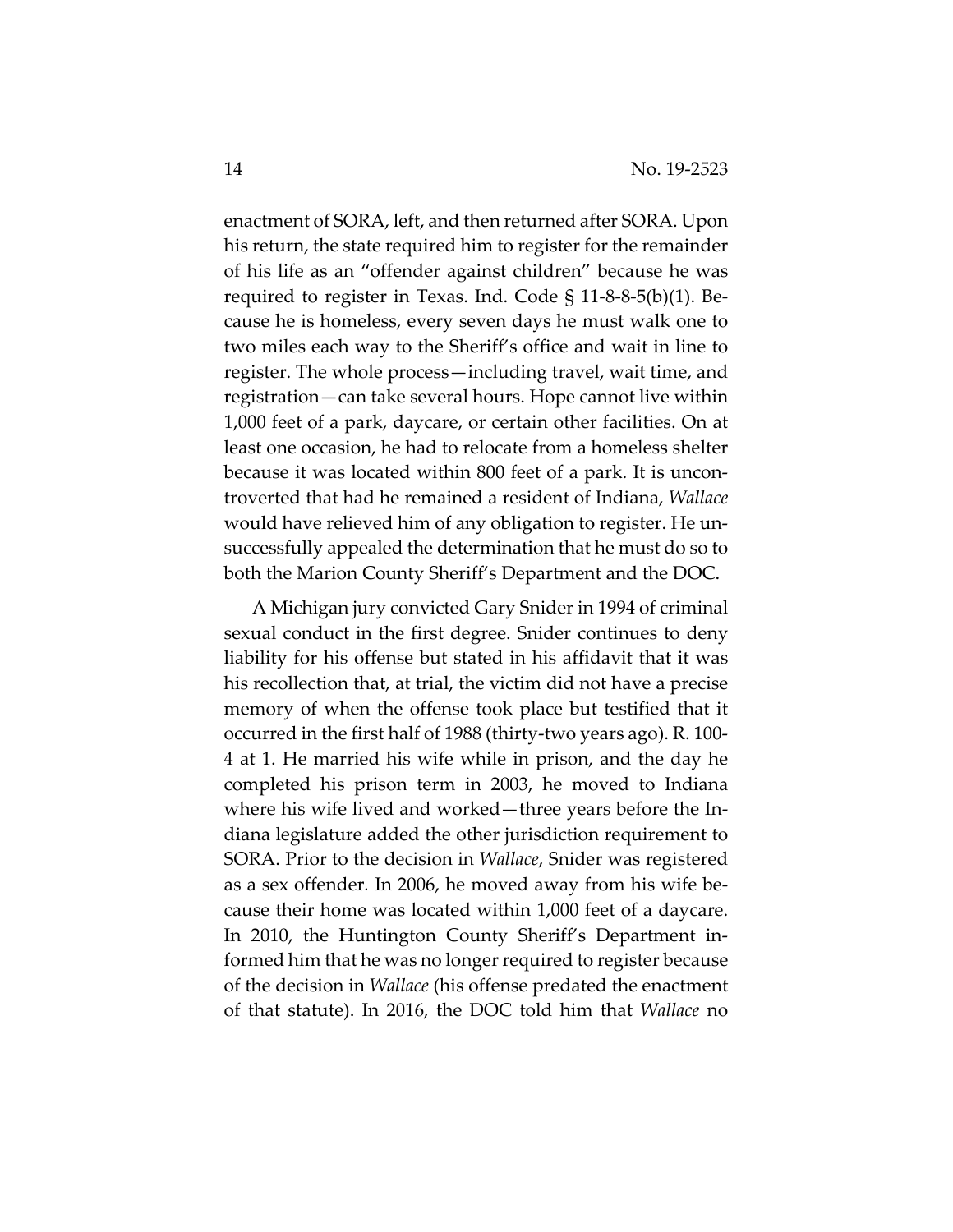longer applied and he would have to register as both a "sexually violent predator" and an "offender against children" every ninety days for the remainder of his life. He cannot enter school property to see any of his five grandchildren or great grandchildren perform in school activities.

In 1996, Joseph Standish pleaded no contest to attempted criminal sexual conduct which occurred in Michigan in 1995 (25 years ago). He completed probation in 2001, and, when his wife received a job in Indiana in 2013, he moved with her. Initially DOC did not require him to register but changed course in 2016. He is now required to register as an "offender against children" and a "sexually violent predator," and must do so at least every ninety days. Mr. Standish cannot watch his children participate in school activities and cannot take them to and from school.

In 1989, an Illinois court convicted and sentenced Patrick Rice for an aggravated criminal sexual assault that took place that year (31 years ago). Lacking a home or resources after his release from prison in 2017, he relocated to Indiana to live with his sister. Although Illinois required that Rice register only for ten years, Indiana requires him to register for life because he qualifies as a "sexually violent predator." The registration process for Madison County, where he first settled, required him to pay an initial registration fee of fifty dollars and to make multiple trips within a seventy-two-hour period. Shortly after he was released from prison and arrived in Indiana, he had to make eight to ten trips to the local sheriff's office—to register initially, to provide a copy of his newly obtained government identification, then his newly obtained social security card, his new telephone number, a new e-mail address, and a Facebook account. He must repeat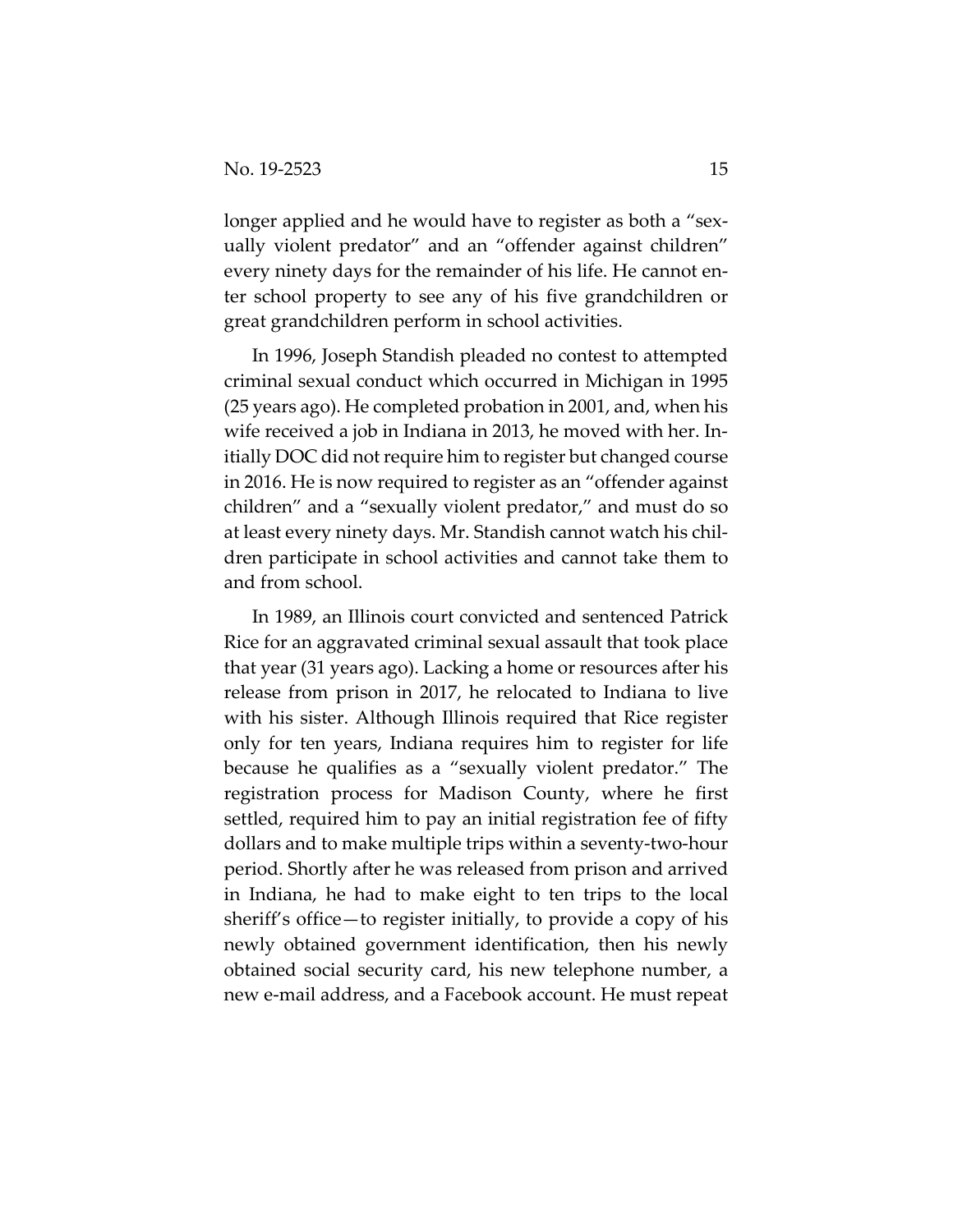the process any time he changes any of the listed information. Without reliable transportation, he has to rely on other people and their schedules to take him the six or seven miles to register, and he must often wait an hour or more before registering. A few months after registering in Madison County, he had to repeat the process in Delaware County after moving there with a partner. As an "offender against children" and a "sexually violent predator," he must repeat this process every ninety days for the remainder of his life.

In 1990, Adam Bash pleaded guilty but mentally ill to the Kentucky crime of rape in the first degree and sodomy in the first degree for crimes committed in the mid-1980s, when he was somewhere between a pre-teen and an early teen. In 1998, he completed his prison sentence—which he spent mostly in psychiatric or medical facilities—without any required parole or probation. Upon his release, he relocated to Ohio, where he was required to register, before settling in Indiana around 1999 or 2000, about six years before SORA's other jurisdiction requirement was enacted. Nevertheless, he is required to register in Indiana annually as an "offender against children." Bash subsists on social security benefits, and because of his conviction, does not qualify for any public housing assistance. His housing options also have been limited by the prohibition on living within 800 feet of certain facilities. All of this makes it difficult for him to pay the fifty-dollar registration fee and the five-dollar change-of-address fee, the latter of which, despite its name, has been imposed when he registered a change in car and haircut. Because of his precarious financial situation, he sometimes has to go on a payment plan. Bash has full legal custody of his young son, but he cannot enter school property for his activities or for parent-teacher conferences.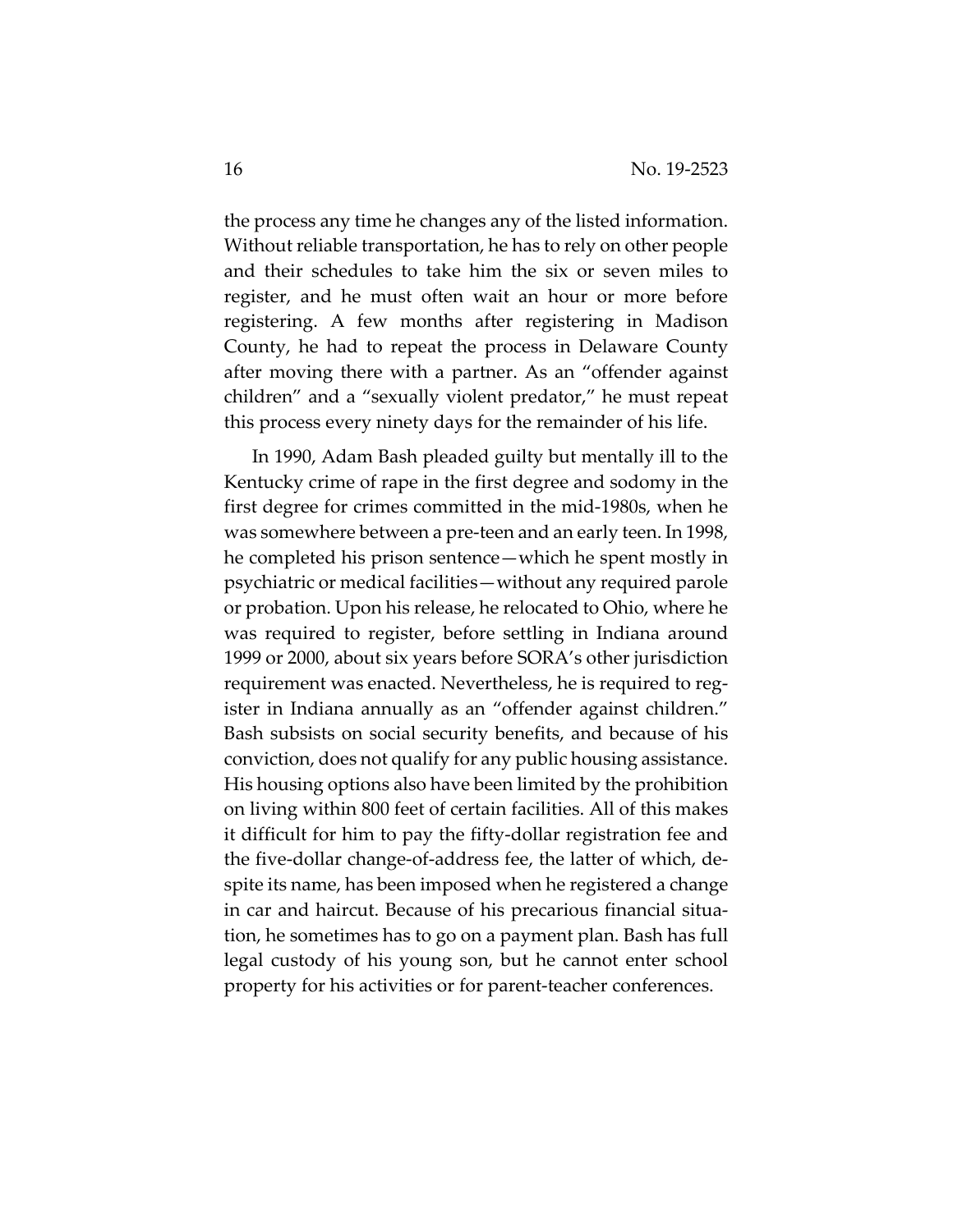In 1992, Scott Rush was charged and convicted in a Florida state court of sexual battery of a child less than twelve years old. He completed his sentence in 1995, and his probation in 2005. In 2017 his employer closed its Florida office and offered him a position in Indiana, which required him to relocate. Rush qualifies as a sexually violent predator and an offender against children and must register every ninety days (or sooner if his information changes). He lives approximately six miles from the sheriff's office where he must register, and the process generally takes more than an hour, but he must take an entire day off of work to complete the process, as his job is not flexible enough to allow him to come and go. Mr. Rush has been affected most significantly from the prohibition on entering school property, as his daughter has a learning disability, and every two to three months he must miss the school meeting convened to discuss her needs and individualized educational program.

Hope and Snider filed suit for declaratory and injunctive relief against the Commissioner of the DOC, their respective county prosecutors' offices and respective county sheriffs challenging the constitutionality of the statute, later adding Standish as a plaintiff. The district court entered a preliminary injunction on April 6, 2017, enjoining Indiana's enforcement of SORA against all three plaintiffs. A few months after Hope and Snider filed their complaint, Rice, Bash, and Rush filed a similar complaint. By agreement, the cases were consolidated, and the preliminary injunction was extended to the new plaintiffs. On July 9, 2019, the district court issued its Entry on Cross-Motions for Summary Judgment holding that "SORA violates Plaintiffs' fundamental right to travel, Plaintiffs' right to equal protection of the laws, and the Constitution's prohibition against retroactive punishment." R. 118 at 36.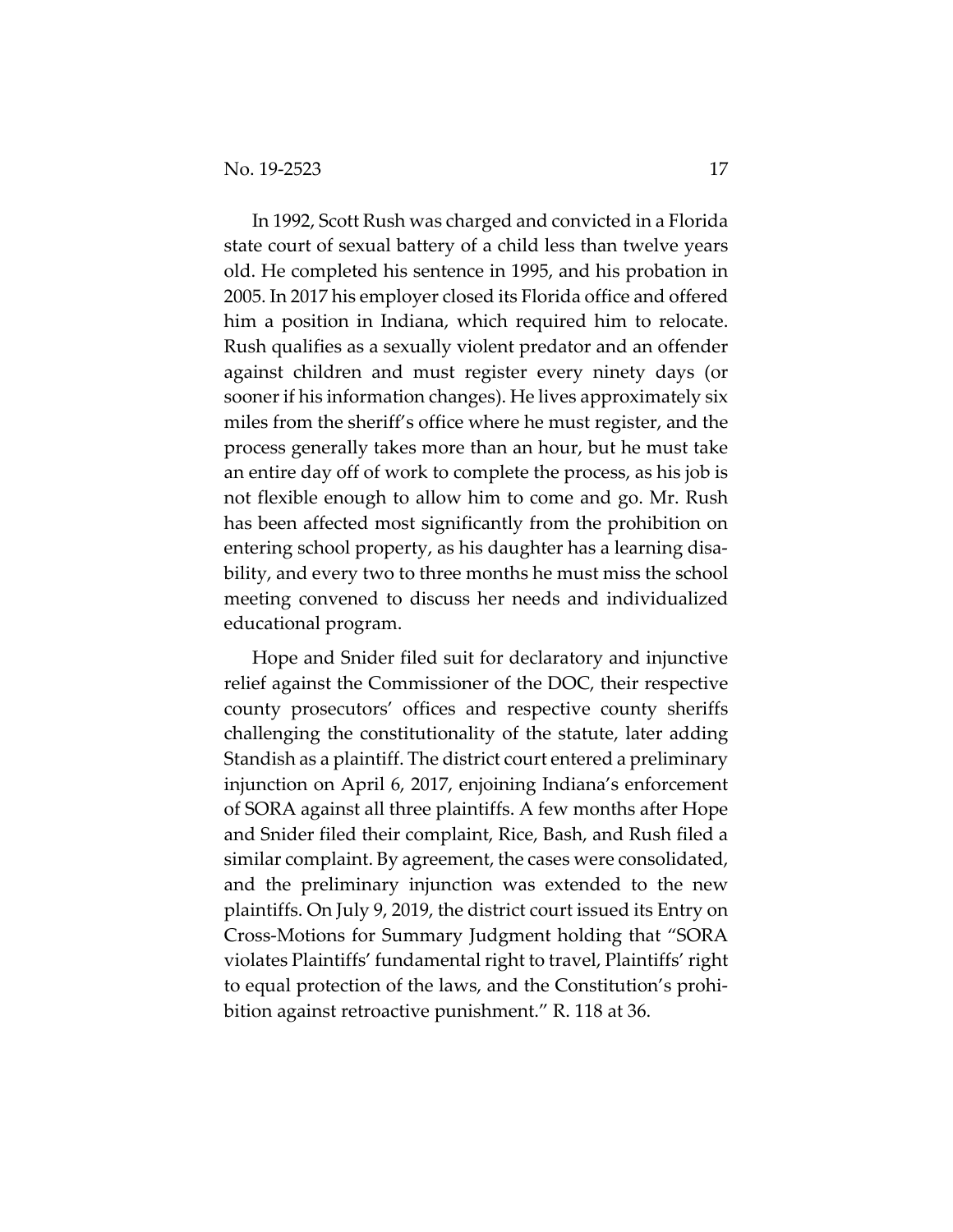Indiana's rule that those moving into the state must register while similarly situated residents do not have to register violates Plaintiffs' fundamental right to travel and guarantee to equal protection of the laws. The application of SORA's requirements retroactively also violates the Constitution's prohibition against retroactive punishment. That means the registration requirements as applied here cannot stand.

*Id.* at 2. The State defendants appealed. We now affirm the district court's finding that application of SORA to this class of offenders violates their fundamental right to travel in that it treats them less favorably than Indiana citizens with comparable criminal histories who lived in Indiana before the other jurisdiction requirement of SORA was enacted.

### **II.**

We review the district court's summary judgment decision de novo. *E.g.*, *Johnson v. Enhanced Recovery Co.*, 961 F.3d 975, 982 (7th Cir. 2020). Because we conclude that the State's application of SORA to the plaintiffs impermissibly interferes with their right to travel, we do not reach the district court's alternative finding that it also violates their rights under the *ex post facto* clause of the United States Constitution.

Although all six of the plaintiffs were convicted of sex offenses before SORA would have required them to register for those offenses, Indiana nonetheless requires each of them to register based on subsequent amendments to SORA. As we have noted, throughout this litigation, Indiana has represented that each of the plaintiffs is required to register on either of two independent grounds: (1) he relocated to Indiana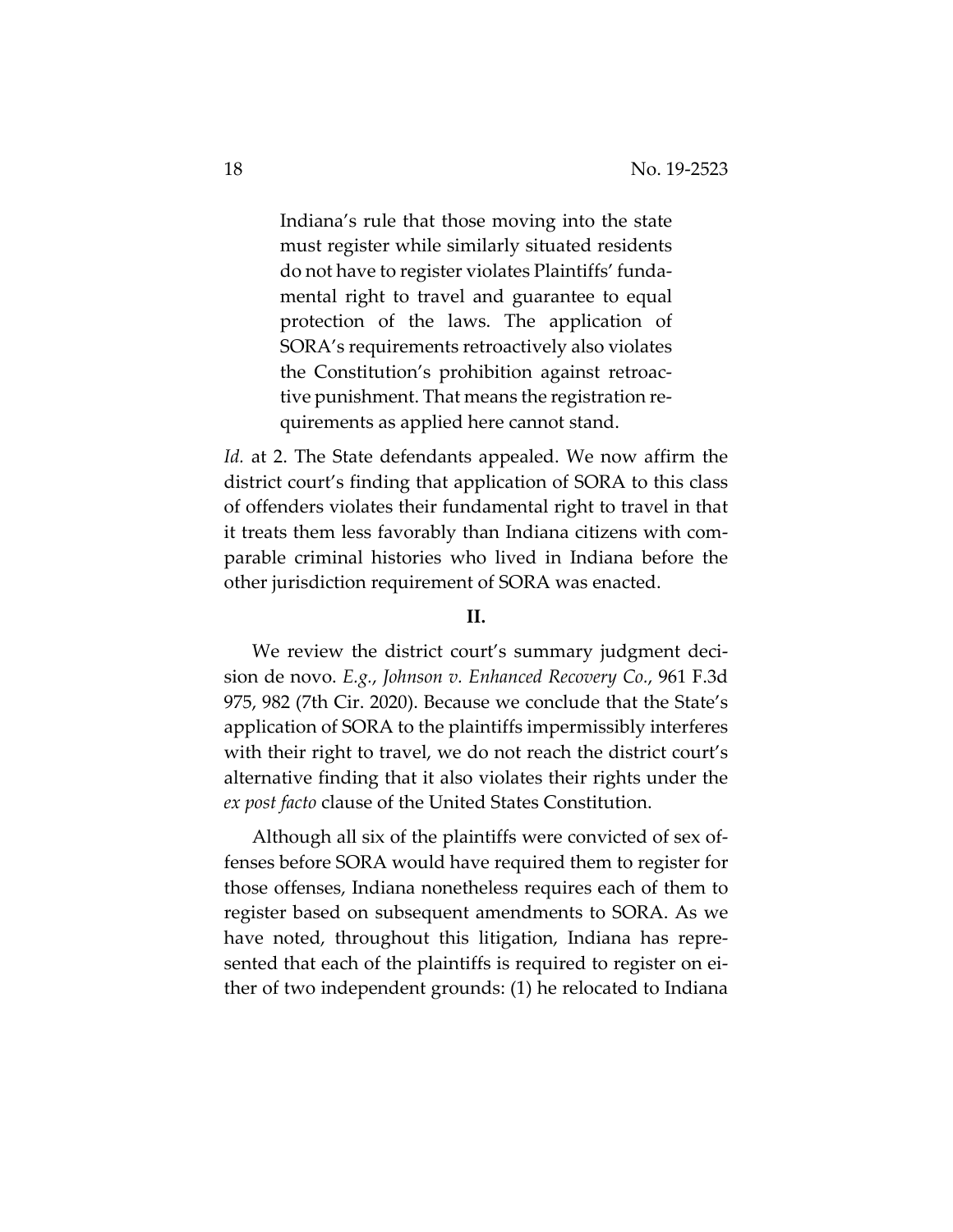after his offense (or its out-of-state equivalent) became a registrable offense under SORA (the substantial equivalency requirement); or (2) he was required to register in his previous state of residence (the other jurisdiction requirement). But the State's appellate briefs defend the plaintiffs' registration obligation solely on the basis of the other jurisdiction requirement, and as noted the State's lawyer conceded at oral argument that Indiana's *ex post facto* clause precludes application of the substantial equivalency requirement to the plaintiffs. It is therefore clear that Indiana places no reliance on the substantial equivalency requirement as a basis for demanding that the plaintiffs register as sex offenders.

As to the plaintiffs' claim that Indiana has interfered with their right to travel by requiring them to register, the State's legal theory is that SORA does not make the sort of distinction between newer and more longstanding citizens that the pertinent line of Supreme Court right-to-travel cases forbids. What triggers SORA's application to the plaintiffs, the State emphasizes, is not the timing of their arrival in Indiana but rather the fact that they were subject to a registration requirement in another jurisdiction. Thus, someone relocating to Indiana today will have no obligation to register there if he was under no such obligation in his former state of residence, whereas a lifelong Indiana citizen will incur an obligation to register in Indiana if he becomes obligated to register in another state by virtue of taking a job or enrolling in school in that state. Our dissenting colleague makes essentially the same point: Application of the other jurisdiction requirement turns not on whether or when an offender moved to Indiana from another state but rather on another state's imposition of a duty to register, period. Indiana is not intentionally treating newly arrived offenders differently and thus burdening their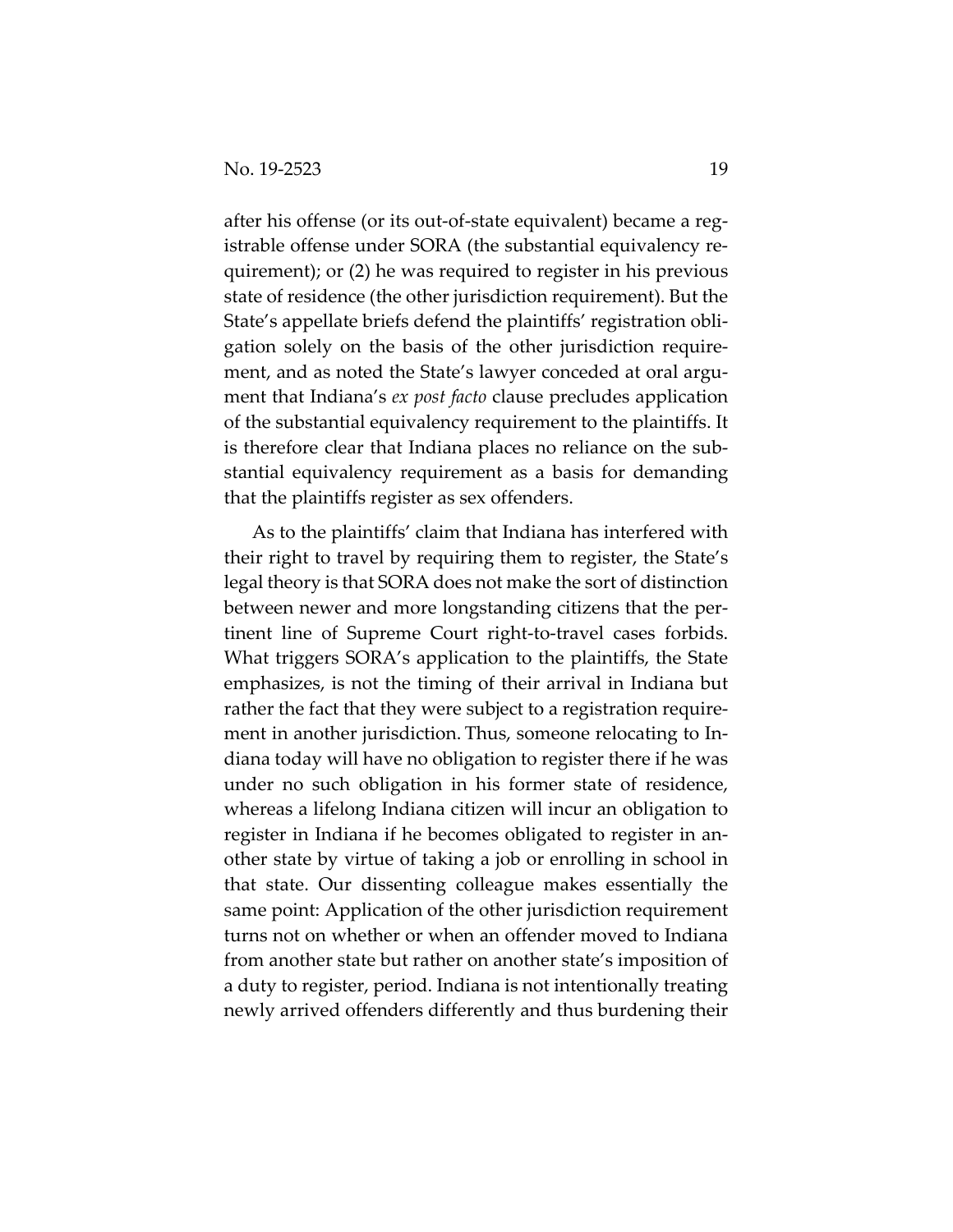right to travel; at most, the burden that an offender incurs on relocating to Indiana is incidental to his interstate travel.

Whatever superficial appeal this line of reasoning might have in the abstract, it does not defeat the plaintiff's right-totravel claim. Indiana is not contending that the plaintiffs must register because they committed a registrable offense or its equivalent, nor is Indiana relying on some other aspect of the plaintiffs' conduct in another state signaling a danger that warrants the plaintiffs' registration in Indiana. It instead relies solely on the fact that another state, in the exercise of its independent judgment, required each of the plaintiffs to register, although Indiana itself would not have required the plaintiffs to do so in the first instance. Because Indiana is placing exclusive reliance upon another state's decision to require an offender to register, it is necessarily (if implicitly) using an offender's travel as the trigger for its own registration requirement. It is true that there are two types of travel implicated by the other jurisdiction requirement: relocation to Indiana from another state and commuting from Indiana to another state for work or study. All six of the plaintiffs have relocated to Indiana, and it is that particular type of travel, and its unique place in the Supreme Court's right-to-travel jurisprudence, that is at issue here. Indiana commuters who have picked up registration obligations elsewhere may or may not have their own constitutional claim—theirs is a different form of travel for constitutional purposes—but no such claim has been raised or briefed in this case. For the plaintiffs, all of whom committed sex offenses before those offenses became registrable in Indiana, it is the fact of their subsequent relocation that gives rise to a duty to register in Indiana; had they lived in Indiana at the time of their offenses and never left, they would not be required to register today. True enough, their former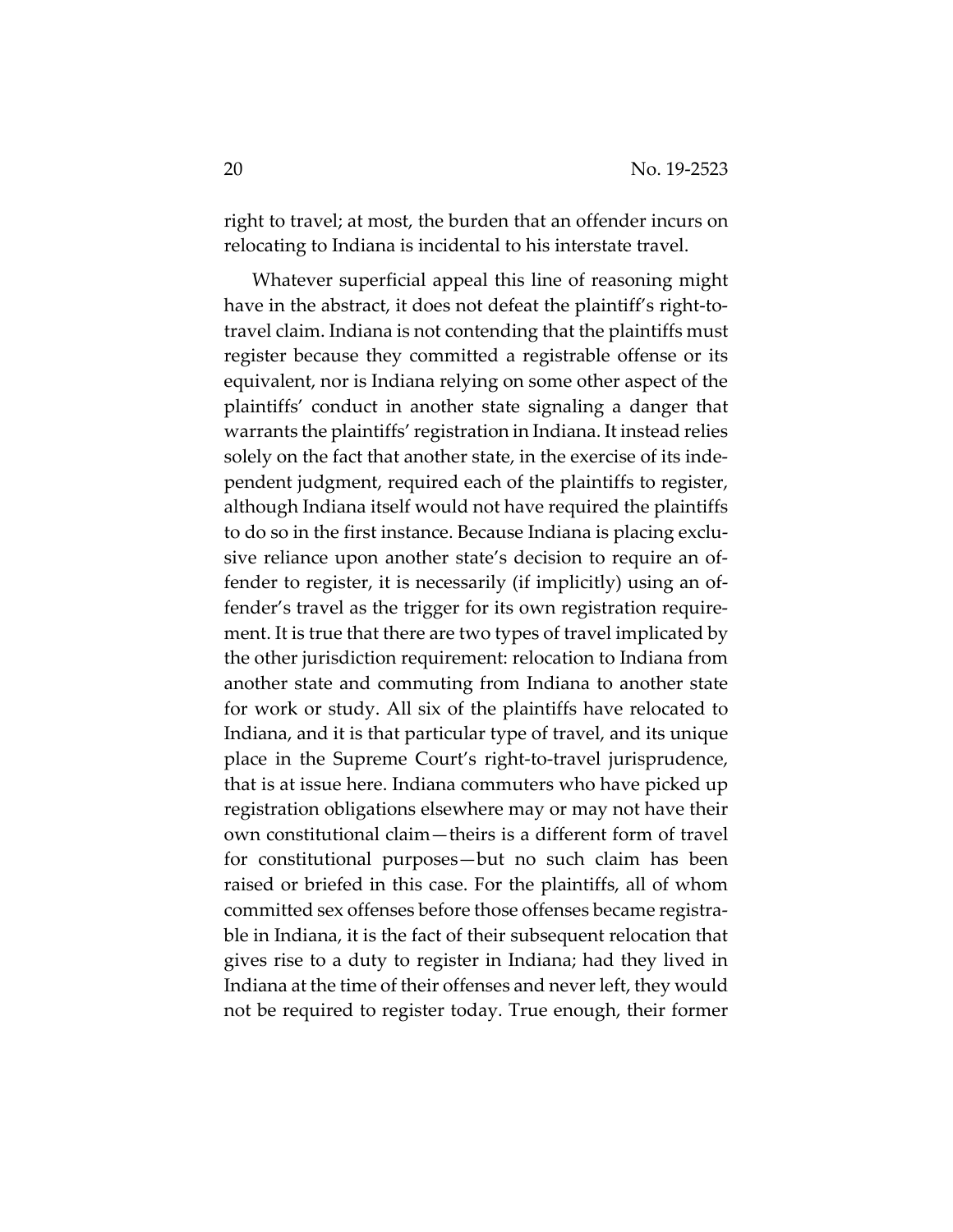states of residence also required them to register. Indiana is choosing to continue (or as to Bash and Snider, resurrect) those obligations. But what matters for purposes of the plaintiffs' constitutional claim is that they are now Indiana citizens. And because they are citizens who relocated (traveled) to Indiana from other jurisdictions, they are subject to burdens that Indiana pre-SORA offenders are not by virtue of the *Wallace* decision. Indiana has thus created two classes of otherwise similarly situated citizens based on whether or not they previously lived (or were otherwise present) in a state that required them to register. The distinction is purposeful, as it expressly looks to what obligations have been imposed on a person elsewhere to determine what obligations he will now have within the borders of Indiana. This disparate treatment is incompatible with the Supreme Court's right-to-travel jurisprudence, as we now explain.

Although a right to travel is not expressly mentioned in the Constitution, it is nonetheless firmly embedded in federal jurisprudence. *Saenz v. Roe*, 526 U.S. 489, 498, 119 S. Ct. 1518, 1524 (1999). *See also Attorney General of N.Y. v. Soto-Lopez*, 476 U.S. 898, 901, 106 S. Ct. 2317, 2320 (1986) ("Freedom to travel throughout the United States has long been recognized as a basic right under the Constitution.") (cleaned up); *Shapiro v. Thompson*, 394 U.S. 618, 629, 89 S. Ct. 1322, 1329 (1969) ("This Court long ago recognized that the nature of our Federal Union and our constitutional concepts of personal liberty unite to require that all citizens be free to travel throughout the length and breadth of our land uninhibited by statutes, rules, or regulations which unreasonably burden this movement."), *overruled in part on other grounds by Edelman v. Jordan*, 415 U.S. 651, 671, 94 S. Ct. 1347, 1359–60 (1974). Indeed, the short-lived Articles of Confederation expressly recognized a right of "free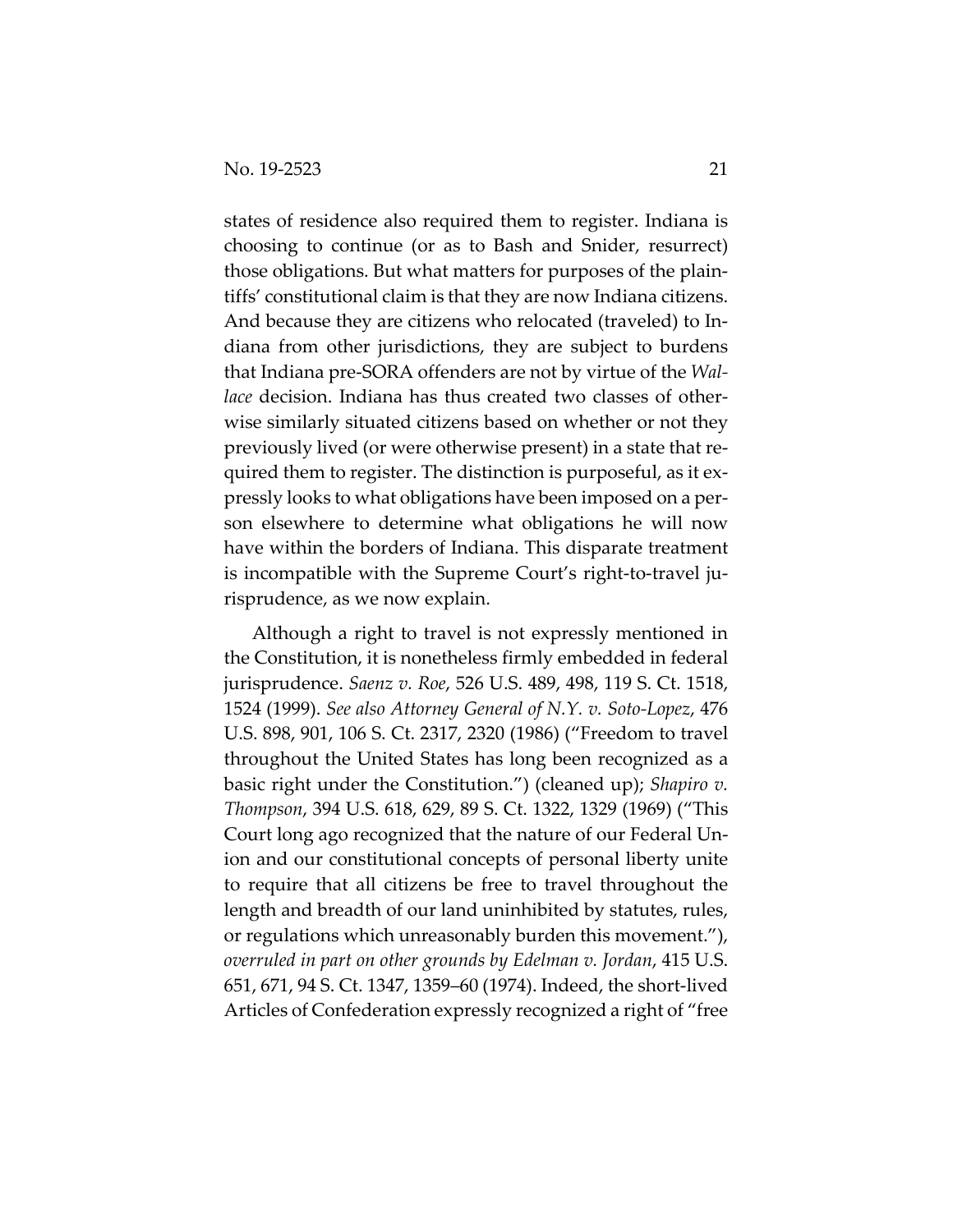ingress and regress to and from any other State" and entitled the free inhabitants of each state to "all privileges and immunities of free citizens in the several States." Articles of Confederation, art. IV, § 1 (1778).

As the cases have defined it, the right to travel encompasses at least three distinct, but related, components: (1) the right of a citizen of one state to enter and leave another state; (2) the right of a citizen of the first state to be treated as a welcome visitor rather than an unfriendly alien by the second state; and (3) the right of a traveler who elects to settle in and become a permanent resident of another state to be treated on par with other citizens of that state. *Saenz*, 526 U.S. at 500, 119 S. Ct. at 1525.

The parties agree it is the third right, if any, that is implicated here. So far as the plaintiffs in this case are concerned, whether or not SORA imposes a duty to register depends upon whether one settled (or re-settled) in Indiana after the relevant provision of SORA was enacted: A sex offender who lived in Indiana before the other jurisdiction requirement was adopted and has remained a citizen of Indiana since that time, without taking a job or engaging in some other activity in another state that triggers a duty to register in that state, is exempt from SORA's other jurisdiction requirement, whereas an individual with the identical criminal history who relocated to Indiana after that requirement was adopted in 2006, from a state that compelled him to register there, is subject to SORA's registration requirement.

Historically, there has been some uncertainty as to the constitutional underpinning of the right to travel and thus as to the appropriate framework for evaluating claims that a state provision like SORA intrudes upon that right. The right to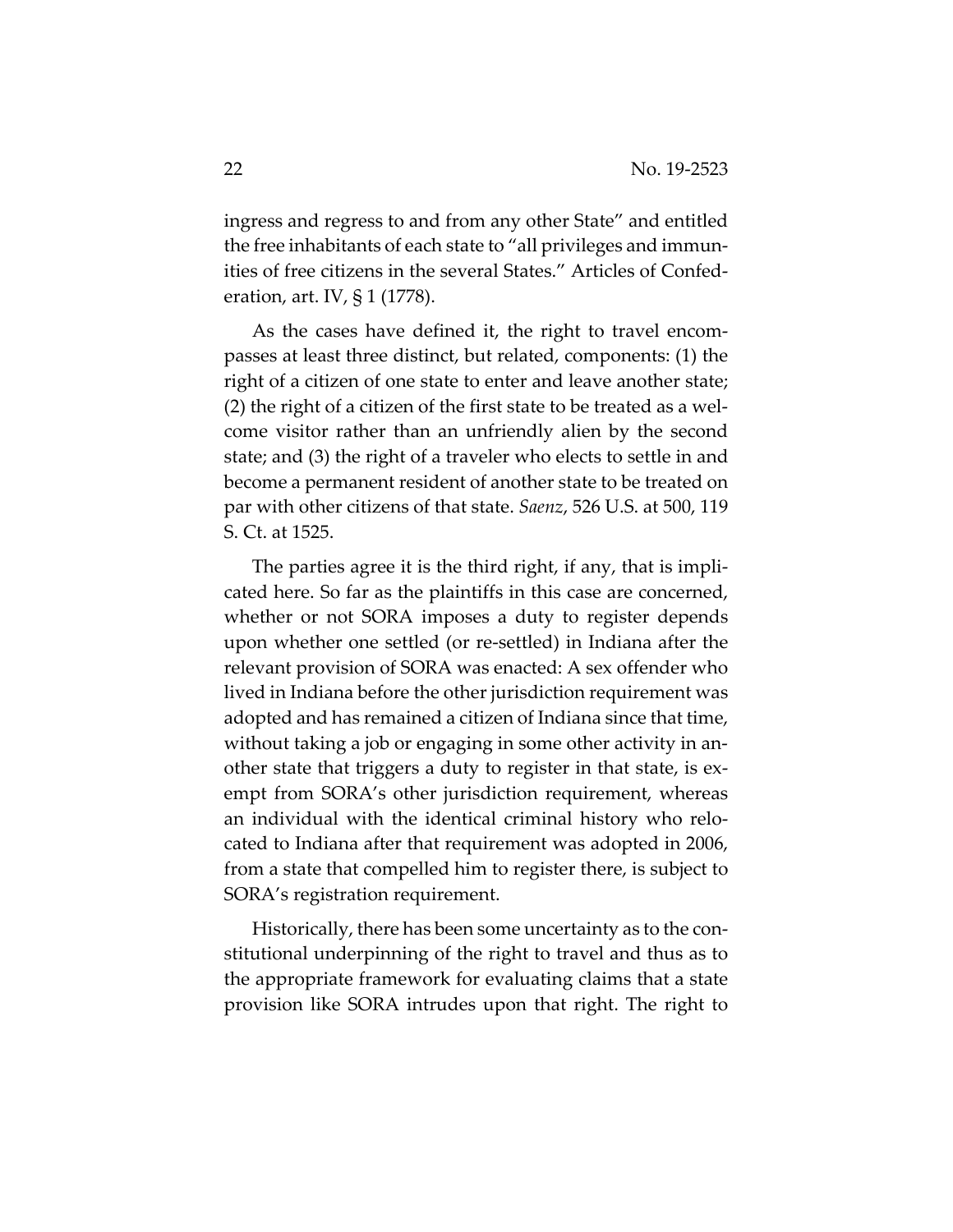travel has been variously ascribed to the Privileges and Immunities Clause of Article IV of the Constitution (the successor to a kindred provision in the Articles of Confederation), the Commerce Clause, and the Privileges or Immunities Clause of the Fourteenth Amendment. *Soto-Lopez*, 476 U.S. at 902, 106 S. Ct. at 2320. And, as relevant here, a number of cases evaluating the legitimacy of state statutes according benefits to residents based on the date of their arrival to or the duration of their residence within a state have examined those classifications under the Equal Protection Clause of the Fourteenth Amendment. *See*, *e.g.*, *Hooper v. Bernalillo Cnty. Assessor*, 472 U.S. 612, 618 & n.6, 623, 105 S. Ct. 2862, 2866 & n.6, 2869 (1985); *Zobel v. Williams*, 457 U.S. 55, 60–64 & n.6, 102 S. Ct. 2309, 2112–2315 & n.6 (1982); *Shapiro*, 394 U.S. at 632–33, 89 S. Ct. at 1330 (1969).13

But the Court's decision in *Saenz* placed the third component of the right to travel squarely within the domain of the Privileges or Immunities Clause of the Fourteenth Amendment, which provides:

> All persons born or naturalized in the United States, and subject to the jurisdiction thereof, are citizens of the United States and of the State

<sup>&</sup>lt;sup>13</sup> "Durational residency requirements are those that demand a person reside in a state for a given period of time before gaining benefits. Fixedpoint residency requirements demand that at a legislatively determined moment (a specific date or event, for example, a veteran's date of enlistment) the applicant was a resident in the state. While an unsuccessful applicant can satisfy a durational residence requirement in the future, an applicant who fails to satisfy a fixed-point residence requirement cannot cure the defect with the passage of time." *Harris v. Hahn*, 827 F.3d 359, 362 n.4 (5th Cir. 2016).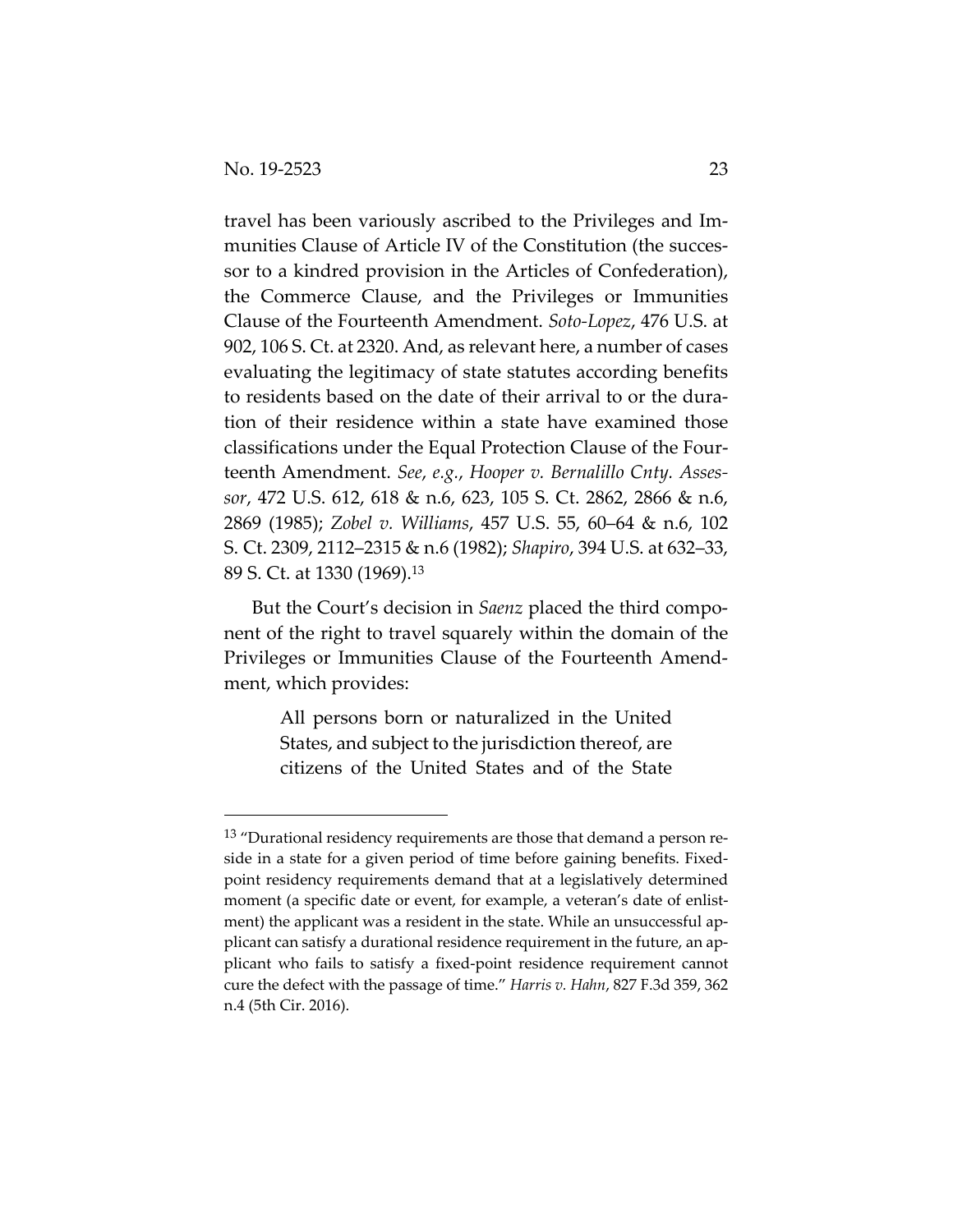wherein they reside. No State shall make or enforce any law which shall abridge the privileges or immunities of citizens of the United States;

U.S. Const., amend. XIV, § 1. *Saenz*, 526 U.S. at 502–03, 119 S. Ct. at 1526. *Saenz* concerned a California statute which, for a period of twelve months after a new resident's arrival, limited the maximum welfare benefits available to that resident to the amount he was eligible to receive in the state where he formerly resided (assuming that amount was less than California's relatively generous benefits). This durational residency provision, the Court observed, implicated "the right of the newly arrived citizen to the same privileges and immunities enjoyed by other citizens of the same State. That right is protected not only by the new arrival's status as a state citizen, but also by her status as a citizen of the United States." *Id.* at 502, 119 S. Ct. at 1526. And it is this latter right that the Fourteenth Amendment's Privileges or Immunities Clause expressly addresses:

> Despite fundamentally differing views concerning the coverage of the Privileges or Immunities Clause of the Fourteenth Amendment, most notably expressed in the *Slaughter-House Cases*, 16 Wall. 36, 21 L. Ed. 394 (1872), it has always been common ground that this Clause protects the third component of the right to travel. Writing for the majority in the *Slaughter-House Cases*, Justice Miller explained that one of the privileges conferred by this Clause "is that a citizen of the United States can, of his own volition, become a citizen of any State of the Union by a

… .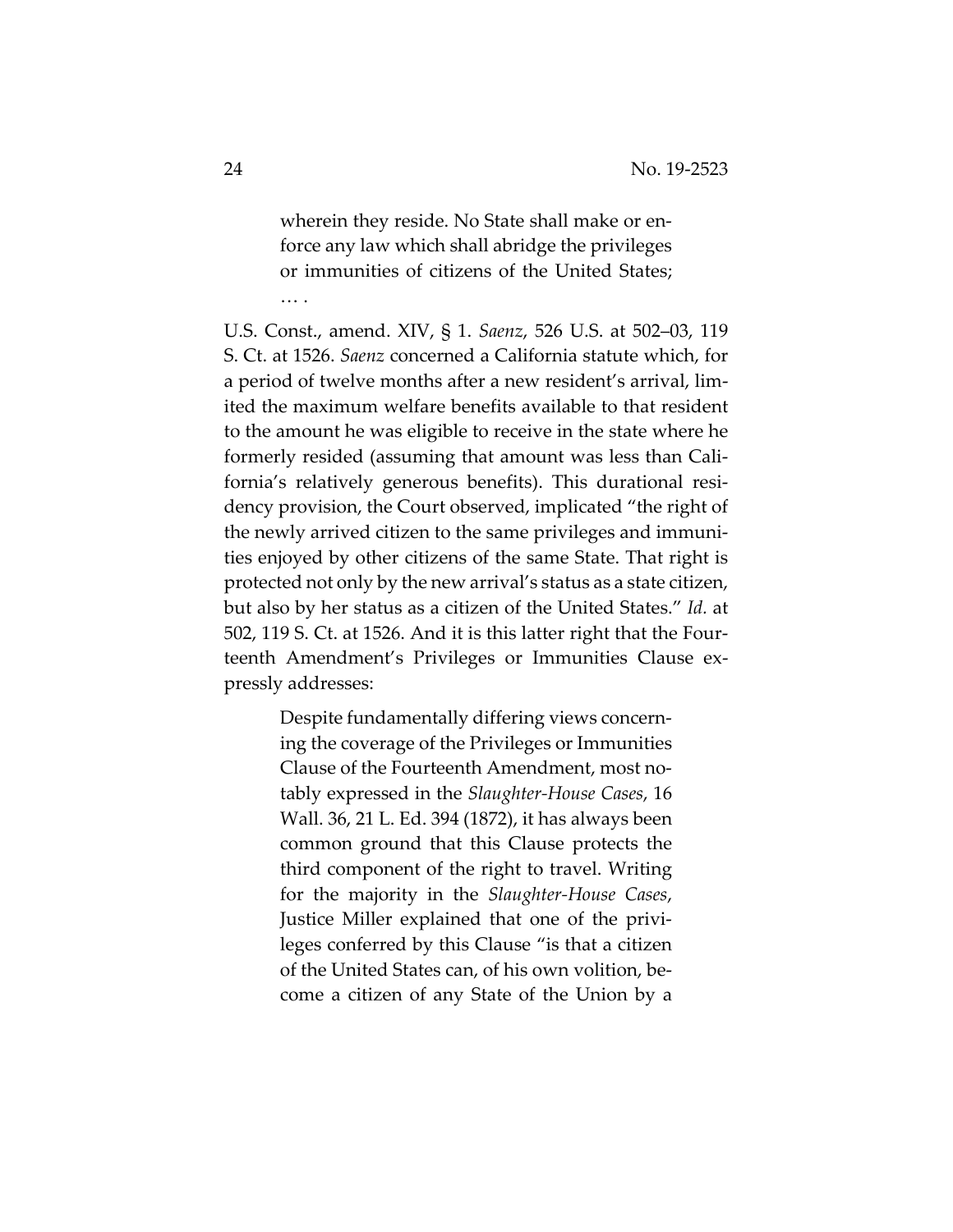*bonâ fide* residence therein, with the same rights as other citizens of the State. *Id.*, at 80. Justice Bradley, in dissent, used even stronger language to make the same point:

> The states have not now, if they ever had, any power to restrict their citizenship to any classes or persons. A citizen of the United States has a perfect constitutional right to go to and reside in any State he chooses, and to claim citizenship therein, and an equality of rights with every other citizen; and the whole power of the nation is pledged to sustain him in that right. He is not bound to cringe to any superior, or to pray for any act of grace, as a means of enjoying all the rights and privileges enjoyed by other citizens. *Id.*, at 112–113.

That newly arrived citizens "have two political capacities, one state and one federal," adds special force to their claim that they have the same rights as others who share their citizenship. Neither mere rationality nor some intermediate standard should be used to judge the constitutionality of a state rule that discriminates against some of its citizens because they have been domiciled in the State for less than a year. The appropriate standard may be more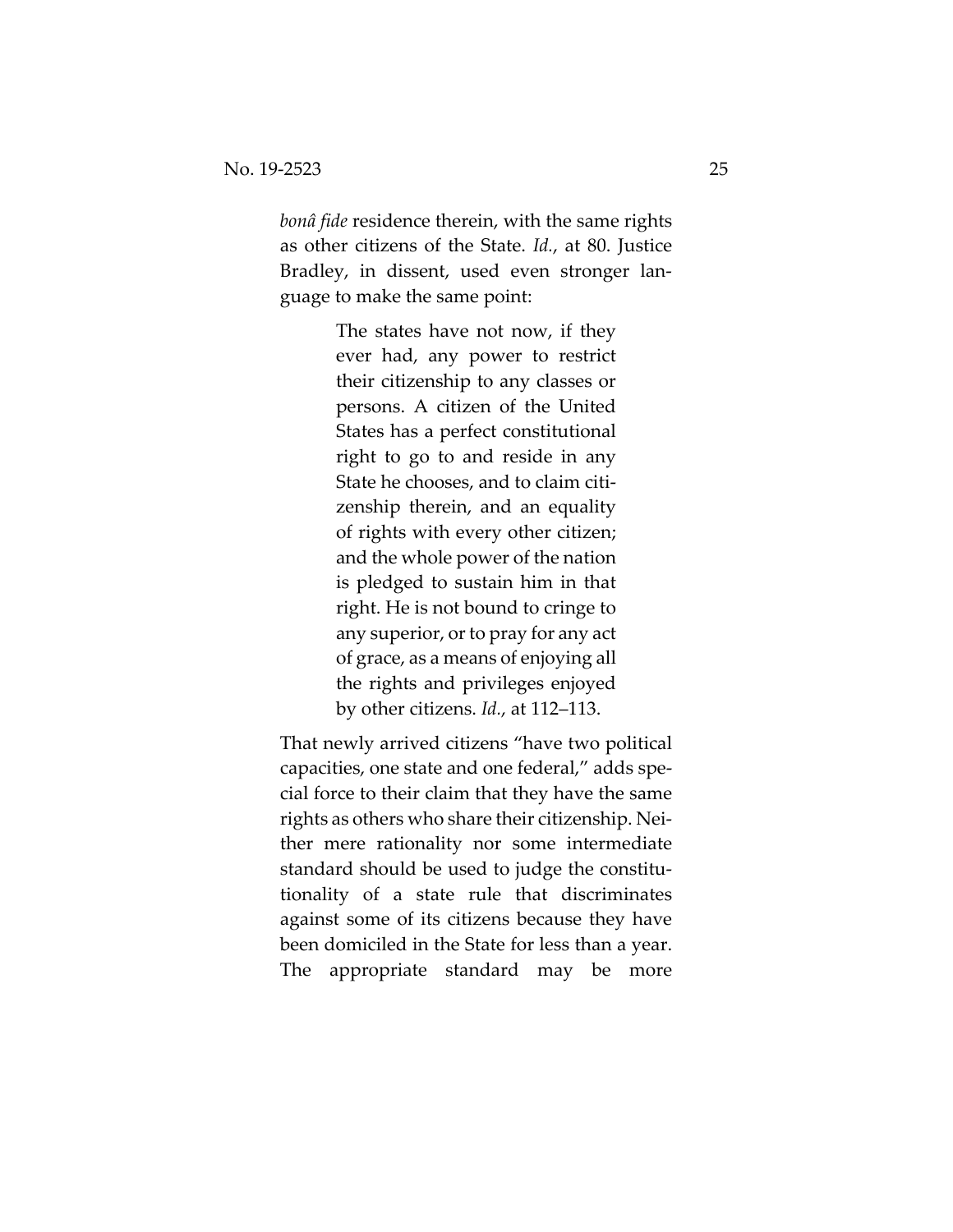categorical than that articulated in *Shapiro*, … but it is surely no less strict.

*Saenz*, 526 U.S. at 503–04, 119 S. Ct. at 1526–27 (footnote omitted). *See also A.W. by & through Doe v. Neb.*, 865 F.3d 1014, 1020 n.3 (8th Cir. 2017); *Harris v. Hahn*, 827 F.3d 359, 370 (5th Cir. 2016); *Selevan v. N.Y. Thruway Auth.*, 584 F.3d 82, 103 (2d Cir. 2009); *Gean v. Hattaway*, 330 F.3d 758, 771 (6th Cir. 2003); *Russell v. Hug*, 275 F.3d 812, 822 (9th Cir. 2002).

Insofar as the plaintiffs here are concerned, Indiana's SORA creates two classes of Indiana citizens, with the 2006 adoption of the other jurisdiction requirement marking the dividing line between the two classes: those who resided in Indiana prior to the enactment of SORA's other jurisdiction requirement (and remained residents thereafter without incurring a registration obligation in any other state), and those who arrived later. The former enjoy the full protection of Indiana's *ex post facto* clause as interpreted by *Wallace* and may not be burdened with the various aspects of the duty to register that *Wallace* deemed to be penalties, so long as they do not venture out of the State to engage in activity that might subject them to a registration requirement elsewhere. If, however, they settled in Indiana after the other jurisdiction provision of SORA was enacted, they may be subject to those very penalties, regardless of when they committed their offenses.

This sets up the very sort of multi-tiered state citizenship that the Supreme Court's right-to-travel cases prohibit. *See Saenz*, 526 U.S. at 507, 119 S. Ct. at 1528 ("Neither the duration of respondents' California residence, nor the identity of their prior States of residence, has any relevance to their need for benefits. Nor do those factors bear any relationship to the State's interest in making an equitable allocation of the funds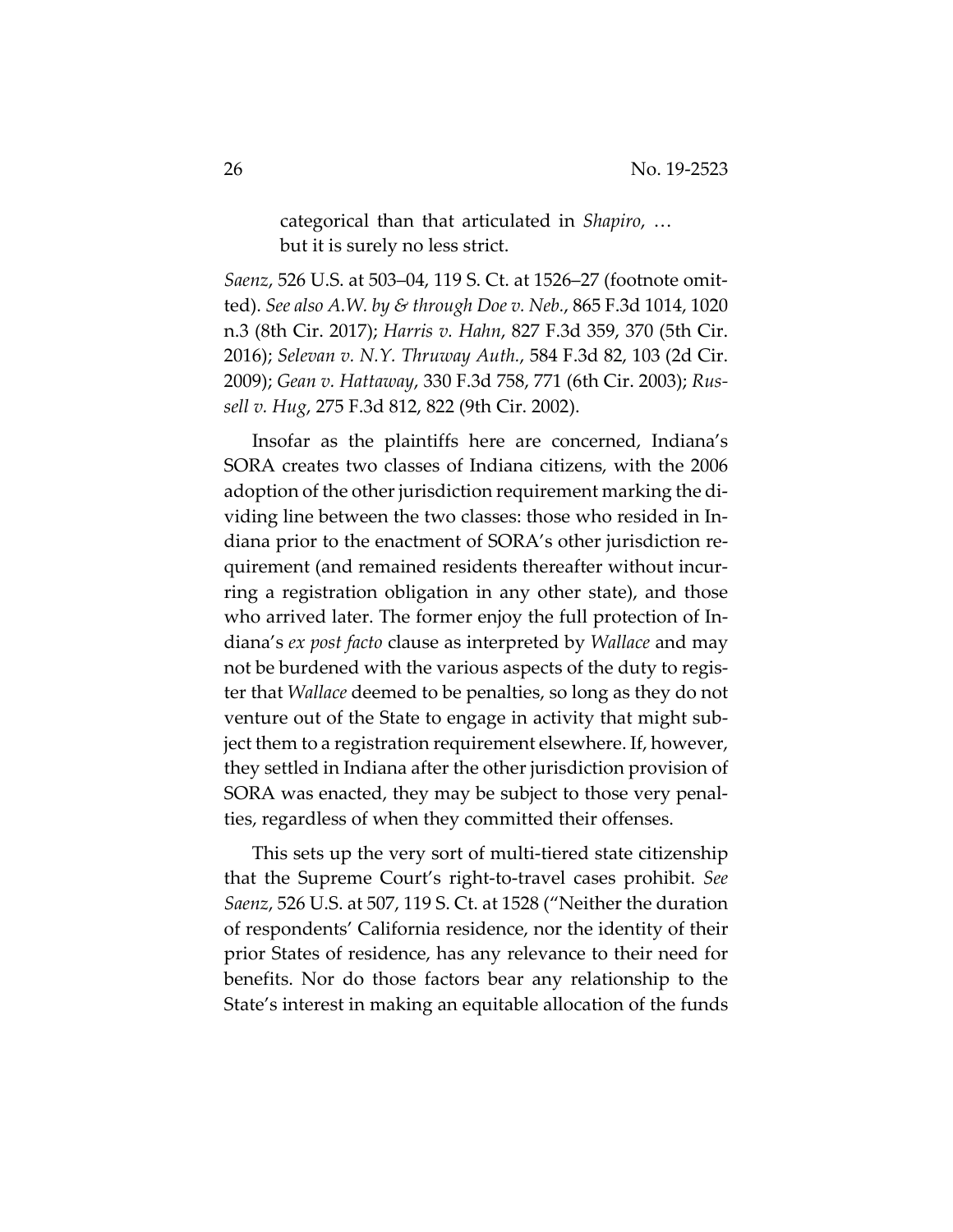to be distributed among its needy citizens."); *Soto-Lopez*, 476 U.S. at 904, 106 S. Ct. at 2322 (civil service employment preference granted only to those veterans who resided in state at time they entered military service) ("The analysis in all of these cases … is informed by the same guiding principle—the right to migrate protects residents of a State from being disadvantaged, or from being treated differently, simply because of the timing of their migration, from other similarly situated residents."); *Hooper*, 472 U.S. at 623, 105 S. Ct. at 2868 (property tax exemption limited to veterans who resided in state prior to specified date) ("The State may not favor established residents over new residents based on the view that the State may take care of 'its own,' if such is defined by prior residence. Newcomers, by establishing bona fide residence in the State, become the State's 'own' and may not be discriminated against solely on the basis of their arrival in the State after May 8, 1976."); *Zobel*, 457 U.S. at 64, 102 S. Ct. at 2314–15 (public oil dividends distributed to state residents based on the length of their residence) ("If the states can make the amount of a cash dividend depend on length of residence, what would preclude varying university tuition on a sliding scale based on years of residence—or even limiting access to finite public facilities, eligibility for student loans, for civil service jobs, or for government contracts by length of domicile? Could states impose different taxes based on length of residence? Alaska's reasoning could open the door to state apportionment of other rights, benefits, and services according to length of residency. It would permit the states to divide citizens into expanding numbers of permanent classes. Such a result would be clearly impermissible.") (footnotes omitted); *Mem. Hosp. v. Maricopa Cnty.*, 415 U.S. 250, 261–62, 94 S. Ct. 1076, 1084 (1974) (requiring one year's residence to be eligible for non-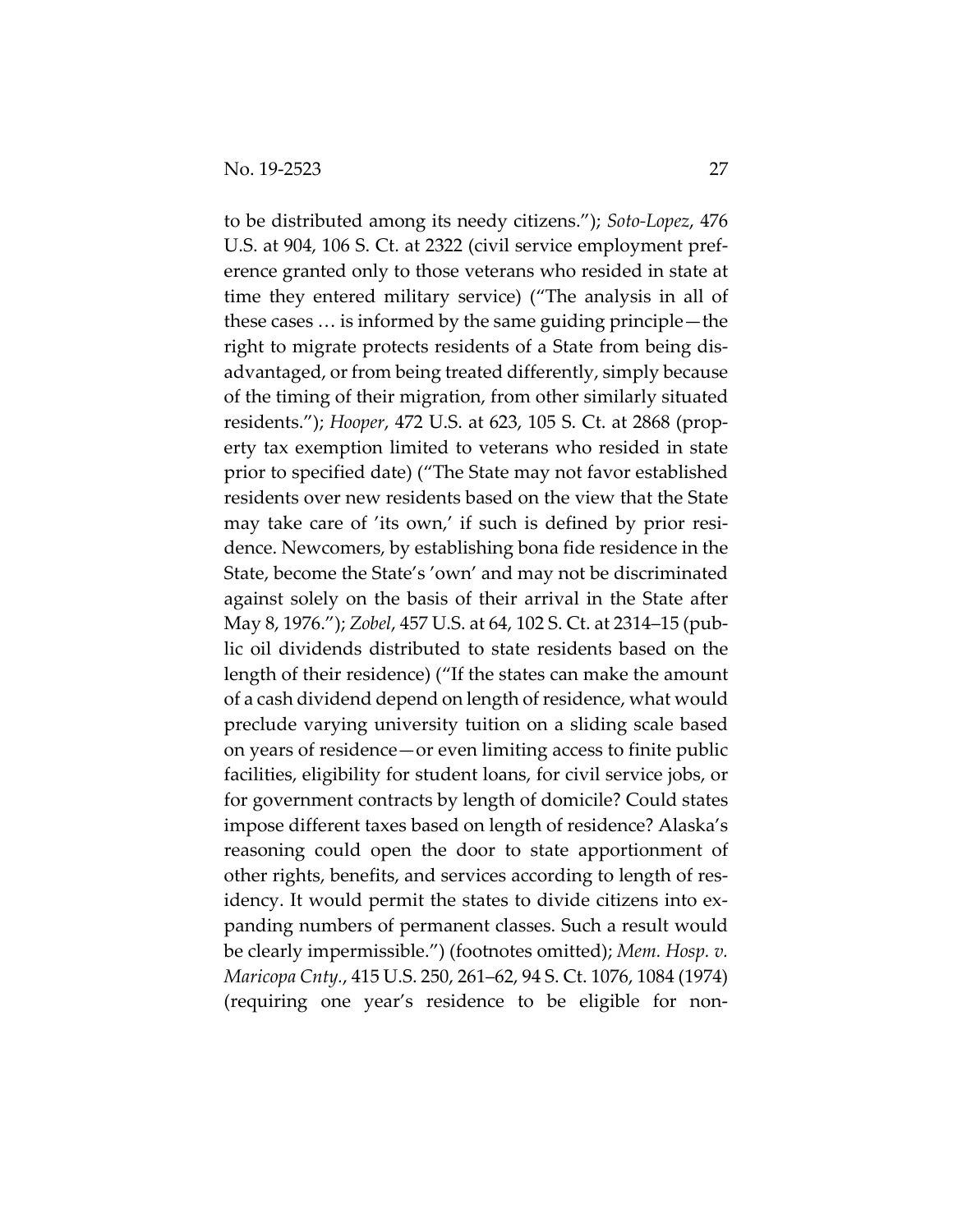emergency medical care at public expense) ("Not unlike the admonition of the Bible that, 'Ye shall have one manner of law, as well for the stranger, as for one of your own country,' Leviticus 24:22 (King James Version), the right of interstate travel must be seen as insuring new residents the same right to vital government benefits and privileges in the States to which they migrate as are enjoyed by other residents. The State of Arizona's durational residence requirement for free medical care penalizes indigents for exercising their right to migrate to and settle in that State."); *Shapiro*, 394 U.S. at 633, 89 S. Ct. at 1330 (various state provisions requiring one year's residence to be eligible for welfare assistance) ("We recognize that a State has a valid interest in preserving the fiscal integrity of its programs. … But a State may not accomplish such a purpose by invidious distinctions between classes of its citizens.").

Just as in those cases, Indiana's decision to make the applicability of SORA dependent upon the date of a citizens' arrival to the State (before or after the relevant statutory provision took effect) implicates the right to travel by imposing greater burdens on newly arrived residents. In this respect, newer citizens of Indiana—including the plaintiffs—are not accorded the same rights as more longstanding residents who are otherwise similarly situated in terms of their criminal history. This discriminatory classification is a penalty in and of itself and can only survive if it satisfies strict scrutiny. *See Saenz*, 526 U.S. at 504–05, 119 S. Ct. at 1527. Accordingly, the State must demonstrate that its differential treatment of Indiana citizens is necessary to promote a compelling governmental interest. *Id.* at 499, 119 S. Ct. at 1524 (citing *Shapiro*, 394 U.S. at 634, 89 S. Ct. at 1331).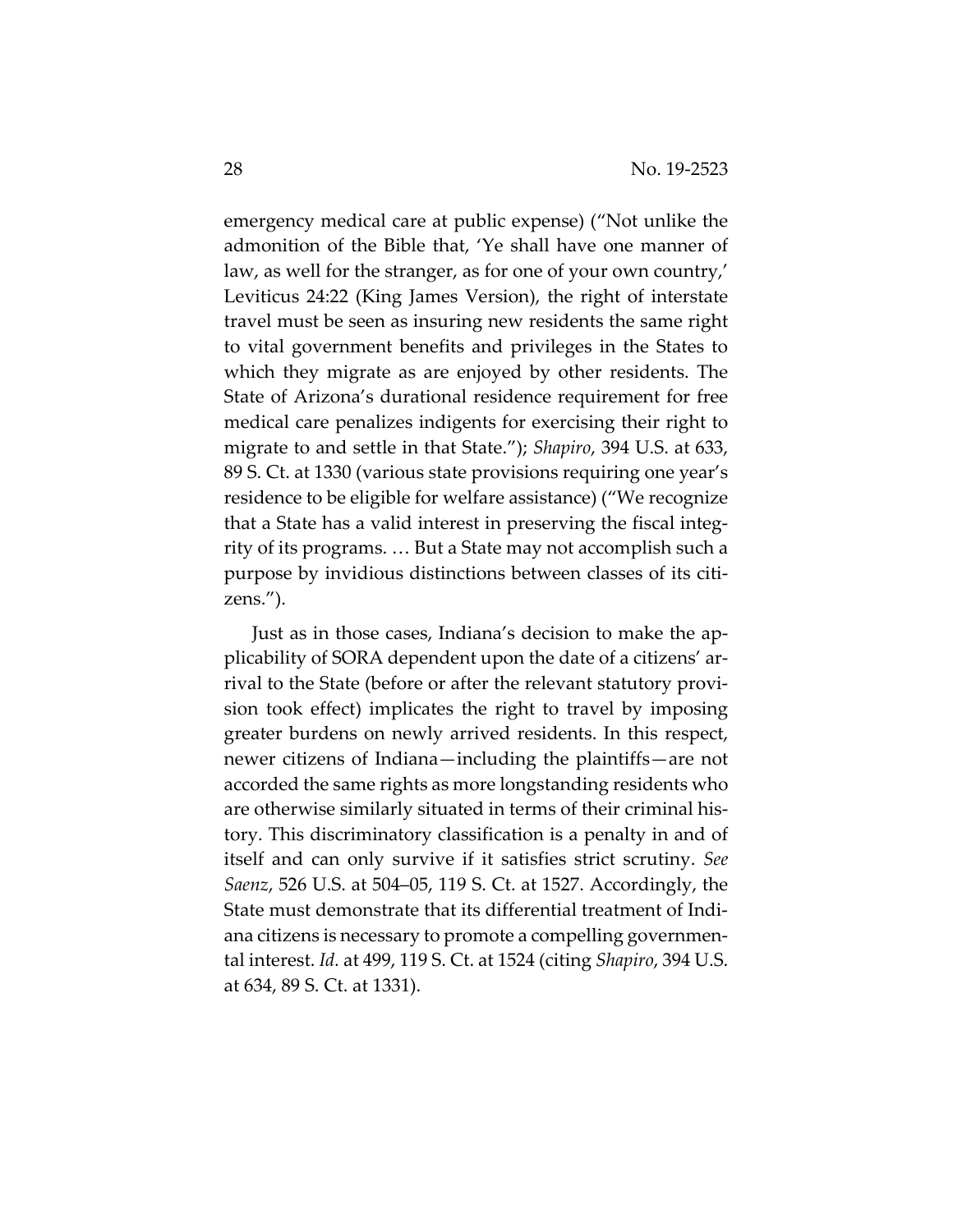The discriminatory application of SORA to newer residents does not satisfy this demanding standard and, indeed, the State's counsel conceded at oral argument that it cannot do so. Indiana surely has a strong interest in protecting its residents from the potential predations of convicted sex offenders. We may assume *arguendo* that SORA's requirements further that interest. But singling out only newer citizens with a history of sex offenses to the exclusion of more longstanding citizens with the same criminal history does *not* further that interest: the distinction is not even rational. *Cf. F.C.C. v. Beach Commc'ns, Inc.*, 508 U.S. 307, 313, 113 S. Ct. 2096, 2101 (1993) (statutory classification that neither proceeds along suspect lines nor infringes on fundamental constitutional rights is reviewed for rational basis); *see Doe v. Penn. Bd. of Prob. & Parole*, 513 F.3d 95, 108–112 (3d Cir. 2008) (subjecting an out-of-state sex offender to community notification if he transfers his supervision to Pennsylvania, but subjecting Pennsylvania offender to community notification only if, following a hearing, he is designated a "sexually violent predator," lacks rational basis and therefore violates equal protection); *Hendricks v. Jones ex rel. Okla. Dep't of Corr.*, 349 P.3d 531, 536 (Okla. 2013) (requiring Oklahoma resident convicted of sex offense in another jurisdiction to register regardless of offense date, but requiring Oklahoma resident convicted of comparable offense in Oklahoma to register only if convicted after enactment of Oklahoma's SORA, was irrational and violates equal protection); *A.C.L.U. of N.M. v. City of Albuquerque*, 137 P.3d 1215, 1226–27 (N.M. Ct. App. 2006) (requiring sex offenders visiting city to register depending on whether they committed their offenses out of state or in state was irrational and violated equal protection); *see also Williams v. Vt.*, 472 U.S. 14, 23, 105 S. Ct. 2465, 2472 (1985) (restricting Vermont tax credit for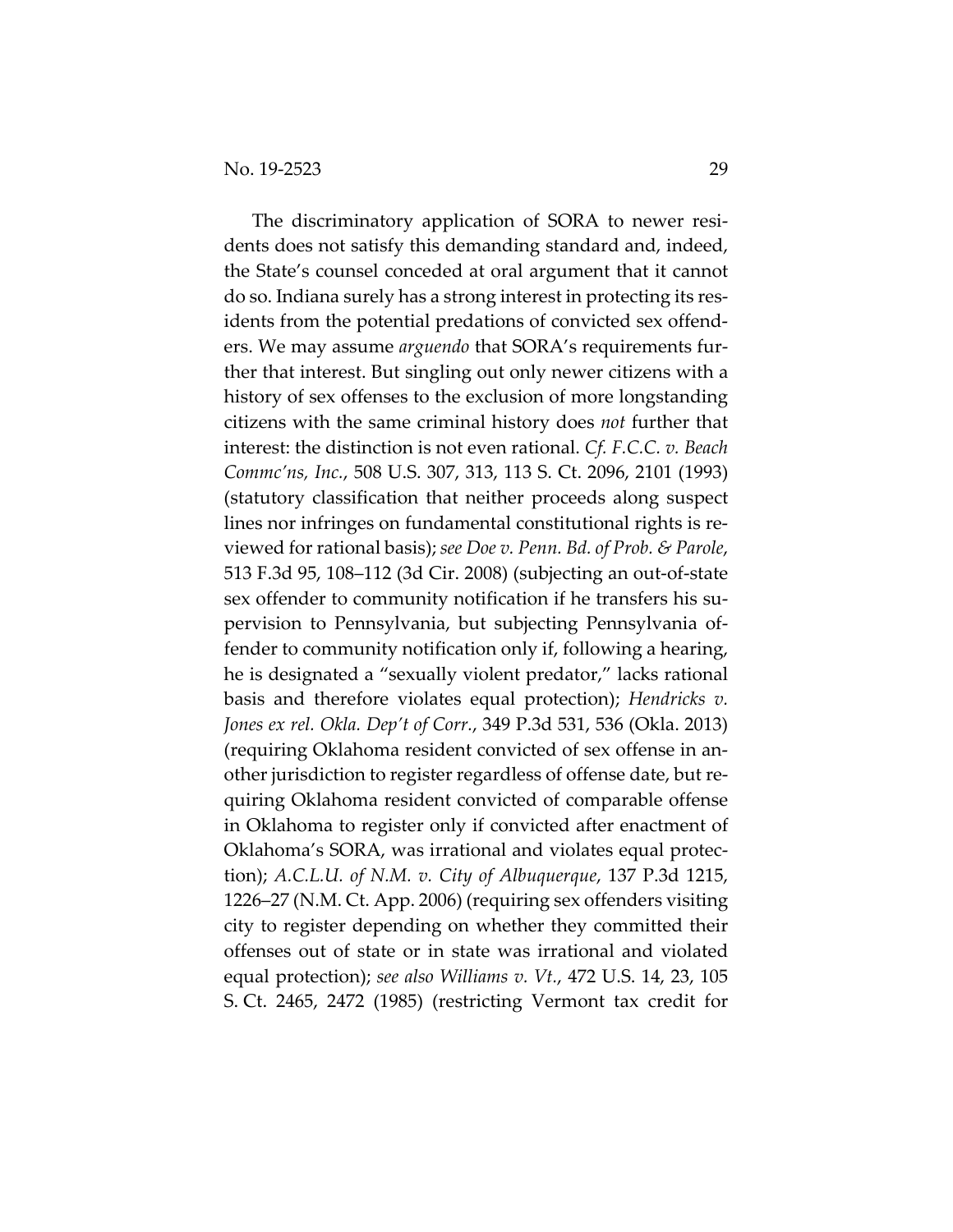taxes paid to another state on automobile purchase in that state solely to Vermont residents who lived in Vermont at time of purchase violates equal protection: "residence at the time of purchase is a wholly arbitrary basis on which to distinguish among present Vermont registrants …"). We are pointed to no evidence indicating, nor does the State suggest, that individuals who began to reside in Indiana after the other jurisdiction provision of SORA was enacted are more likely to re-offend than those who were already residents prior to that time. Below, the State suggested that absent this arrangement, an individual currently living in another state whose sex offense predates SORA's other jurisdiction provision but who is subject to registration in that other state might have an incentive to relocate to Indiana in order to evade registration. But we have no reason to suspect that a move to Indiana would be prompted by that incentive as opposed to the prospect of a better job, a wish to be close to family, or Indiana's lower cost of living, and the State itself has abandoned this argument on appeal. In any case, the aim of deterring in-migration to Indiana from other states is constitutionally impermissible. *See Saenz*, 526 U.S. at 506, 119 S. Ct. at 1527–28 (citing *Shapiro*, 394 U.S. at 631, 89 S. Ct. at 1329).

We recognize, as the district court did, that the Indiana legislature may have wished to avoid this discriminatory classification and instead apply SORA's requirements to *all* sex offenders residing in Indiana, regardless of the date of their convictions, but that it was precluded from doing so by *Wallace*'s holding that imposing a registration requirement on offenders whose convictions pre-dated SORA's regulatory requirements violated Indiana's *ex post facto* provision. So the distinction may well be driven more by the Indiana Supreme Court's holding in *Wallace* than by any legislative judgment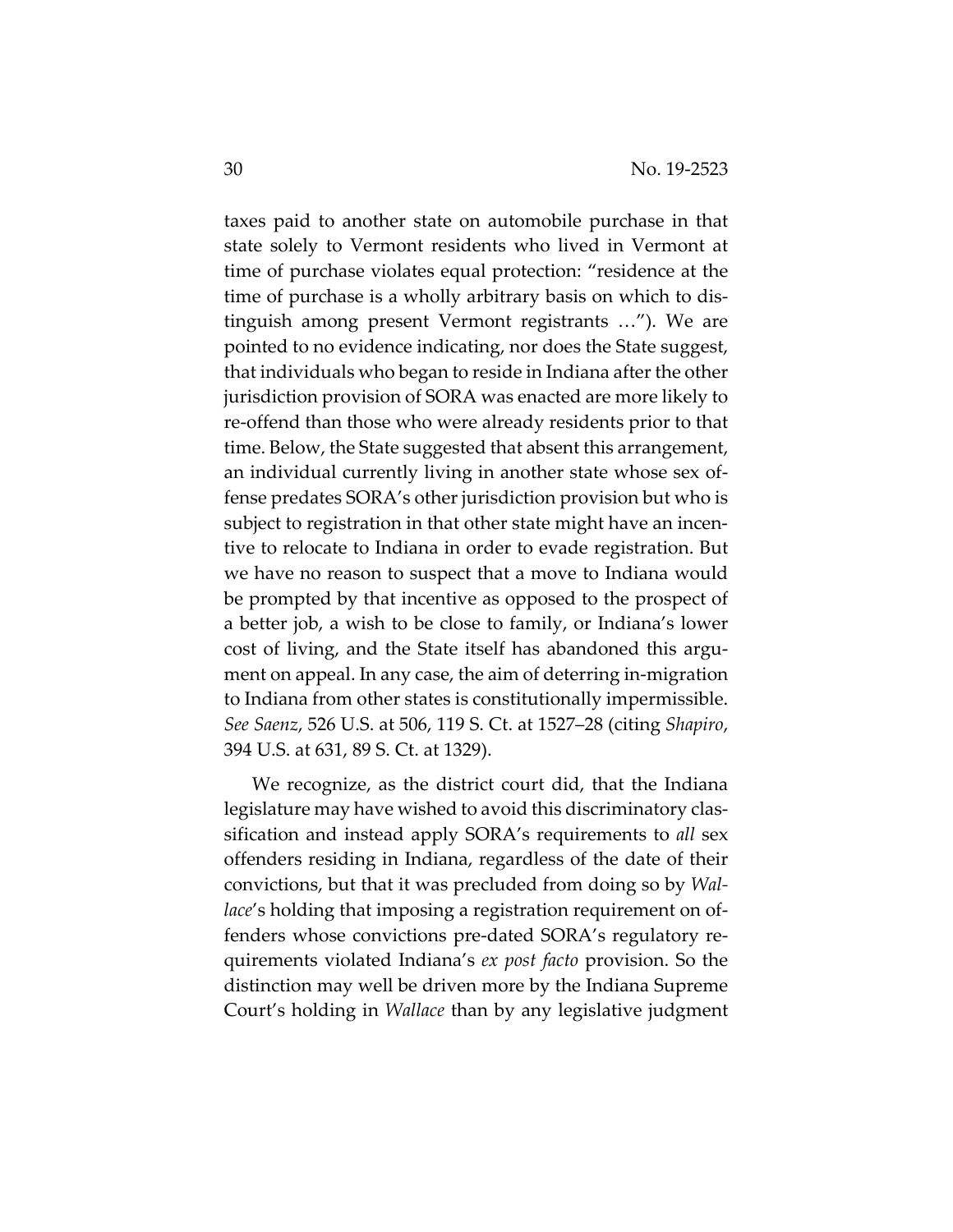as to the relative risks posed by newer and more longstanding residents. But that merely makes plain the point that the classification deprives newer residents of a valuable right granted by the Indiana Constitution—the right not to be penalized for offenses of which they were convicted before the other jurisdiction provision of SORA was enacted.

Against all of this, the State as noted argues that the right to travel as recognized in cases like *Saenz* is, in reality, not burdened here, in that the applicability of SORA is tied not to the duration of one's residency in Indiana but rather to the SORAlike requirements to which arriving citizens were subject in their former states of residence. In other words, from the State's point of view, what triggers SORA is not the recency of one's arrival to Indiana but the registration requirement to which the new resident was subject in his former state; and in that respect, Indiana is simply choosing to leave in effect (or reimpose) the very requirement that would have burdened the offender had he never traveled across state lines at all. And if the new arrival was not subject to a registration requirement in his former state of residence, Indiana will not impose one. The fact that the other jurisdiction requirement can also apply to a lifelong Indiana resident who becomes subject to a registration requirement in another state by virtue of his work, study, or other activity in that state reinforces the State's point.

But for at least three reasons, the argument is unavailing. First, notwithstanding Indiana's insistence that its scheme is not tied to the duration of one's residency, for individuals like the plaintiffs, the fact of one's relocation from another jurisdiction is necessarily and implicitly an element of the other jurisdiction requirement, as one cannot become subject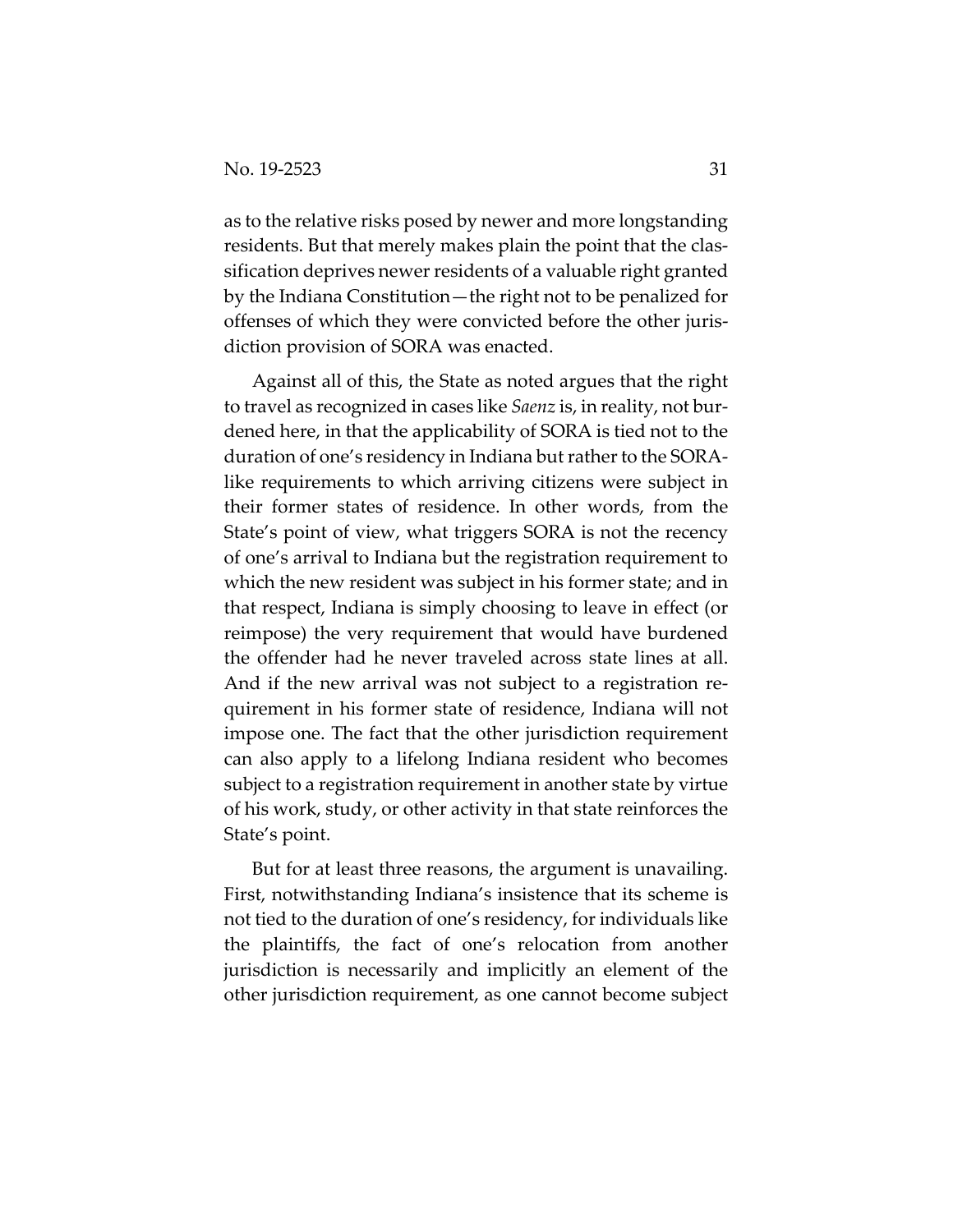to this provision of SORA without having moved to Indiana from another state (where he was required to register); it is this relocation from one state to another that brings the third component of the right to travel into play. *See A.W.*, 865 F.3d at 1020 n.3 (noting that construing Nebraska's SORA to compel juvenile to register based on registration obligation imposed by Michigan before he relocated to Nebraska would "raise[ ] troubling implications under the third prong of the right to travel"). That connection is most clearly illustrated by application of the other jurisdiction requirement to Hope: Hope, having committed his offense in Indiana pre-SORA, would not have been required to register but for the fact that he later relocated to Texas and was required to register there; his subsequent decision to return to Indiana was what triggered a duty to register under SORA's other jurisdiction requirement. Had he never left Indiana, he would not have been required to register. Furthermore, the timing of a person's relocation to Indiana is a critically important factor in the application of SORA. As we have said, for the Indiana citizen who was living in Indiana before the other jurisdiction requirement was added to SORA in 2006, there will be no obligation to register unless he chooses to leave the State for work or other activity which might trigger a registration requirement elsewhere. But for the individual who moves to Indiana after 2006, the other jurisdiction requirement will come into play and trigger a duty to register so long as he was subject to registration in his former state. In this respect, this case is not unlike *Hooper*, 472 U.S. 612, 105 S. Ct. 2862, in which a fixed-point residency requirement made one's eligibility for a veteran's tax exemption turn upon whether he was a resident of New Mexico as of a particular date. The Supreme Court held unequivocally that the State could not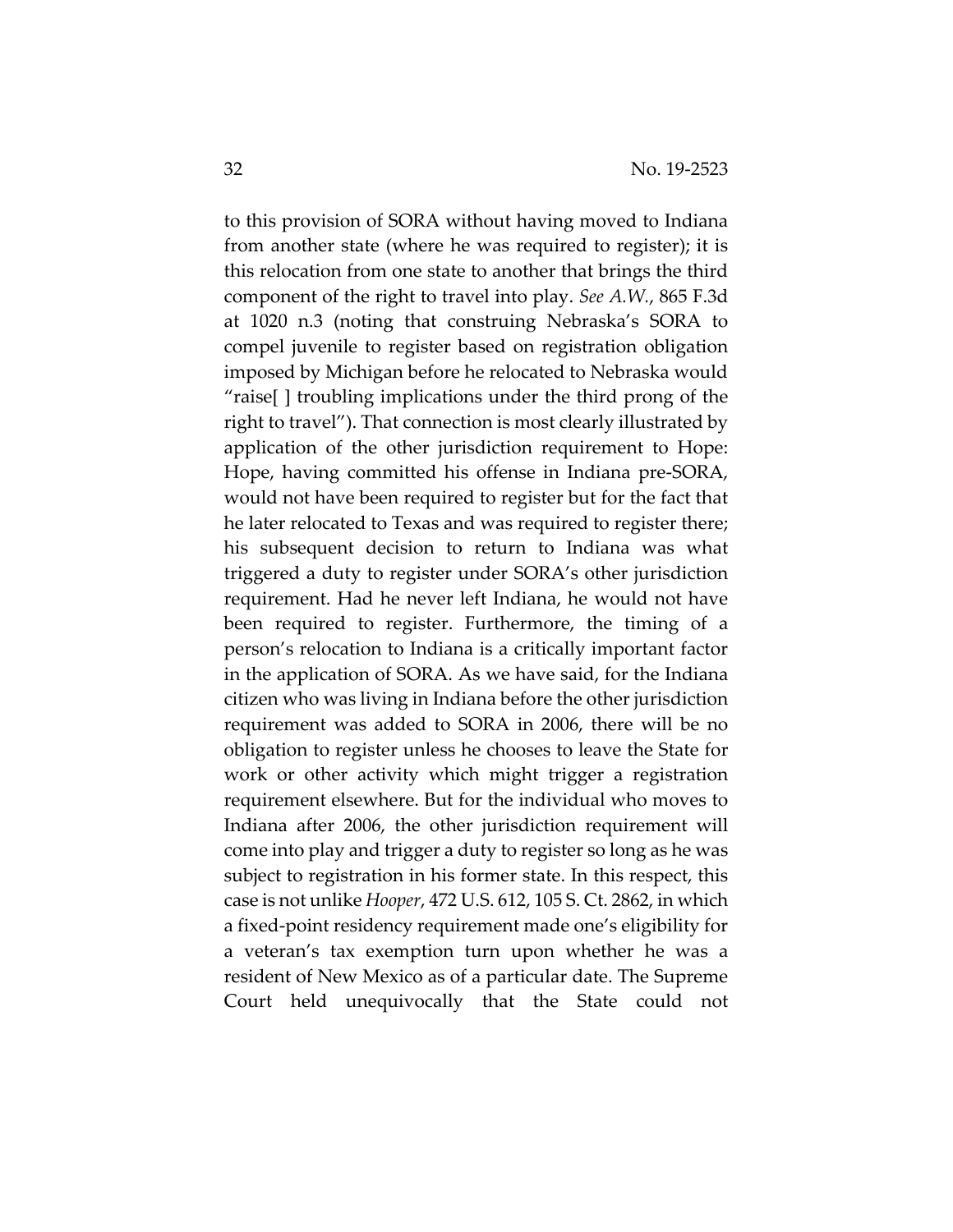discriminate against its own citizens based on the timing of their arrival in the State. *Id.* at 623, 105 S. Ct. at 2868.14 Here, relocation to Indiana after 2006 will not *always* trigger a requirement to register under SORA: If one was not required to register in his former home state, the move by itself will not require registration in Indiana. At the same time, relocation to Indiana from a jurisdiction where one was required to register is not the *only* way in which the other jurisdiction requirement is triggered: work, study, or other activity engaged in by an Indiana resident (however long-tenured) in another jurisdiction that requires him to register there will trigger a duty to register in Indiana. Even so, as to relocating citizens who arrive in Indiana after 2006, the other jurisdiction requirement operates to create two classes of otherwise similarly-situated residents, one of which must register and one of which need not. *Cf. Saenz*, 526 U.S. at 497 & n.8, 119 S. Ct. at 1523 & n.8 (because California public benefit levels were sixth highest in nation, its one-year cap on benefits for new residents would not adversely affect all persons relocating to California but only those arriving from one of 44 states or

<sup>14</sup> By contrast, in *Sklar v. Byrne*, 727 F.2d 633 (7th Cir. 1984), the City of Chicago had banned the possession of handguns beginning on April 10, 1982, while grandfathering the rights of city residents who had registered their handguns before that date. The plaintiff, who had moved to Chicago from a suburb shortly after the handgun ordinance took effect and thus could not lawfully possess a gun, argued that the ordinance disadvantaged new residents of the city and in that way interfered with his right to travel. We held to the contrary, noting that the ordinance did not "single out new residents of Chicago for discriminatory treatment." *Id.* at 638. Rather, *any* Chicago resident, new or longstanding, who did not possess a registered handgun before the ordinance took effect would be unable to do so thereafter. *Id.* Any impact on the travel rights of new Chicago residents was "only indirect." *Id.*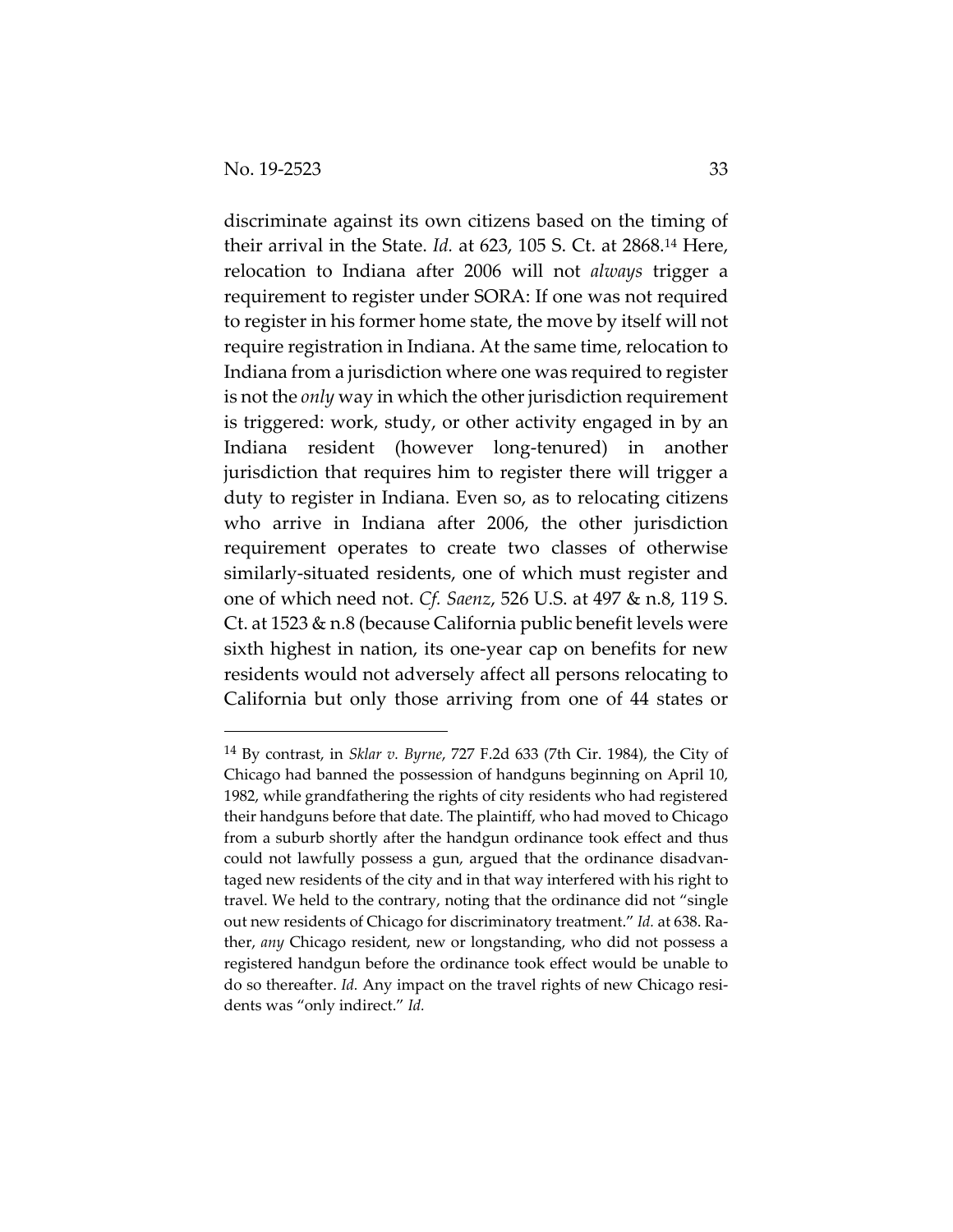District of Columbia that had lower benefit levels). Creating such classes of citizens based on the fact and timing of their relocation is directly at odds with the Fourteenth Amendment's Privileges or Immunities Clause. *See id.* at 504– 07, 119 S. Ct. at 1527–28.

Second, to the extent the State's theory presumes that the other jurisdiction requirement applies to plaintiffs Bash and Snider, who relocated to Indiana *before* that requirement was added to SORA in 2006, a few additional words are in order. The State's counsel has insisted that the other jurisdiction requirement applies to them as it does to the other plaintiffs because Snider and Bash were required to register in their former states of residence (Ohio in Bash's case, Michigan in Snider's). This is obviously consistent with the State's broader point that the timing of one's arrival in Indiana does not matter. Our dissenting colleague shares this understanding. But we cannot see any possible reason why the Indiana Supreme Court's *Wallace* decision permits this application given the timing of Bash's and Snider's arrival in Indiana. When Bash and Snider arrived in Indiana pre-2006, the other jurisdiction requirement was not yet in effect and, of course, that is the only provision on which the State now relies to justify their obligation to register. So, at the time they relocated to Indiana, they were in the same position as a lifelong resident of Indiana with a similar criminal history: there was no provision requiring them to register (at least not one the State is willing to rely upon now, or one that the Indiana Supreme Court has not found to be unconstitutional).15 Whatever registration

<sup>&</sup>lt;sup>15</sup> As a factual matter, we know that Snider was nonetheless required to register when he moved to Indiana in 2003, presumably on the basis that his offense was the substantial equivalent of one that SORA deems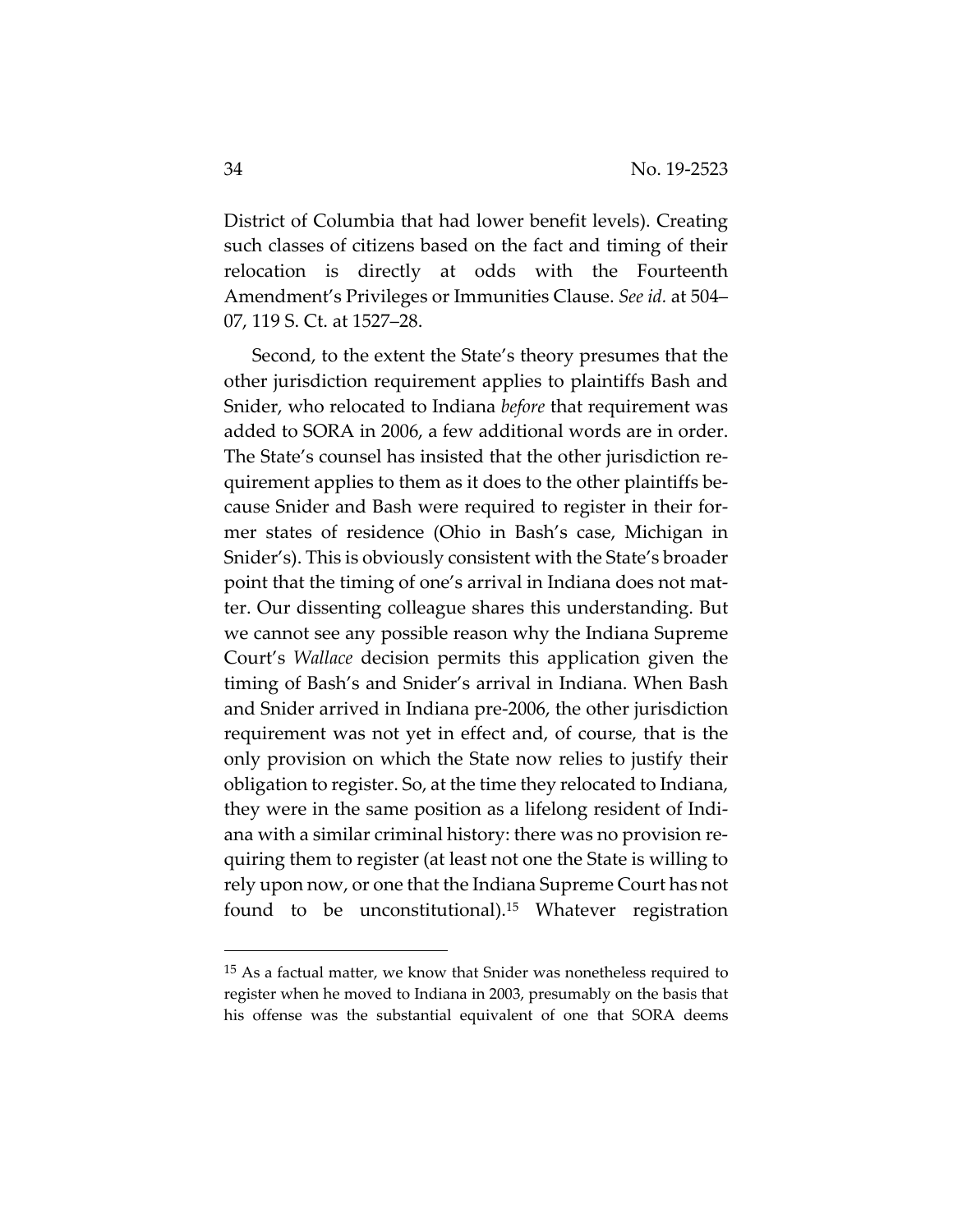requirements to which Bash and Snider had been subject elsewhere came to an end upon their becoming citizens of Indiana.16 Re-imposing a duty to register in 2006, when SORA was amended to include the other jurisdiction requirement, would not constitute a mere continuation of the registration obligations to which these men were subject in their former states, which the Indiana Supreme Court has permitted; it would instead constitute a resurrection of an expired obligation and, to that extent, a material and detrimental change in their obligations as Indiana citizens. Compare *Wallace*, 905 N.E.2d at 384 ("[SORA] violates the prohibition on ex post facto laws contained in the Indiana Constitution because it imposes burdens that have the effect of adding punishment beyond that which could have been imposed when [Wallace's] crime was committed"), with *Tyson v. State*, 51 N.E.3d 88, 96 (Ind. 2016) ("[U]nlike *Wallace*, where the offender had no obligation to register anywhere before the Act was passed, Tyson was required to register in Texas *years* before our statutory definition was amended to include him …; the challenged

registrable. But that was before the *Wallace* decision in 2009 made clear that this was not permissible under Indiana's *ex post facto* clause. After *Wallace* was decided, Indiana freed Snider from any registration obligation until 2016, when, upon inquiry from Michigan (Snider's former State of residence), Indiana again required him to register—this time, apparently, on the basis of the other jurisdiction requirement.

<sup>&</sup>lt;sup>16</sup> New York's SORA has been interpreted to require an offender's continuing registration in that state notwithstanding his relocation to another state. *Doe v. O'Donnell*, 924 N.Y.S.2d 684, 686–87 (App. Div. 2011). It is likely an outlier in that regard, however. *See* Samantha R. Millar, Note, Doe v. O'Donnell *and New York's Sex Offender Registration Act: The Problem of Continued Registration under SORA After Leaving the State*, 38 CARDOZO L.REV. 337, 359–61 (2016) (contrasting New York's law with those of Michigan, California, and New Jersey in this respect).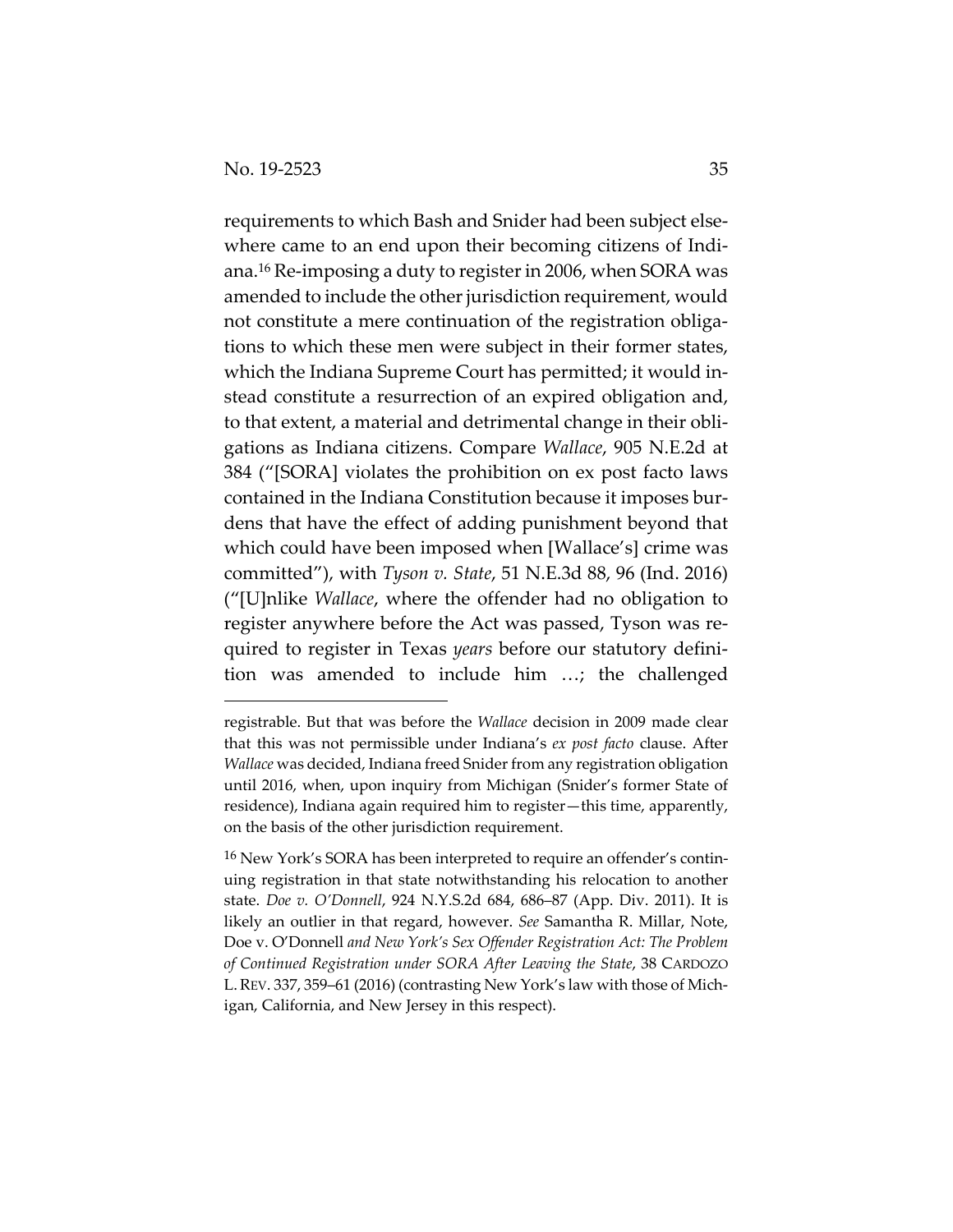amendments merely lengthened that requirement. We simply cannot say that transferring the obligation upon moving is any more punitive than lengthening it to potentially last a lifetime.") (emphasis in original), *State v. Zerbe*, 50 N.E.3d 368, 371 (Ind. 2016) ("the significant responsibilities with respect to Zerbe's registration are merely maintained across state lines, to be fulfilled where he currently lives and works"), and *Ammons v. State*, 50 N.E.3d 143, 145 (Ind. 2016) (per curiam) ("Because Ammons was already under an obligation to register [in Iowa] and [SORA's other jurisdiction provisions] do not impose any additional punishment on him, we find no ex post facto violation."). Why the State believes it is lawful to effect such a material change in their obligations years after they became Indiana citizens is a puzzle, and one it never explains: If Indiana's *ex post facto* clause would forbid the application of the substantial equivalency requirement to any of the plaintiffs, as the State has conceded it would, why would it not also preclude the application of the other jurisdiction requirement to Snider and Bash, who relocated to Indiana before there was any such requirement? The district court made no findings as to how SORA's other jurisdiction requirement operates, in light of *Wallace*, vis-à-vis persons who arrived in Indiana before the requirement's enactment (so far as we can discern, it was not asked to do so). But we can see no rationale for allowing the other jurisdiction prong to be applied to persons who arrived before the enactment of that provision and who were, in the years between their arrival and the enactment, free and clear of any lawful registration obligation. Certainly, no Indiana case cited by the State or the dissent condones a revival, as opposed to a continuation across state lines, of a duty to register. Ultimately, we need not reduce this conclusion about Indiana law to a holding, as, at the end of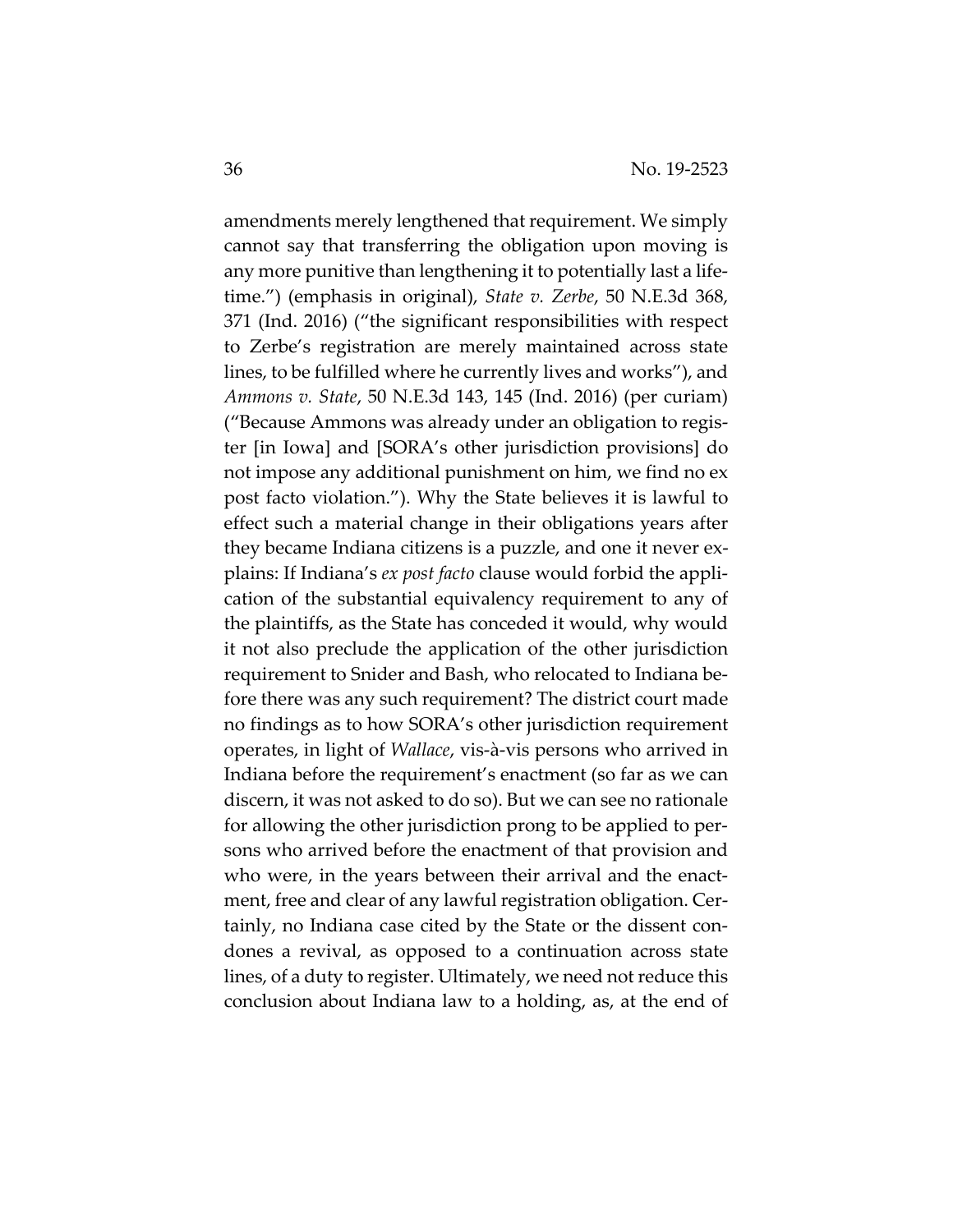the day, our conclusion about the right to travel precludes the State from imposing a registration requirement on any of these plaintiffs. It is worth noting, however, that even without our consideration of federal constitutional law, it seems that under the Indiana Supreme Court's holding in *Wallace*, neither Snider nor Bash (both of who arrived in Indiana prior to the enactment of the other jurisdiction requirement) should ever have been subject to a registration requirement in Indiana.

Even if the State and the dissent are correct that, as a matter of state law, the other jurisdiction requirement is fully retrospective and can properly apply to individuals like Bash and Snider, there remains a dichotomy among Indiana residents based on the date of their arrival in Indiana. One who was a resident of Indiana before SORA required registration for his offense and remains so thereafter is not subject to a duty to register, period (*Wallace* leaves no doubt in that regard at all), whereas one who arrived in Indiana later may be subject to registration pursuant to the other jurisdiction requirement. In that respect, the timing of one's relocation to Indiana still matters.

Third, although the applicability of SORA as relevant here depends on whether or not a new citizen was subject to comparable requirements elsewhere, the State's theory that it is merely recognizing and choosing to continue a burden imposed by another jurisdiction cannot somehow obviate the effect that its actions have on the right to travel. Indiana may not be burdening newly-arrived sex offenders vis-à-vis the requirements that their former states of residence imposed on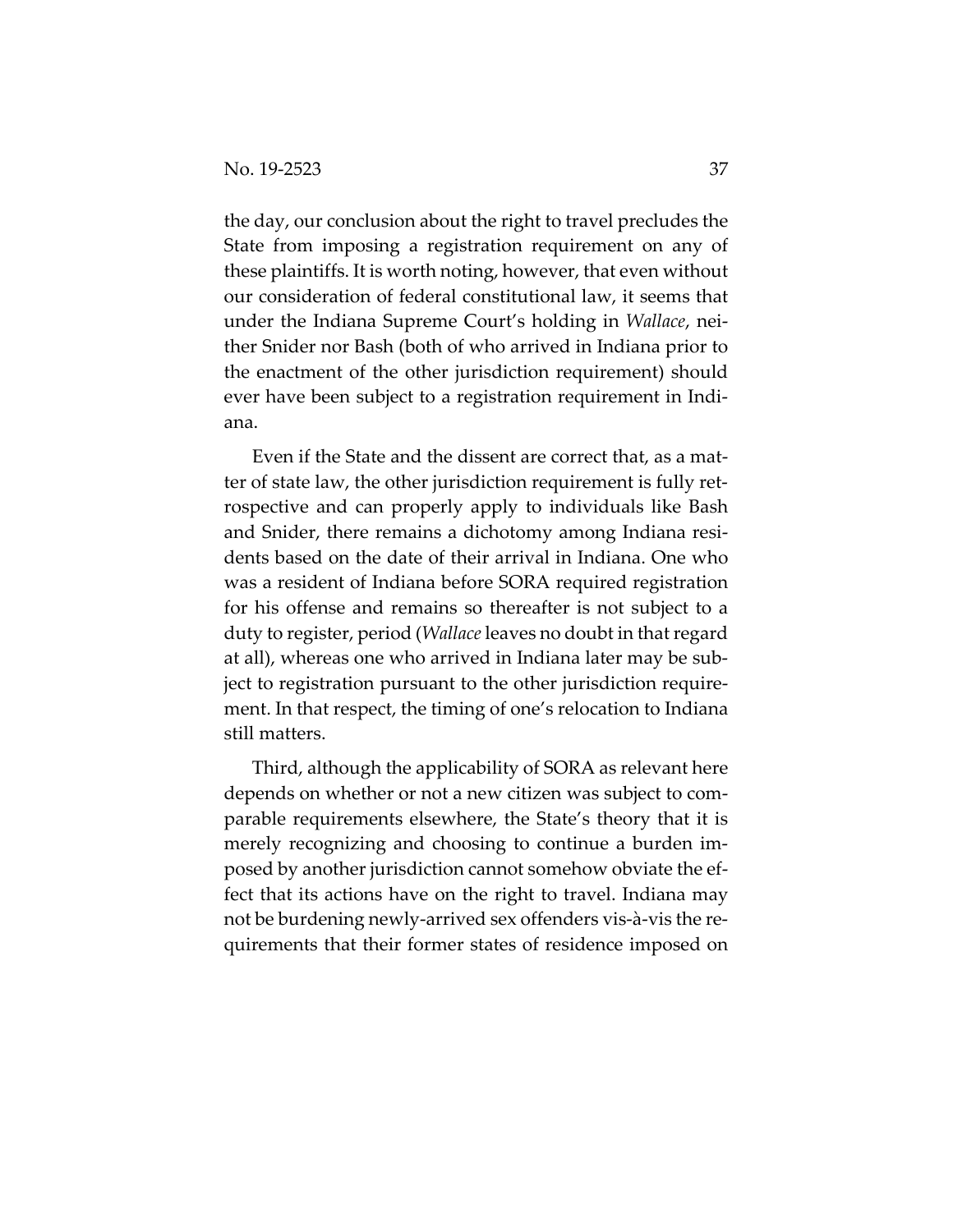them, as our dissenting colleague emphasizes,<sup>17</sup> but Indiana certainly *is* treating them less favorably as compared with sex offenders who lived in the State before SORA's other jurisdiction requirement was enacted; and the relative burden Indiana imposes on new arrivals is necessarily one that penalizes the exercise of one's constitutional right to relocate to another state. Indiana's statutory scheme is no different in kind from California's effort to temporarily cap a new citizen's welfare benefits at the amount of assistance she received in her former state of residence (assuming that amount was lower than what California would otherwise provide). Nominally, that cap did not penalize and therefore did not dis-incentivize an indigent person's decision to relocate to California, because she would not receive less than what she had in her former home state; in that sense, there was no direct burden imposed on the exercise of one's right to travel from state to state. 526 U.S. at 504, 119 S. Ct. at 1527. But that was "beside the point" as far as the Supreme Court was concerned. *Ibid.*

<sup>&</sup>lt;sup>17</sup> It bears noting that in at least some cases, SORA's other jurisdiction requirement increases the burden upon a newly arriving sex offender as compared with what would have been required of him in his former home State. Recall that Illinois required Rice to register only for a period of ten years following his release from prison. But because Rice qualifies as a "sexually violent predator" under SORA, Indiana requires him to register for life (although he does have the ability to petition for removal of this designation). But the Indiana Supreme Court has deemed such marginal effects on an offender's obligations to be insufficient to trigger the state's *ex post facto* clause. *See Jensen v. State*, 905 N.E.2d 384 (Ind. 2009); *Lemmon v. Harris*, 949 N.E.2d 803 (Ind. 2011); *but cf. Gonzalez v. State*, 980 N.E.2d 312 (Ind. 2013) (increase of registration obligation from ten years to life violates *ex post facto* clause where limited opportunity to file petition for removal did not permit offender to argue he was rehabilitated and no longer posed a threat to the public).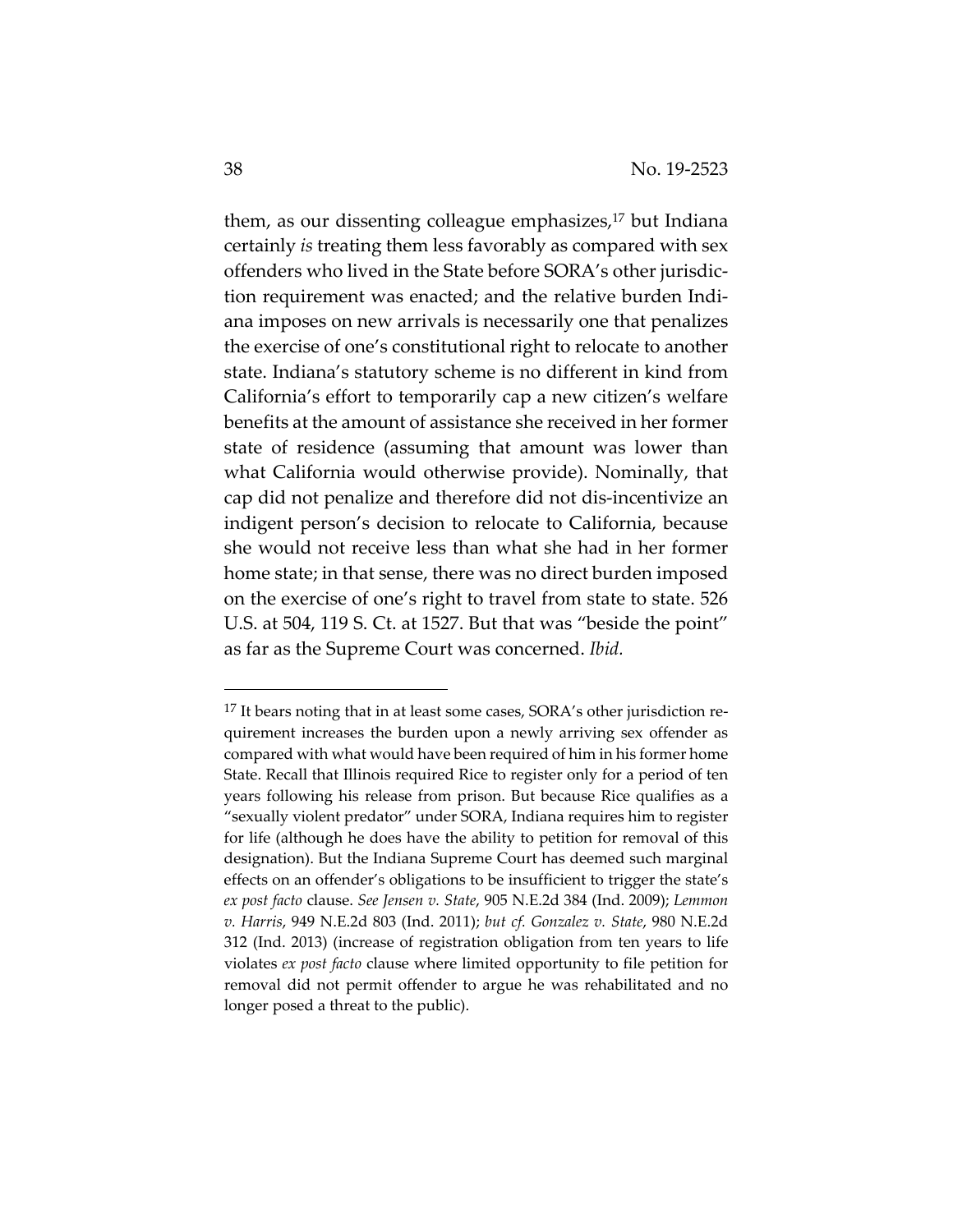Were we concerned solely with actual deterrence to migration, we might be persuaded that a partial withholding of benefits constitutes a lesser incursion on the right to travel than an outright denial of all benefits. *See Dunn v. Blumstein*, 405 U.S. 330, 339, 92 S. Ct. 995, 31 L.Ed.2d 274 (1972). But since the right to travel embraces the citizen's right to be treated equally in her new State of residence, the discriminatory classification is itself a penalty.

*Saenz*, 526 U.S. at 504–05, 119 S. Ct. at 1527. That is precisely the problem here: As to relocating individuals, Indiana has established a two-tiered system of regulating offenders that is tied in the first instance to when the individual became a citizen of Indiana. For constitutional purposes, the relevant comparison is not how Indiana treats an offender versus how his former state of residence treated him, but rather how Indiana distinguishes among its *own* citizens based on whether they arrived pre- or post-enactment of SORA's other jurisdiction provision. Indiana grants the former the full protection of its *ex post facto* clause but deprives newer arrivals of the same protection. *See Saenz*, 526 U.S. at 502, 119 S. Ct. at 1526 (third aspect of the right to travel encompasses "the right of the newly arrived citizen to the same privileges and immunities enjoyed by other citizens of the same State"); *Soto-Lopez*, 476 U.S. at 904, 106 S. Ct. at 2322 ("the right to migrate protects residents of a State from being disadvantaged, or from being treated differently, simply because of the timing of their migration, from other similarly situated residents"). And, unlike the California scheme at issue in *Saenz*, the burden that one incurs by arriving in Indiana after the enactment of SORA is not temporary, insofar as the plaintiffs here are concerned,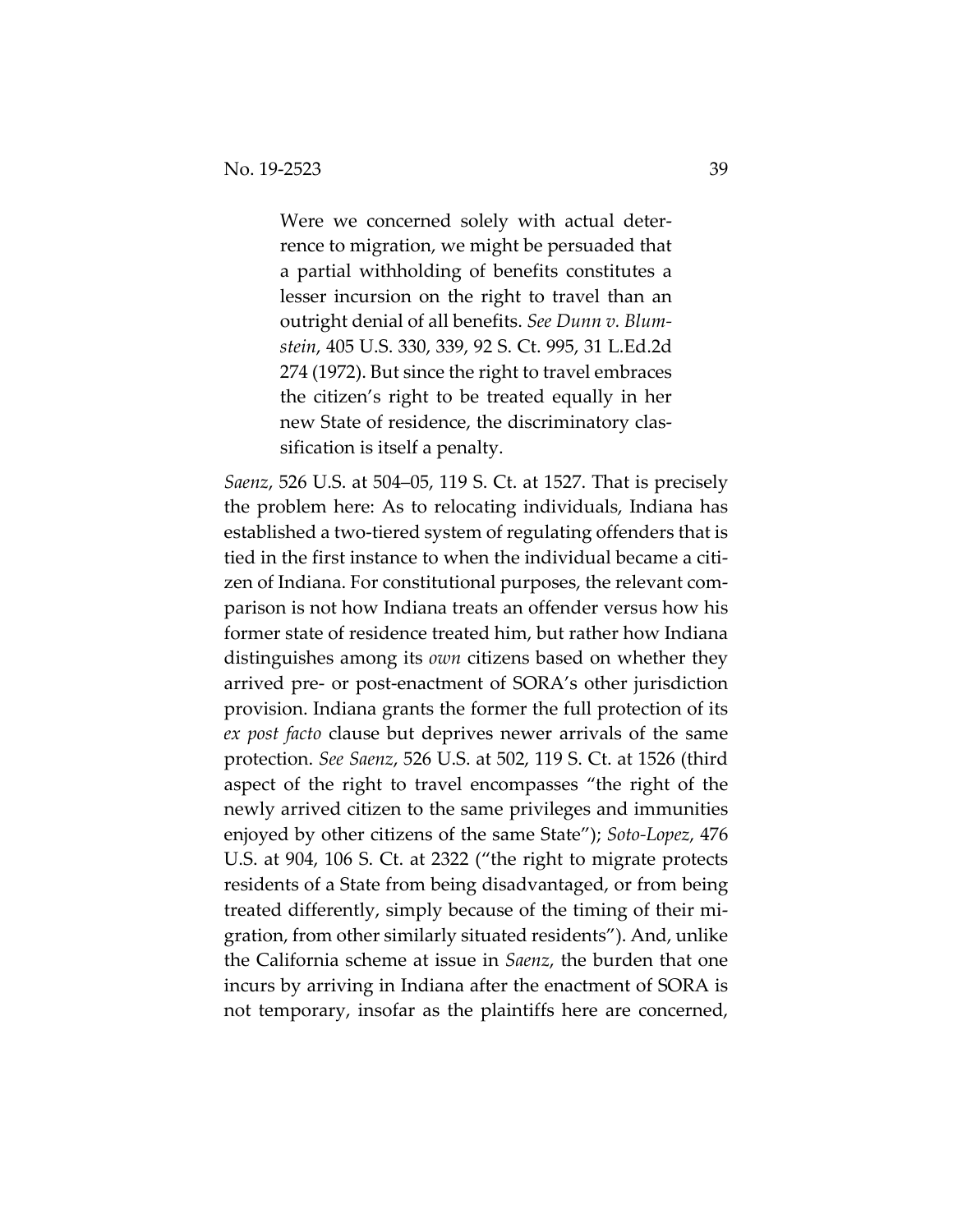but permanent. *See Hooper*, 472 U.S. at 623, 105 S. Ct. at 2869 ("the Constitution will not tolerate a state benefit program that 'creates fixed, permanent distinctions … between … classes of concededly bona fide residents, based on how long they have been in the State") (quoting *Zobel*, 457 U.S. at 59, 102 S. Ct. at 2312). Indeed, on what we might call the State's "lesser of two state citizenships" theory, Indiana would be free to create a boundless array of classes among its citizens tied to the greater regulatory burdens imposed by their former home states (theoretically subjecting them to differential treatment on anything from tax rates to minimum drinking ages). The Supreme Court's right-to-travel jurisprudence plainly forecloses such scenarios. *See Saenz*, 526 U.S. at 507, 119 S. Ct. at 1528; *Zobel*, 457 U.S. at 64, 102 S. Ct. at 2314–15.

To return to a key point of the dissent: No, the overlap between the set of offenders whom SORA burdens with a registration requirement and the set of offenders who relocate to Indiana is not complete. Some number of relocating individuals will not be affected by the other jurisdiction requirement because their former domiciles did not require them to register. And some number of offenders will be required to register not because they are relocating from other states where they registered but because they have commuted from Indiana for work or study to other states that mandated their registration. The latter group, as we have noted, has still engaged in interstate travel, but not the sort of travel for relocation to another state that *Saenz* and the other residency cases address. Members of that group may have their own constitutional claim, but it is not one that is presented here. But the fact that relocation from one state to another is not the exclusive means of triggering the other jurisdiction requirement and does not invariably result in a registration obligation in Indiana does not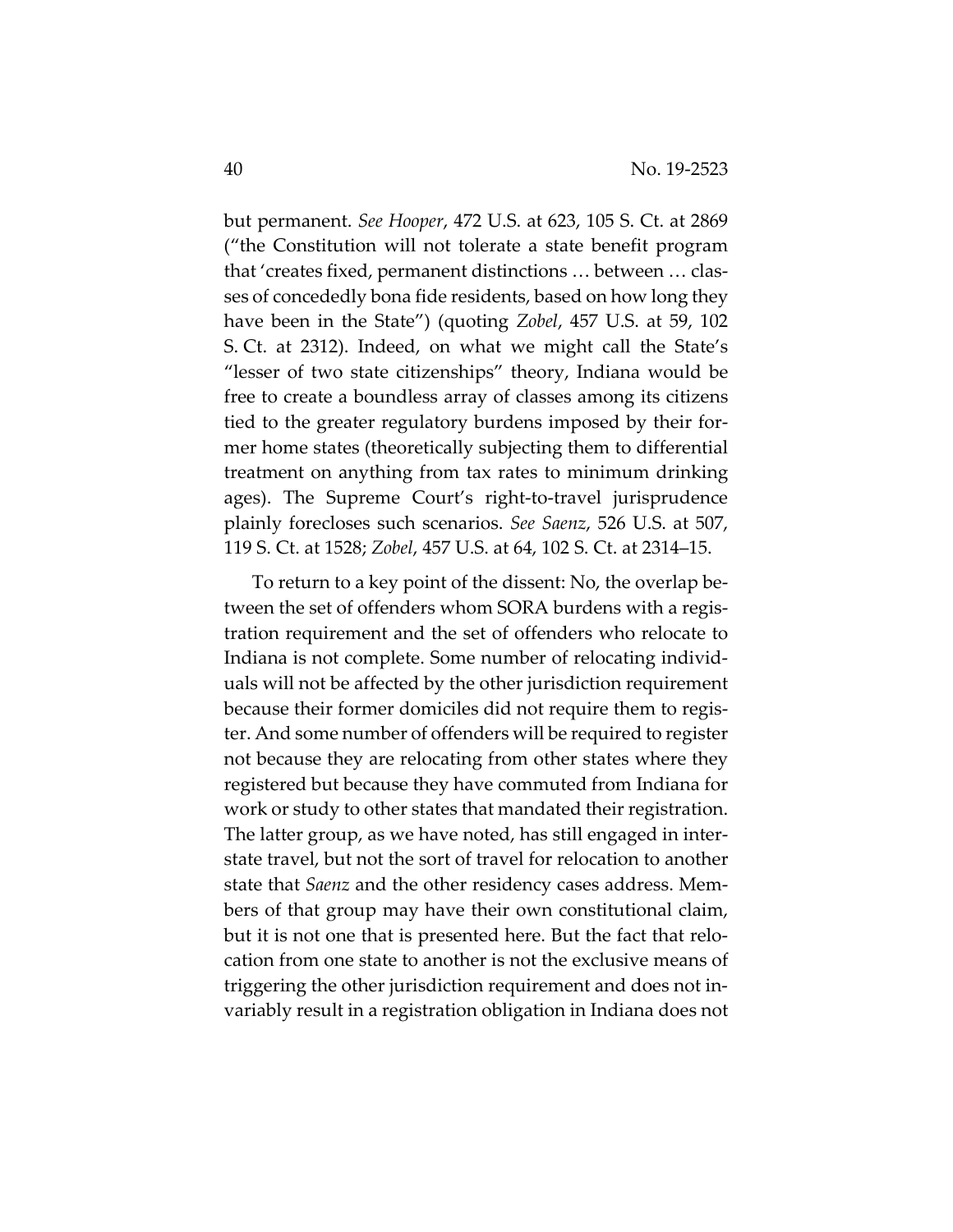detract from the inescapable point that for the six plaintiffs here, relocating to Indiana from other states has yielded them a set of rights and obligations that is concretely different from, and more burdensome than, the rights and obligations of offenders who arrived in Indiana before they did.

Our dissenting colleague cites *Connelly v. Steel Valley Sch. Dist.*, 706 F.3d 209 (3d Cir. 2013), in an effort to demonstrate that it is not the plaintiffs' travel that explains their differential treatment by Indiana. But key distinctions between *Connelly* and this case actually demonstrate the opposite.

In *Connelly*, a Pennsylvania school district gave less credit to its teachers for prior out-of-state teaching experience than it did for in-state experience in establishing starting salaries. The plaintiff, who had lived and taught in Maryland before relocating to Pennsylvania, argued that he was being treated differently based on his former domicile in Maryland, in violation of his right to travel. In rejecting that claim, the court emphasized that the school district was not treating its teacher-citizens differently based on where they came from. Rather, what mattered was where they gained their prior experience. As a result, a former Maryland citizen whose prior teaching experience was in neighboring Pennsylvania (the two states share a border along the Mason-Dixon line) would receive full credit for his experience, whereas a lifelong Pennsylvania citizen who previously taught in Maryland would receive only partial credit. 706 F.3d at 214–15. "[O]nly the teacher's lack of Pennsylvania teaching experience—not his residency—would adversely affect his starting pay." *Id.* at 215. Any burden this scheme imposed on interstate travel was, at most, "incidental." *Id.* The court went on to hold that the school district had a rational basis for paying its teachers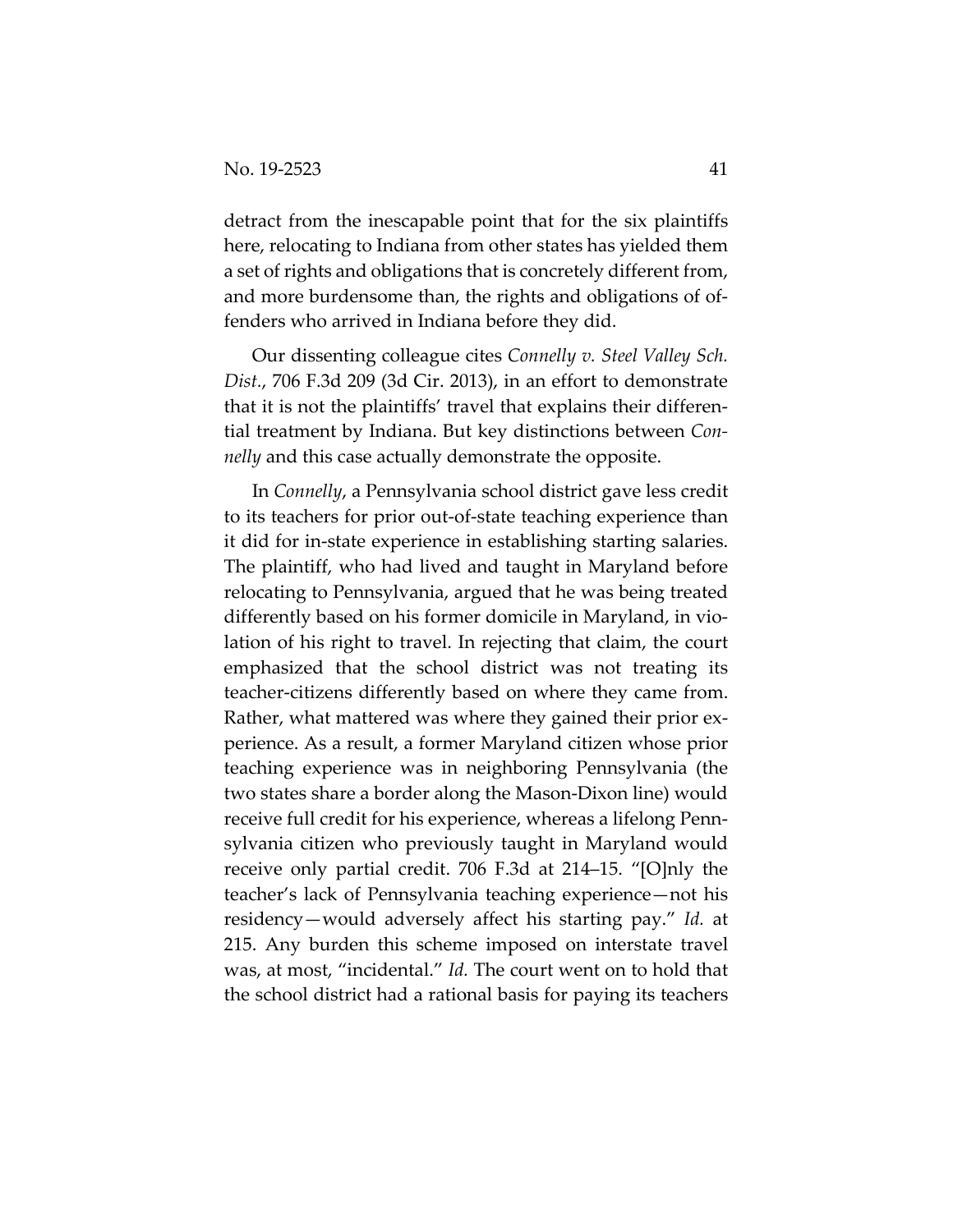differently based on the extent of their teaching experience in Pennsylvania: Teachers with experience working at Pennsylvania schools have a greater familiarity with the state's educational policies, procedures, and regulations and are likely to have a better grasp of what teaching methods are likely to be successful in achieving the state's educational goals. *Id.* at 216–17.

Our colleague analogizes the registration obligation that an offender has borne in another state to the teaching experience that the plaintiff in *Connelly* acquired in another state: both are historical facts, on their face unconnected to an individual's travel, that may legitimately inform a state's judgment as to how the individual should be treated as a newlyarrived citizen.

The difference is that when other states required the plaintiffs to register, they did so based on the very same criminal history that Indiana itself would *not* treat as sufficient to require registration. Individual states are, of course, free to reach different conclusions about what offenses require registration—that is a feature of our federalist system of government. And just as states may compile their own lists of registrable offenses, they may (and do) reach different conclusions as to whether the *ex post facto* provisions in their own constitutions permit the retrospective imposition of a duty to register. Indiana has conceded that its own *ex post facto* provision, as construed by *Wallace*, prohibits the application of the Indiana SORA's substantial equivalence requirement to the plaintiffs: they were all convicted before their offenses were identified as registrable offenses by the Indiana Legislature. Had they been Indiana citizens at the time of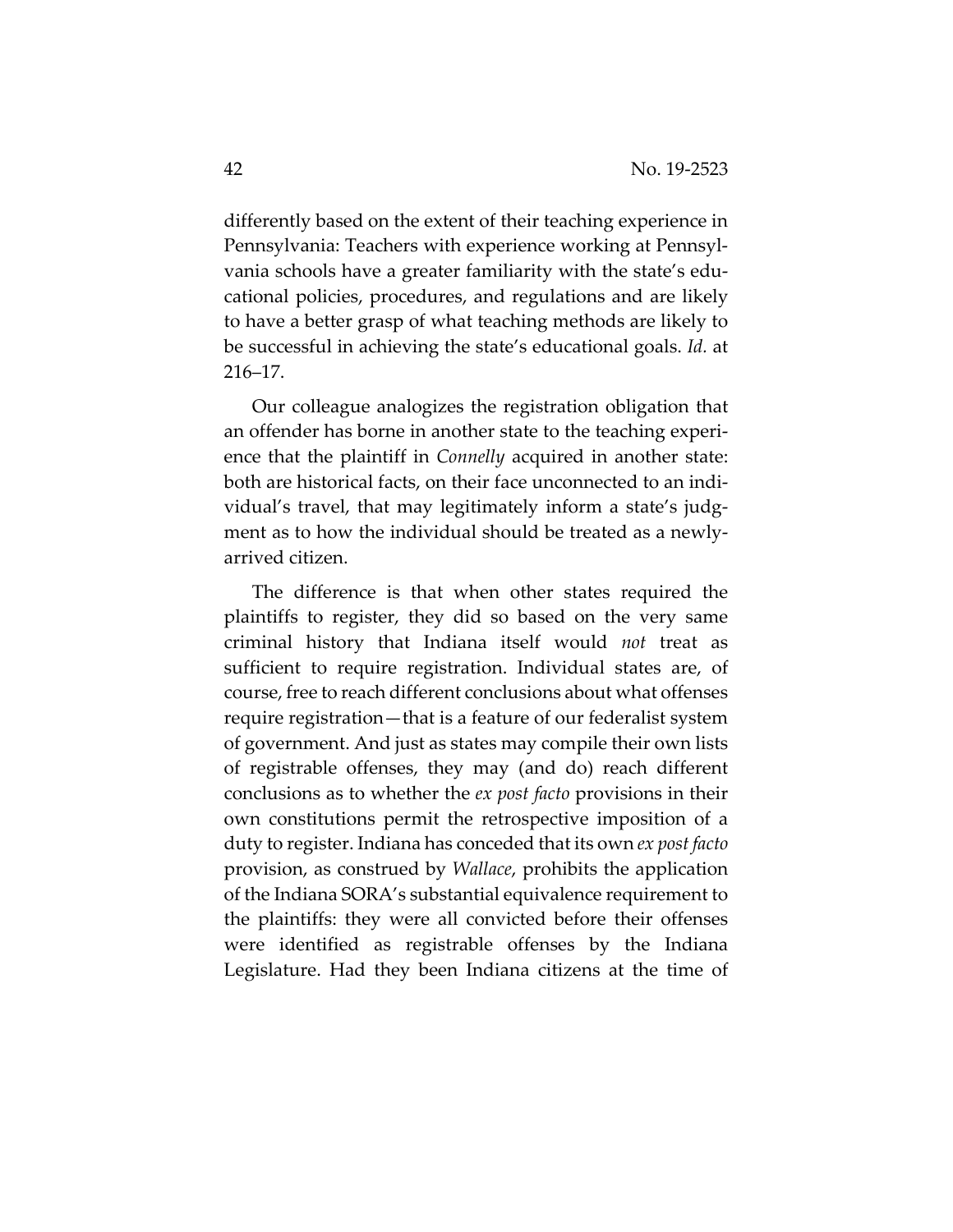those offenses, and remained in Indiana thereafter, they could not have been required to register.

So unlike the school district in *Connelly*, which relied on the mise en scène of one's prior experience and the perceived qualitative differences between in-state and out-of-state teaching experience, Indiana is not relying on something that any of the plaintiffs *did* in another state that distinguishes him from an otherwise similarly-situated Indiana sex offender *e.g.*, commit another offense, violate the terms of his probation, or fail to comply with his registration and reporting obligations. No plaintiff did anything outside of Indiana that would have triggered an obligation to register under SORA had he done it in Indiana. Indiana is relying solely on another state's judgment that registration was required in that other state, so long as the offender was present in that state. Upon his relocation to Indiana, the State requires each plaintiff to carry that obligation with him, notwithstanding the fact that Indiana itself would not have imposed that obligation in the first instance.

A simplified hypothetical helps to make clear why it is the offender's relocation to Indiana from another state that is the real trigger for the mandate that he register in Indiana. Consider two offenders, A and B, who are similar in all respects but for the fact that A lives in Indiana and B lives in Illinois. In 1993, both commit the same sex offense, are convicted in their respective states, and commence six-year prison terms. In 1994, both states enact laws requiring lifetime registration for the sex offense that A and B committed; but the Indiana legislature makes its registration obligation prospective only, whereas Illinois makes the obligation fully retrospective. Thus, when A is released from prison in 2000, he is not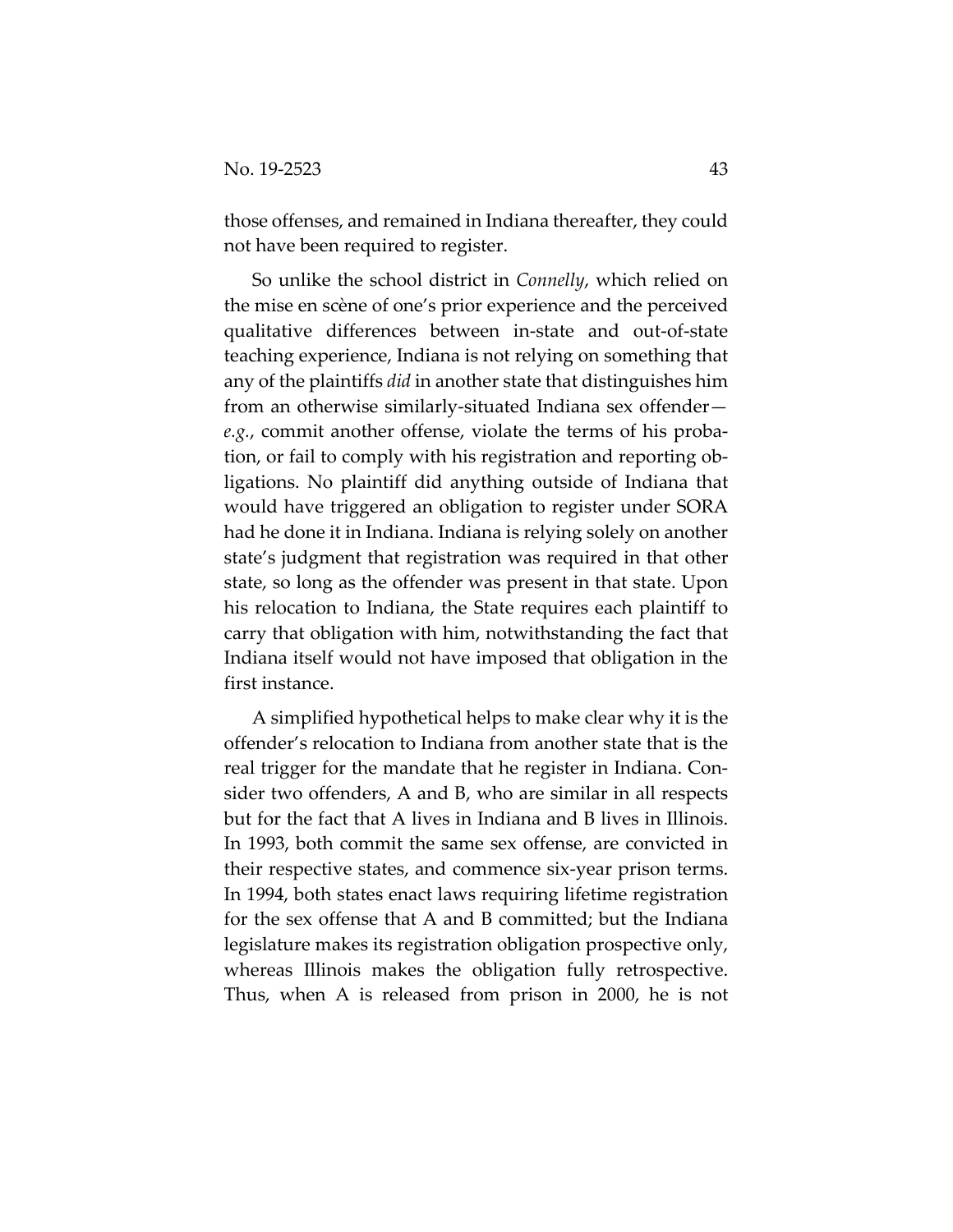obliged to register in Indiana, but B must register in Illinois. In 2006, Indiana adopts a requirement obliging an Indiana resident who has been required to register in another jurisdiction to register in Indiana. In 2008, B moves to Indiana. Relying on the other jurisdiction provision, Indiana demands that he register. Compare A and B, who are now both Indiana citizens. There is no difference in their criminal histories: They committed the same offense in the same year (and in all other respects are similar) so the danger that they pose to Indiana citizens is the same. But Indiana, in the exercise of its judgment, has not deemed the 1993 offense to be registrable, so A has never been required to register. Illinois required B to register for life, but now that he has moved to Indiana, that obligation is no longer operative. As a newly arrived citizen of Indiana, what distinguishes B from A? The answer is plain: B relocated from a state that required him to register. His travel is the one and only cause of his duty to register in Indiana, and in that regard, he is being treated differently from A, a lifelong resident of Indiana.

The point is more clearly made if we assume that both A and B were Indiana citizens from the beginning and committed the same sex offense in Indiana in 1993 and that B in 2008 relocated briefly to (and established residency in) Illinois, which required him to register, before returning to Indiana the following year. Indiana, relying on the other jurisdiction provision, now requires B to register in Indiana as well. Has B's criminal history changed? No. Did he do anything that materially changed the risk that he might pose to his fellow Indiana citizens? No. All that occurred was his move to another state that required him to register before he returned to and re-established residency in Indiana.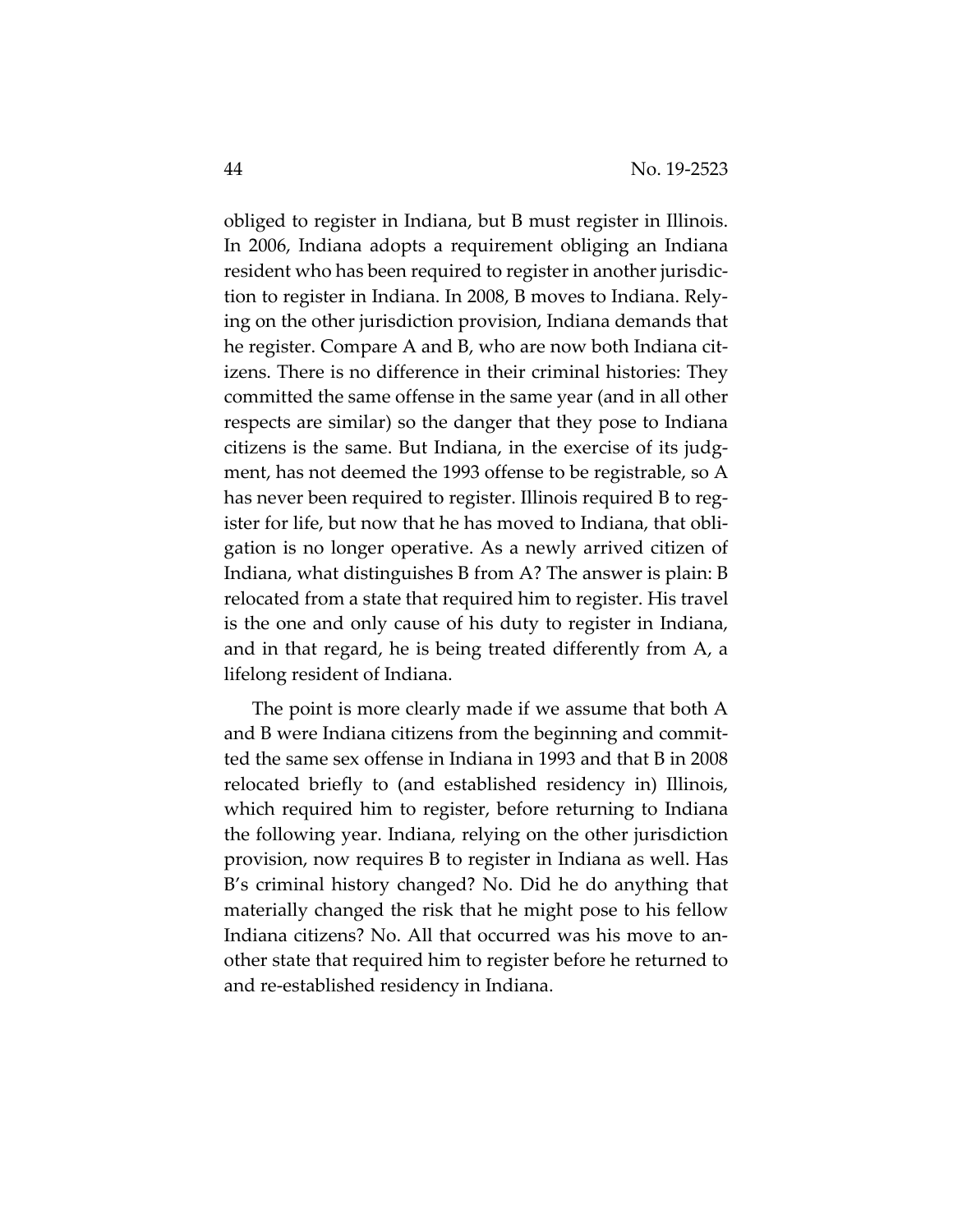The plaintiffs no doubt belong to a relatively small class: They all committed their crimes before those offenses became registrable in Indiana (twenty-five or more years ago) and before Indiana adopted the other jurisdiction requirement (fourteen years ago). With the passage of time, this class will disappear, and any individual who commits a sex offense will have been on constructive notice that registration is an obligation that he will have to shoulder.

But however small in number the plaintiffs may be, Indiana has assigned them to a class of citizenship that is inferior to that enjoyed by other, similarly situated Indianans, and for the plaintiffs, it is their relocation from other states that has resulted in that second-class status. Indiana, as a matter of its own statutes and judicial precedents, would not have required the plaintiffs to register had they lived in Indiana prior to 2006, when the other jurisdiction requirement was enacted. Only their travel from states that did require them to register has triggered this burden. The Supreme Court's right-totravel jurisprudence instructs that this two-tiered model of state citizenship is not permissible under the Fourteenth Amendment's Privileges or Immunities Clause. A sex offender who has paid his debt to society has the right to relocate to Indiana like any other individual and be treated on equal terms with other similarly-situated citizens. These plaintiffs have been denied that equitable treatment. Indiana has, in effect, told the plaintiffs, "You are not from here. Instead of applying our rules to you, we will apply your former state's rules." In this way, the plaintiffs remain outsiders in Indiana's regulatory framework.

Indiana nonetheless argues that because it is not denying newer arrivals a public benefit, a tax exemption, or the right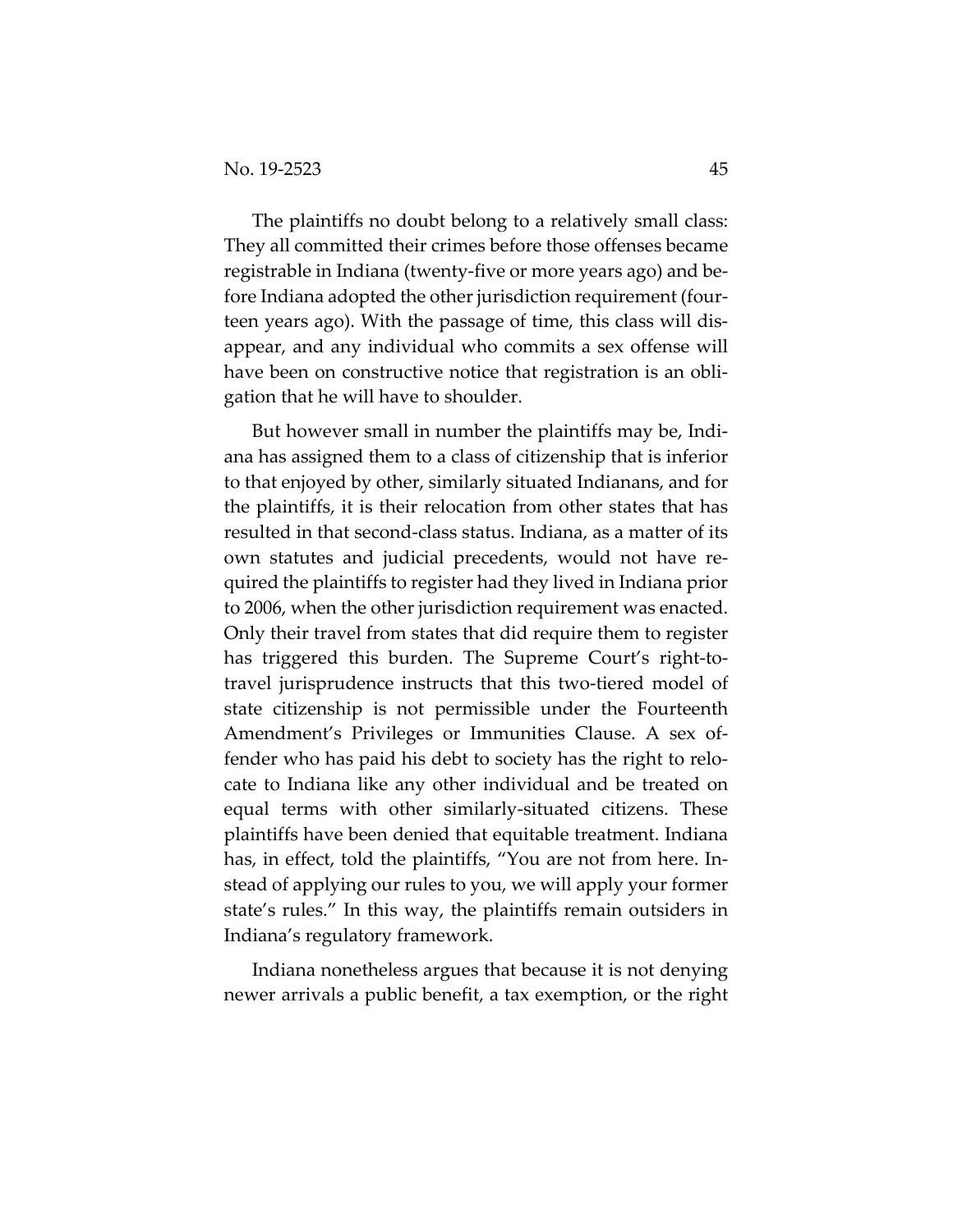to vote,18 the Supreme Court's right-to-travel cases are inapplicable. It may be true as a factual matter that the Court's durational and fixed-point residency cases have not addressed the right to travel beyond these sorts of factual contexts.19 But to return to first principles, the right at issue here is the right

<sup>18</sup> *See*, *e.g.*, *Dunn v. Blumstein*, 405 U.S. 330, 92 S. Ct. 995 (1972) (state laws requiring prospective voter to have been resident for one year in state and three months in county penalize individuals who have migrated to state in order to establish new residence during qualifying period, thereby interfering with right to travel and violating equal protection).

<sup>19</sup> It is worth noting, however, that the Court's decision in *Edwards v. Cal.*, 314 U.S. 160, 62 S. Ct. 164 (1941) invalidated a California statute that made it a criminal offense to bring a non-resident indigent person into the state. The statute was born of fears triggered by the massive influx of migrants from other states as a result of the Dust Bowl and the Great Depression and the "problems of health, morals, and especially finance" attributed to that influx. *Id.* at 173, 62 S. C.t at 167. The Court pointed out that among the opportunities this exclusionary statute deprived indigent persons was "the opportunity to exert political pressure upon the California legislature in order to obtain a change in policy." *Id.*at 174, 62 S. Ct. at 167. Because the statute was aimed at excluding indigents from the state, it arguably implicated all three components of the right to travel; and, indeed, the Court's majority concluded that the statute interfered with interstate commerce and as such was inconsistent with the Commerce Clause. *Id.* at 172– 77, 62 S. Ct. at 166–68. But the concurrences invoked the Fourteenth Amendment's Privileges or Immunities Clause, making clear that among the rights implicated by the statute was a right of national citizenship that precludes a state from creating different classes among its residents with different rights. *See id.* at 181, 62 S. Ct. at 170 (Douglas, J., concurring) (state's restriction of free movement "would permit those who were stigmatized by a State as indigents, paupers, or vagabonds to be relegated to an inferior class of citizenship"); *id.* at 184, 62 S. Ct. at 172 (Jackson, J., concurring) ("We should say now, and in no uncertain terms, that a man's mere property status, without more, cannot be used by a state to test, qualify, or limit his rights as a citizen of the United States.").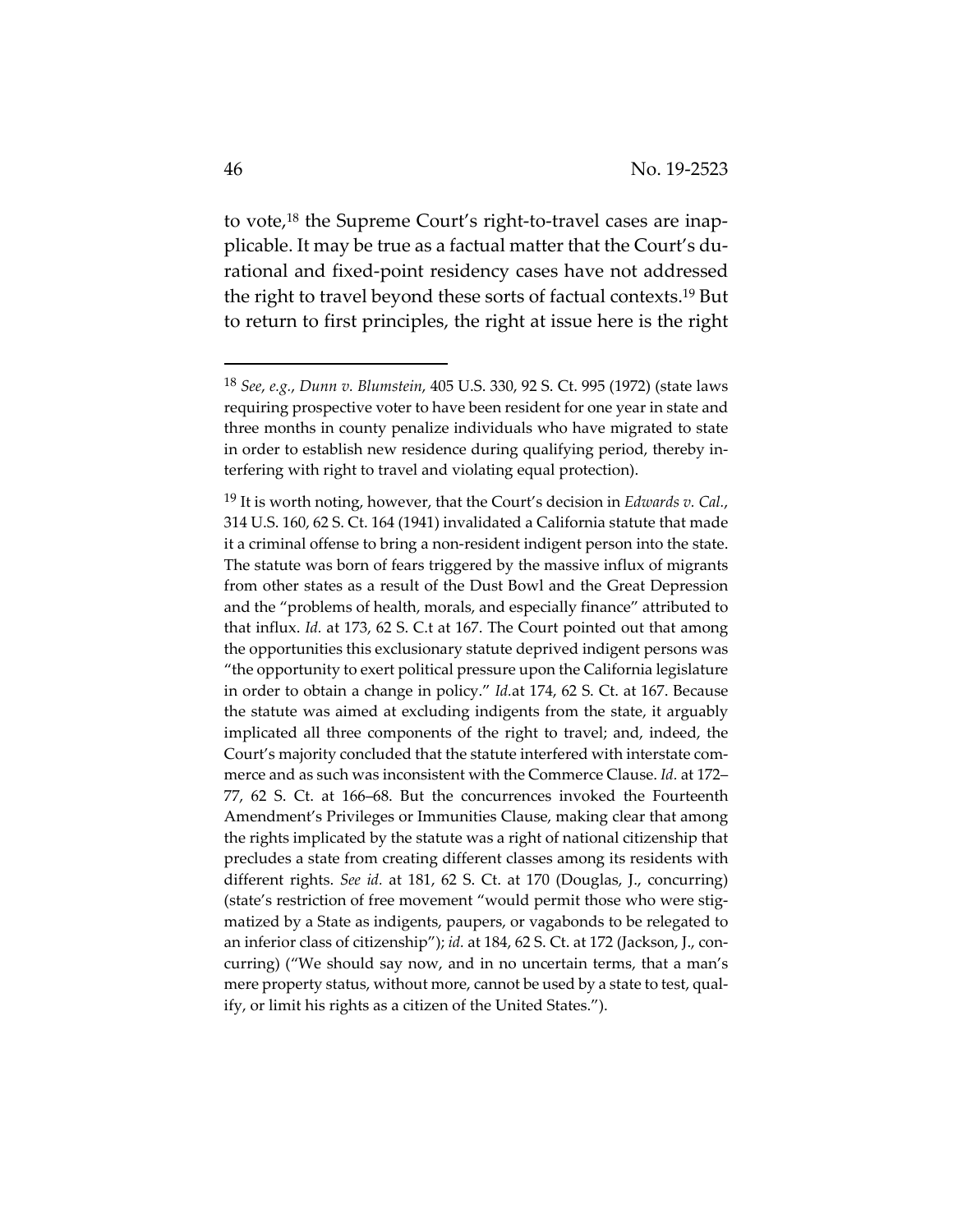of a newly arrived citizen of Indiana to the same privileges and immunities enjoyed by other citizens of the state. *See, e.g., Saenz*, 526 U.S. at 502–05, 119 S. Ct. at 1526–27. Nothing in the Supreme Court's jurisprudence concerning this right is tied to the nature of the particular benefit at issue; the right is one to citizenship on the same terms as other residents of the state. *See ibid.*; *Soto Lopez*, 476 U.S. at 904, 106 S. Ct. at 2322; *Hooper*, 472 U.S. at 623, 105 S. Ct. at 2868–69. SORA imposes a significant and lasting burden on a class of citizens who are otherwise similarly situated to those whose Indiana citizenship pre-dates the statute's other jurisdiction requirement. As we have said many times now, those persons who were citizens of Indiana and were convicted of sex offenses before SORA's other jurisdiction requirement was enacted enjoy the full protection of the State's *ex post facto* clause as construed in *Wallace*, and they are exempt from the various registration and reporting requirements that SORA imposes on such offenders. But those persons who were convicted of sex offenses before the other jurisdiction requirement was enacted but have since relocated to Indiana are deemed subject to SORA's registration and other requirements—provisions that *Wallace* deemed punitive—so long as their former states imposed comparable requirements on them. In no sense are these two classes of Indiana citizens being treated equally: one is afforded a valuable, constitutionally mandated protection against the after-the-fact imposition of what the Indiana Supreme Court has labeled penalties, and one is not.

Finally, Indiana posits that any understanding that a state cannot classify its citizens differently depending on whether they have engaged in interstate travel is inconsistent with the many federal criminal laws that apply precisely on that basis. This is a misguided argument. First, the sort of interstate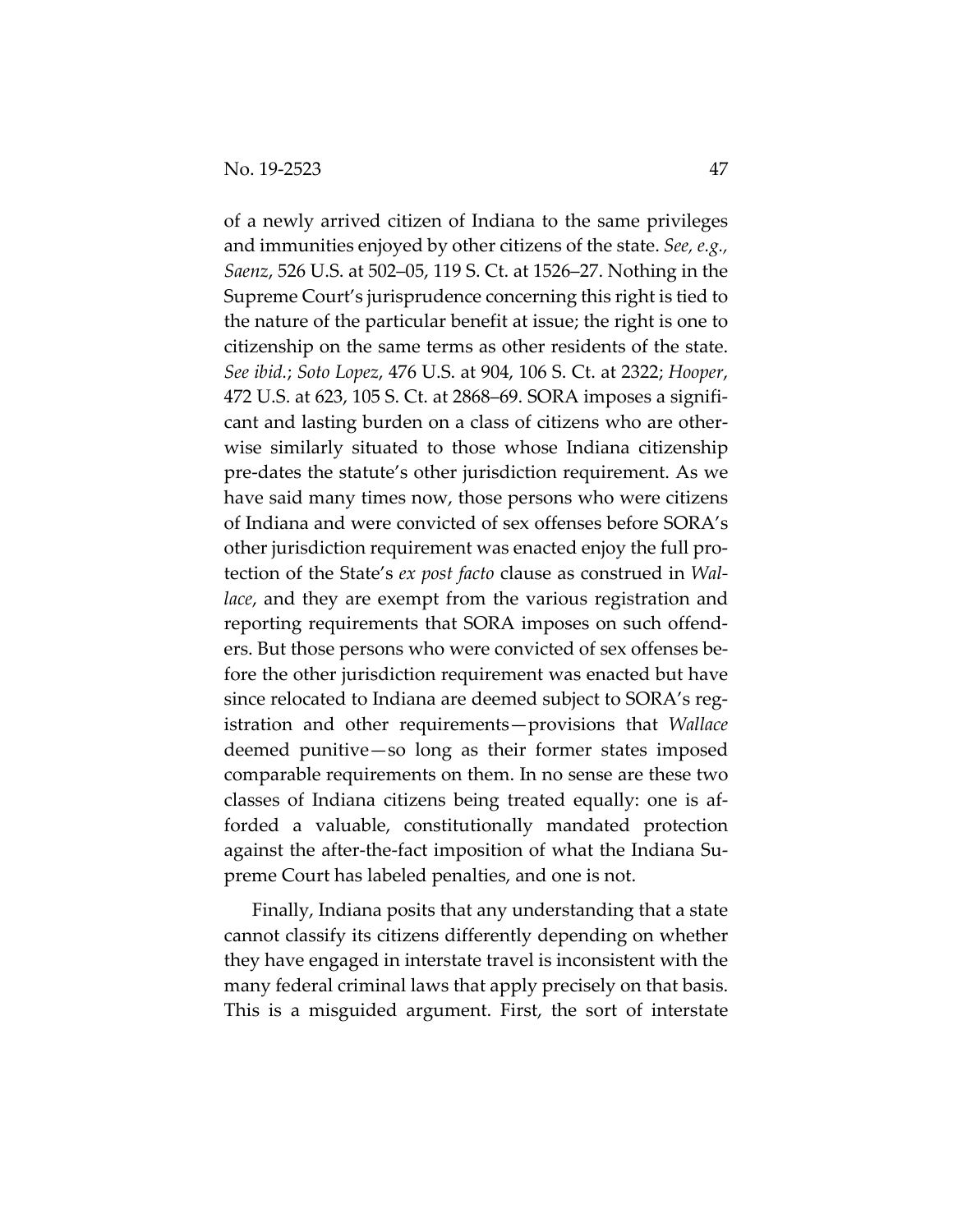travel to which Indiana is referring implicates a different component of the constitutional right to travel than the right, upon relocating from one state to another, to be treated on equal terms with other citizens in one's new home state. The latter component is the only one at issue here. Second, federal criminal law does not create separate classes of citizens within a state who enjoy lesser or greater rights depending upon when they became citizens of that state. It simply employs the jurisdictional "hook" of conduct within interstate commerce to regulate, on equal terms, all who move or act across state lines. This has nothing to do with the classes Indiana has established within its own citizenry.

## **III.**

The other jurisdiction requirement of Indiana's SORA imposes a duty to register and its attendant burdens upon a relocating citizen that it would not impose upon a lifelong Indiana resident. The Privileges or Immunities Clause of the Fourteenth Amendment prohibits this differential treatment. We affirm the district court's judgment on this basis, without reaching the separate question of whether application of the other jurisdiction requirement also violates the *ex post facto* clause of the U.S. Constitution.

#### AFFIRMED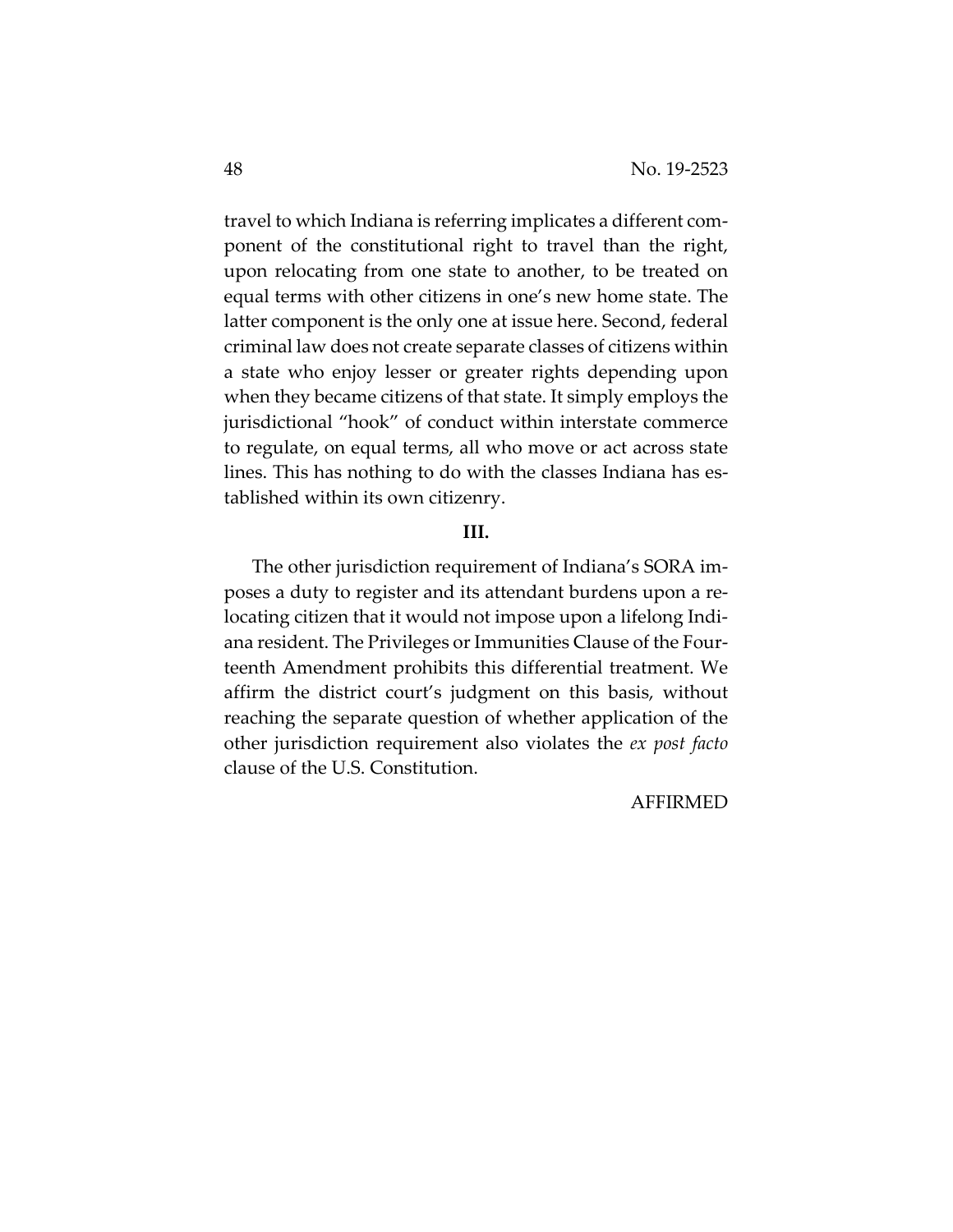ST. EVE, *Circuit Judge*, dissenting. I disagree with the majority's conclusion that the Indiana Supreme Court's interpretation of the Indiana Constitution's Ex Post Facto Clause as applied to Indiana's Sex Offender Registration Act (SORA) implicates plaintiffs' right to travel under the Privileges or Immunities Clause of the Fourteenth Amendment of the United States Constitution. I write separately to explain my reasoning.

# **I.**

## A.

Addressing the plaintiffs' federal claims requires a deep dive into Indiana law and the reasons for Indiana's complex rules surrounding SORA. The majority starts off on the wrong foot by misunderstanding those rules.

Like other states, Indiana requires persons convicted of sex offenses to register as sex offenders. Ind. Code § 11-8-8-1 to -23. Under SORA, a person must register if he (1) committed a registrable offense under Indiana law, (2) committed a crime under the laws of another jurisdiction that is substantially equivalent to Indiana's registrable offenses, Ind. Code § 1-1-2-4(b)(3) (formerly Ind. Code § 11-8-8-5(a)(24)), or (3) is required to register in any other jurisdiction, Ind. Code § 11-  $8-8-5(b)(1)$ .

As a statutory matter, SORA is fully retrospective and does not depend on when someone was convicted of an offense. And as a federal constitutional matter, this retrospective application is not inherently suspect under the Federal Ex Post Facto Clause. *See Smith v. Doe*, 538 U.S. 84, 90 (2003). The Indiana Supreme Court, however, has interpreted its state constitution's Ex Post Facto Clause such that persons who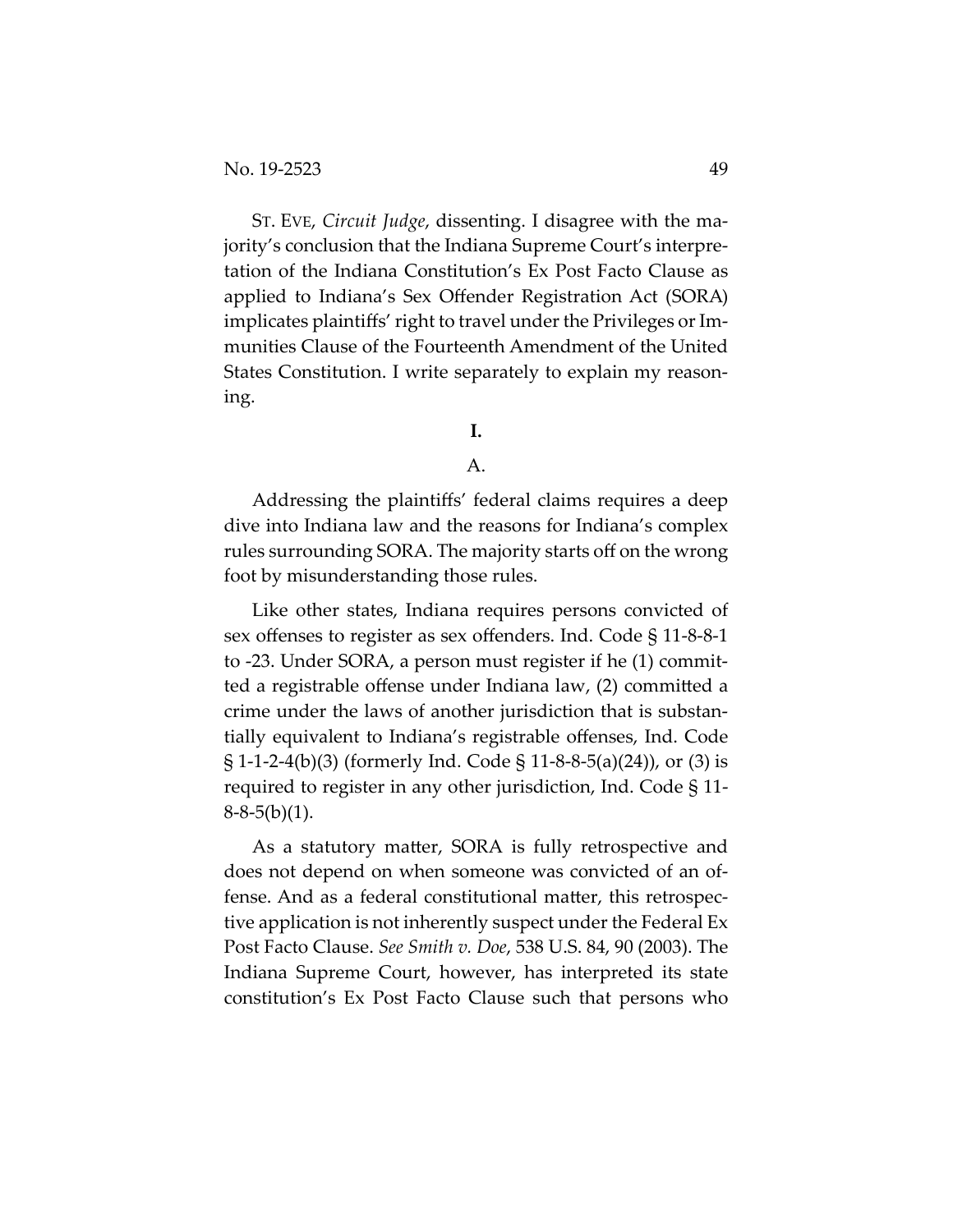would be required to register as a statutory matter are not required to register as a constitutional matter. This began with *Wallace v. State*, 905 N.E.2d 371 (Ind. 2009), in which the court, applying its own version of the U.S. Supreme Court's "intenteffects" test, held that SORA had a punitive effect on those who had been charged, convicted, and served their sentences before SORA was enacted. *Id.* at 379, 384.

Even after *Wallace*, however, not all applications of SORA to prior convictions offend the Indiana Constitution. On the same day as *Wallace*, the Indiana Supreme Court decided *Jensen v. State*, 905 N.E.2d 384 (Ind. 2009). Jensen was convicted of a sex offense in 2000, and at the time, SORA required him to register as a sex offender for ten years. *Id.* at 389. Before Jensen's ten years were up, the Indiana General Assembly amended SORA in 2006 to mandate that he now register for life. He argued that this extension violated the state's Ex Post Facto Clause*,* but the Indiana Supreme Court disagreed. Unlike Wallace, who had no obligations before SORA was amended to cover him, the "'broad and sweeping' disclosure requirements were in place and applied to Jensen at the time of his guilty plea in January 2000. Nothing in that regard was changed by the 2006 amendments." *Id.* at 394. The marginal effect of increasing only the length of an existing registration obligation did not rise to the level of "punishment" such that it violated the Indiana constitution. *Id.* at 391–93.

After *Jensen*, the Indiana Supreme Court continued to focus on the marginal effects of SORA and its amendments. In *State v. Pollard*, 908 N.E.2d 1145 (Ind. 2009), it said that a new residency restriction was "adding punishment." *Id.* at 1154. The court's decision in *Lemmon v. Harris*, 949 N.E.2d 803 (Ind. 2011), though, concluded that an amendment that reclassified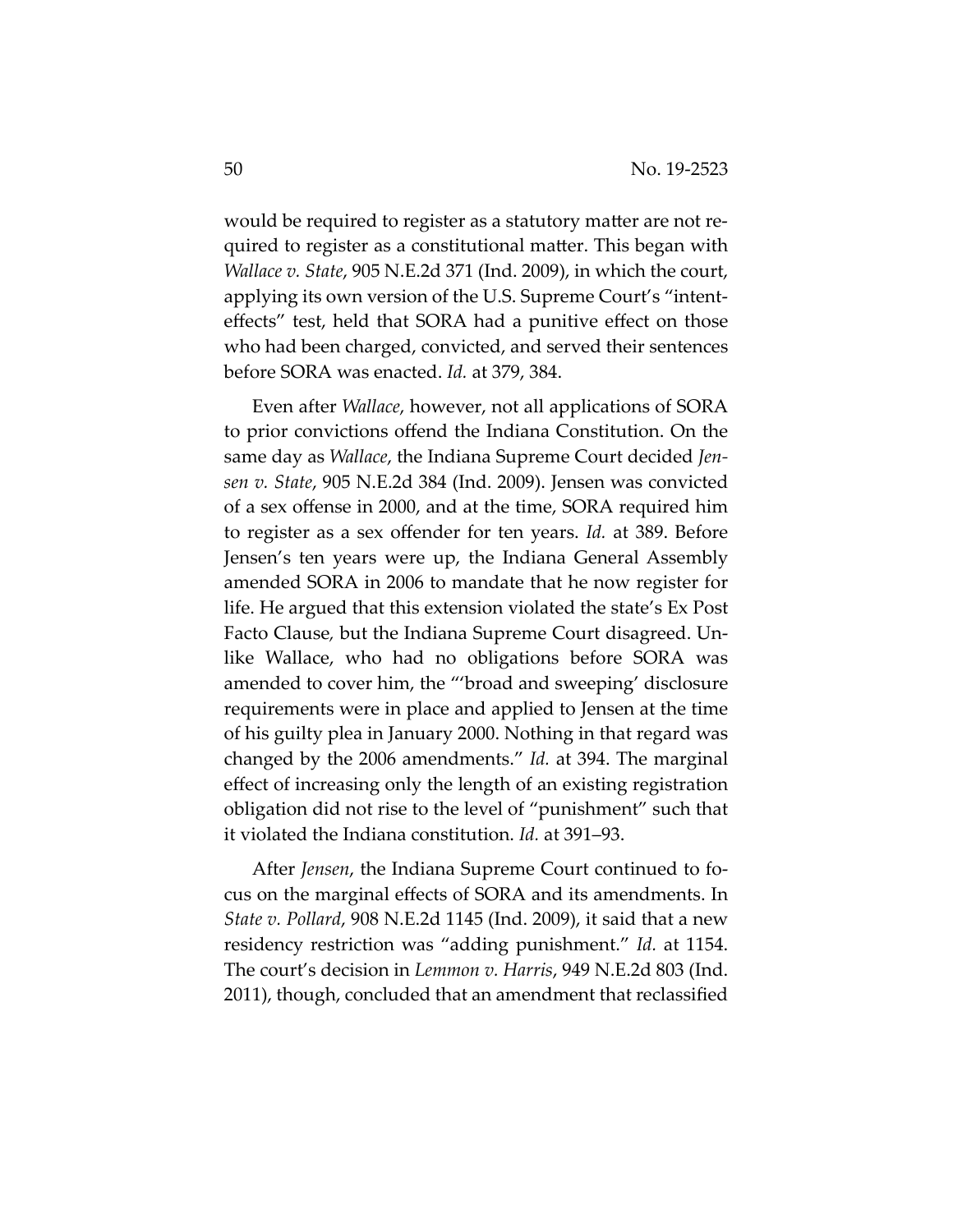someone from a sex offender to a "sexually violent predator" was not punitive because, just like for Jensen, it amounted only to an extension of pre-existing obligations and was not "any more punitive." *Id.* at 810–11, 813 n.19.

Up to this point, however, each case had asked whether the Indiana SORA had a marginal punitive effective compared to those requirements already imposed by *Indiana* law. In 2016, the Indiana Supreme Court encountered three cases challenging SORA's effect on those who had been required to register under another state's laws.

Applying the same marginal-effects test, the Indiana Supreme Court concluded that the effect of maintaining an outof-state registration in Indiana was not punitive, regardless of when or where the registrable crime had been committed. First, in *Tyson v. State*, 51 N.E.3d 88 (Ind. 2016), the court upheld registration for a man obligated to register under Texas law at the time of his conviction, before Indiana's SORA covered his offense. *Id.* at 92. The court concluded that the marginal effect of "maintaining a registry requirement across state lines does not amount to a punitive burden" in violation of the state constitution. *Id.* at 90.

The court extended this reasoning in *State v. Zerbe*, 50 N.E.3d 368 (Ind. 2016). Zerbe was convicted in Michigan in 1992, before either Michigan or Indiana had enacted sex offender registration laws. *Id.* at 369. Zerbe was nevertheless required to register under Michigan law upon release from prison because Michigan did not share Indiana's stricter Ex Post Facto Clause. *Id.* at 371. This twist changed nothing; the marginal effect of maintaining that registration was not punitive. *Id.* at 370–71. As the court clarified, "it is not Zerbe's *crime*  that triggers his obligation to register as a sex offender in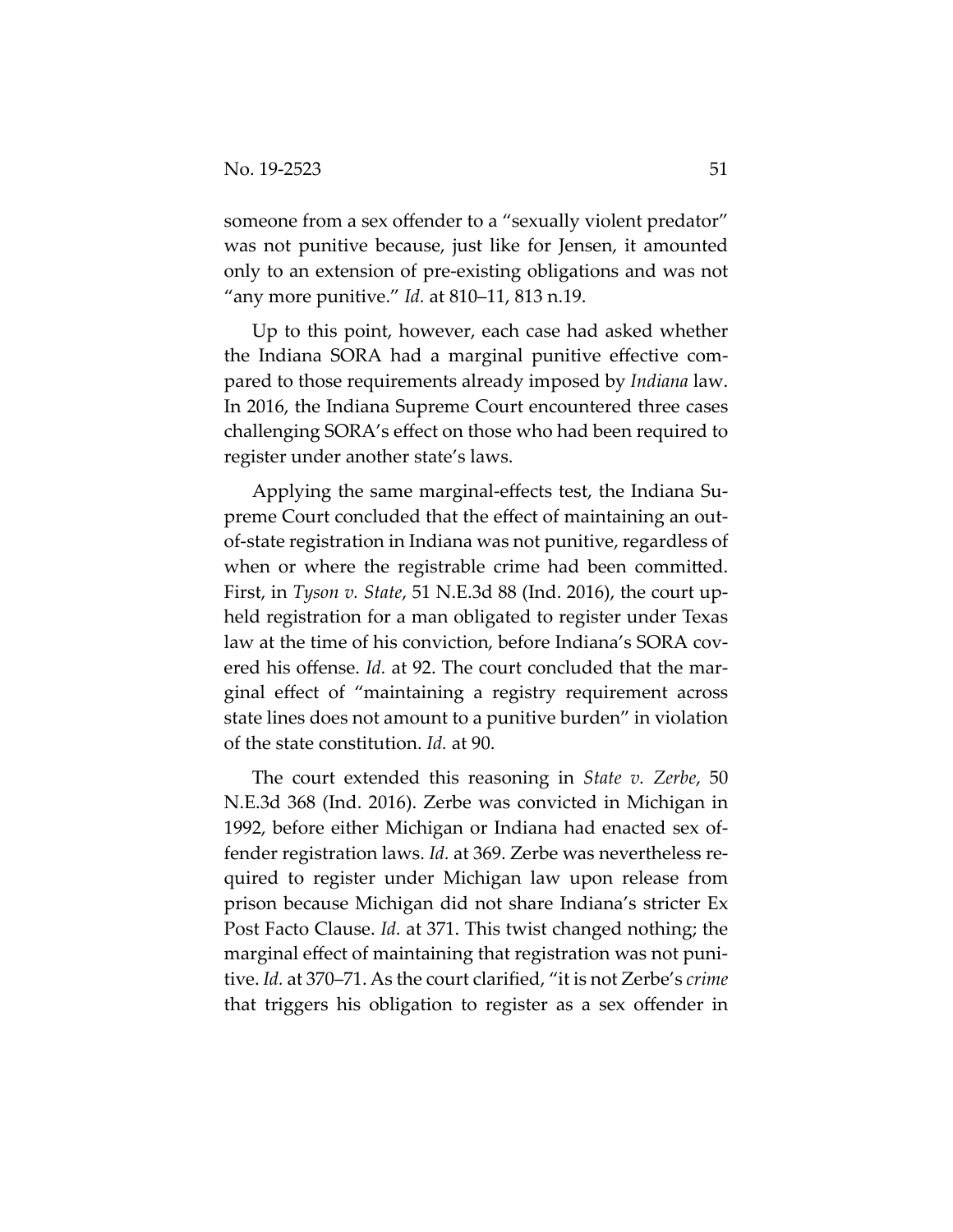Indiana; rather, it is his *Michigan registry requirement* that does so." *Id.* at 370 (emphasis in original). The trilogy finished with *Ammons v. State*, 50 N.E.3d 143 (Ind. 2016) (per curiam). Ammons had been convicted in Indiana before SORA, but he moved to Iowa, which obligated him to register for his Indiana crime. *Id.* When he moved back to Indiana, the Indiana Supreme Court confirmed that, just like for Tyson and Zerbe, maintaining Ammons's Iowa registration for his Indiana crime did not amount to "additional punishment." *Id.* at 145.

In sum, the question under SORA and Indiana's Ex Post Facto Clause is always whether SORA's marginal effect is punitive. Maintaining, extending, or modifying a duty under SORA generally is not punitive, but imposing a new duty is. It is immaterial to the analysis whether Indiana law is maintaining, extending, or modifying its own duties or those of another state. Likewise, it is immaterial where or when the conviction occurred, as long as some state imposed a lawful registration obligation on the offender and SORA does not so significantly alter that obligation to result in added punishment.

B.

Plaintiffs argue that the Indiana Supreme Court's marginal-effects rule violates their right to travel under the Federal Constitution. While the majority aptly summarizes the development of the law regarding this right, it overreads the right to travel as articulated by the Supreme Court.

The U.S. Supreme Court has identified three components to the right to travel: (1) "the right of a citizen of one State to enter and to leave another State," (2) "the right to be treated as a welcome visitor rather than an unfriendly alien when temporarily present in the second State," and (3) "for those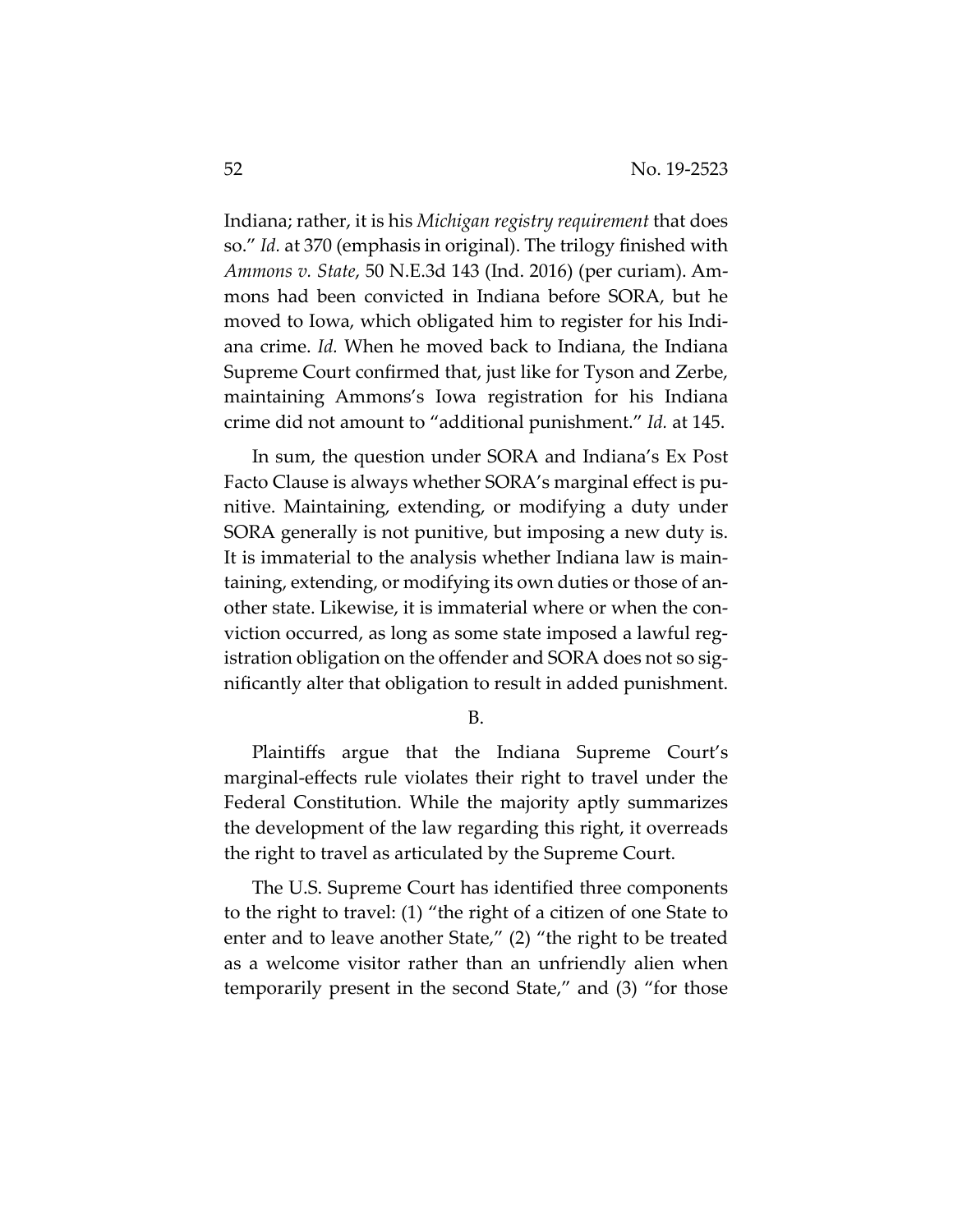travelers who elect to become permanent residents, the right to be treated like the other citizens of that State." *Saenz v. Roe*, 526 U.S. 489, 500 (1999). Everyone agrees that only the third facet of the right is at issue here. That aspect is derived from the Privileges or Immunities Clause of the Fourteenth Amendment. U.S. Const. amend. XIV, § 2; *Saenz*, 526 U.S. at 502–03.

In *Saenz*, the plaintiffs challenged the constitutionality of a California statute that limited new residents to only the welfare benefits to which they would have been entitled in their prior state of residence. 526 U.S. at 492. The Supreme Court held that this rule violated the third aspect of the right to travel. The Court was not concerned with whether California was trying to penalize or deter travel or even if it was succeeding. *Id.* at 504. Instead, the Court found that "the right to travel embraces the citizen's right to be treated equally in her new State of residence" and that "the discriminatory classification is itself a penalty." *Id.* at 505. In addressing this discrimination, the Court applied strict scrutiny, which California's law failed. *Id.* at 504–05. The duration of a citizen's residency and the location of his or her prior residence had no relevance to the citizen's welfare needs, and the bare desire to reduce the state's budget was not compelling enough to justify a complex layered hierarchy among bona fide California residents. *Id.* at 507.

*Saenz* broadly stands for the proposition that durational residency requirements violate the right to travel unless they pass strict scrutiny. The full scope of that right, however, is uncertain. There have been no Supreme Court decisions interpreting the right to travel after *Saenz*. Decisions before it held other durational residency requirements unlawful but did so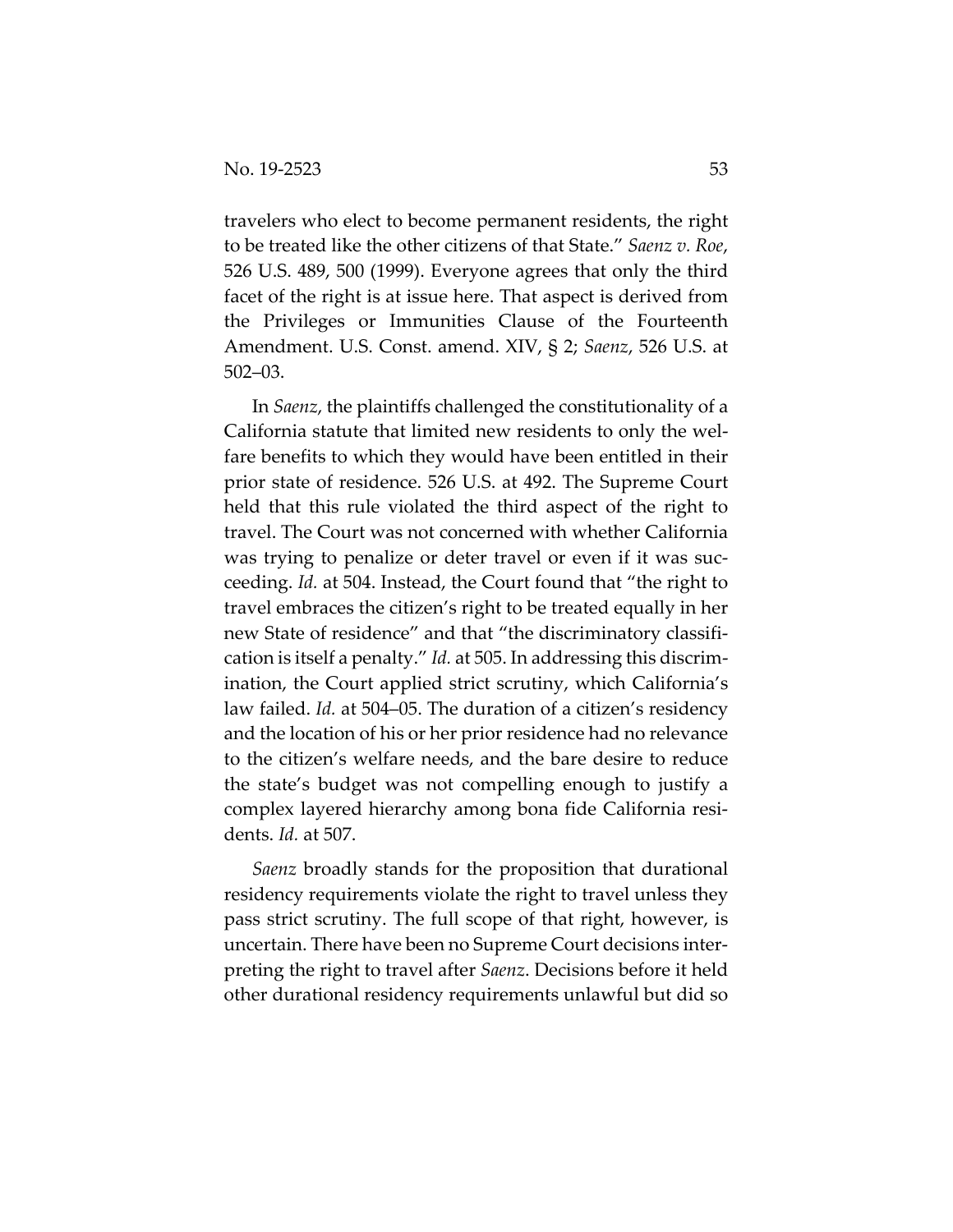under the Equal Protection Clause. *See Mem'l Hosp. v. Maricopa Cty.*, 415 U.S. 250, 251, 261–62 (1974) (striking down a state law requiring an indigent person to be a county resident for one year to receive free medical care); *Dunn v. Blumstein*, 405 U.S. 330, 334–35, 360 (1972) (holding unlawful a state law permitting only residents who have lived in state for one year to vote); *Shapiro v. Thompson*, 394 U.S. 618, 622 (1969) (invalidating statutes that deny welfare assistance to individuals during their first year of residency). *But see Sosna v. Iowa*, 419 U.S. 393, 396, 409 (1975) (upholding an Iowa law requiring resident to live in state for one year to obtain a divorce decree).

I agree with the majority, however, that the right to travel should be understood to go beyond prohibiting only durational residency requirements that place a waiting period on benefits. It seems unlikely that a permanent distinction between bona fide residents would be any more lawful than a temporary one. The Supreme Court's cases illustrate this point, though a majority of the Court has yet to endorse it. In *Zobel v. Williams*, 457 U.S. 55 (1982), Alaska implemented a natural resource dividend statute that created "fixed, permanent distinctions between an ever-increasing number of perpetual classes of concededly bona fide residents, based on how long they have been in the State." *Id.* at 59. The Supreme Court held that this scheme was improper even under rational-basis review. *Id.* at 64. The Court did the same thing with a New Mexico tax exemption for Vietnam veterans who were state residents before a specific date. *Hooper v. Bernalillo Cty. Assessor*, 472 U.S. 612, 624 (1985).

Although the Supreme Court did not directly hold that the laws at issue in *Zobel* and *Hooper* implicated the right to travel,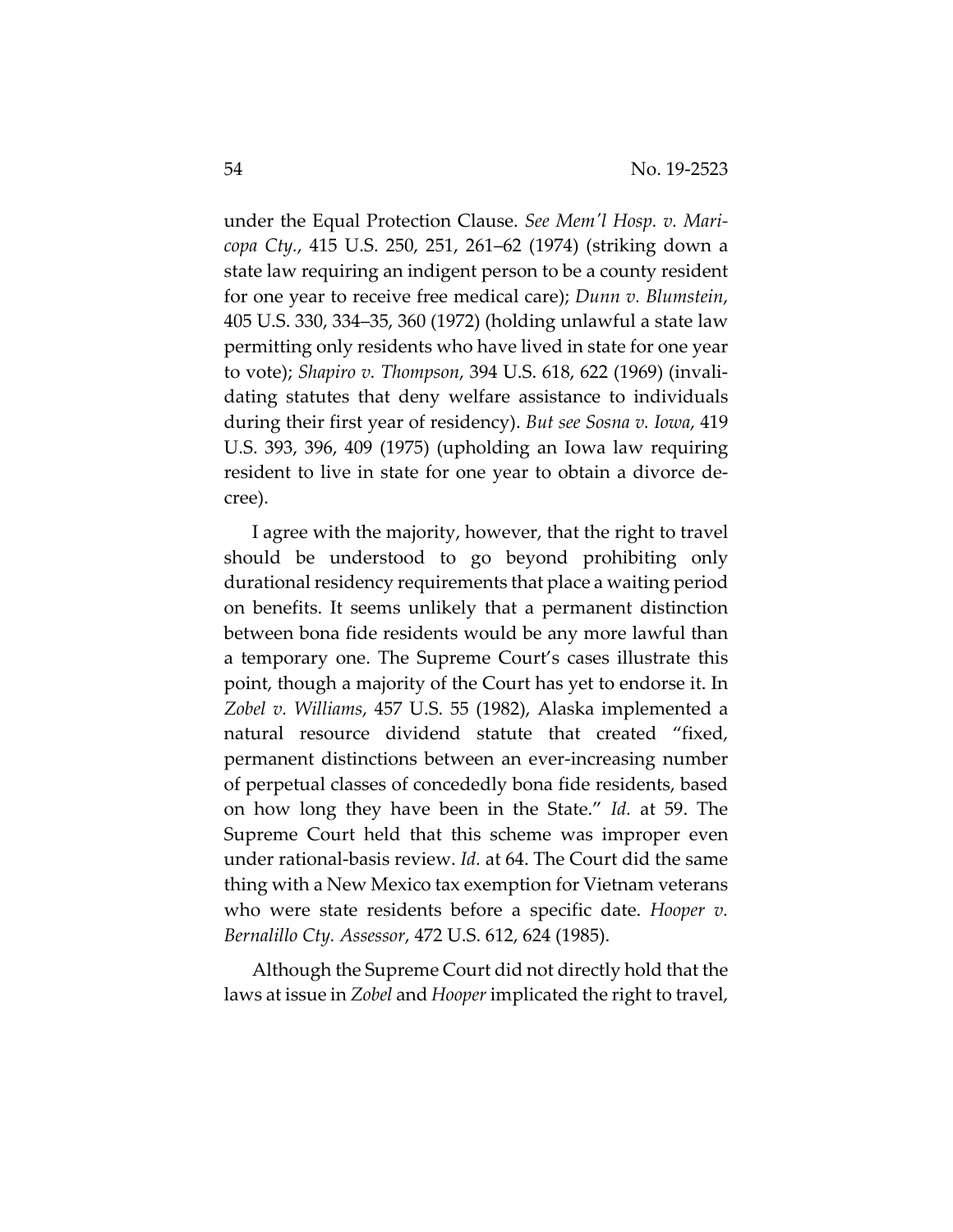a plurality of the Court later concluded that the right was really driving those decisions. *See Att'y Gen. of N.Y. v. Soto-Lopez*, 476 U.S. 898, 907–08 (1986) (plurality opinion). In the plurality's view, "a permanent deprivation of a significant benefit, based only on the fact of nonresidence at a past point in time, clearly operates to penalize appellees for exercising their right to migrate" and thus mandated strict scrutiny. *Id.*  at 909.

All of the Supreme Court's decisions in this area have something in common. Each involved a rule that explicitly discriminated between old and new residents. As the Court noted, the challenged classifications in *Saenz* were "defined *entirely* by (a) the period of residency in California and (b) the location of the prior residences of the [plaintiffs]." 526 U.S. at 505 (emphasis added). Likewise, in *Soto-Lopez*, the plurality emphasized that New York was depriving the plaintiffs "of a significant benefit, based *only* on the fact of nonresidence at a past point in time." 476 U.S. at 909 (emphasis added). In each case, there was a direct causal connection between a person's status as a new resident and the deprivation of a benefit. In legal parlance, each was a "disparate treatment" claim.

**II.** 

The question in this case is whether Indiana's registration requirement, as applied through the marginal-effects test, violates the right to travel identified by the Supreme Court. In other words, does the marginal-effects test treat bona fide residents differently based on when they became residents.

I part ways with the majority because I conclude it does not. Neither SORA nor Indiana's Ex Post Facto Clause discriminates based on residency. Neither even mentions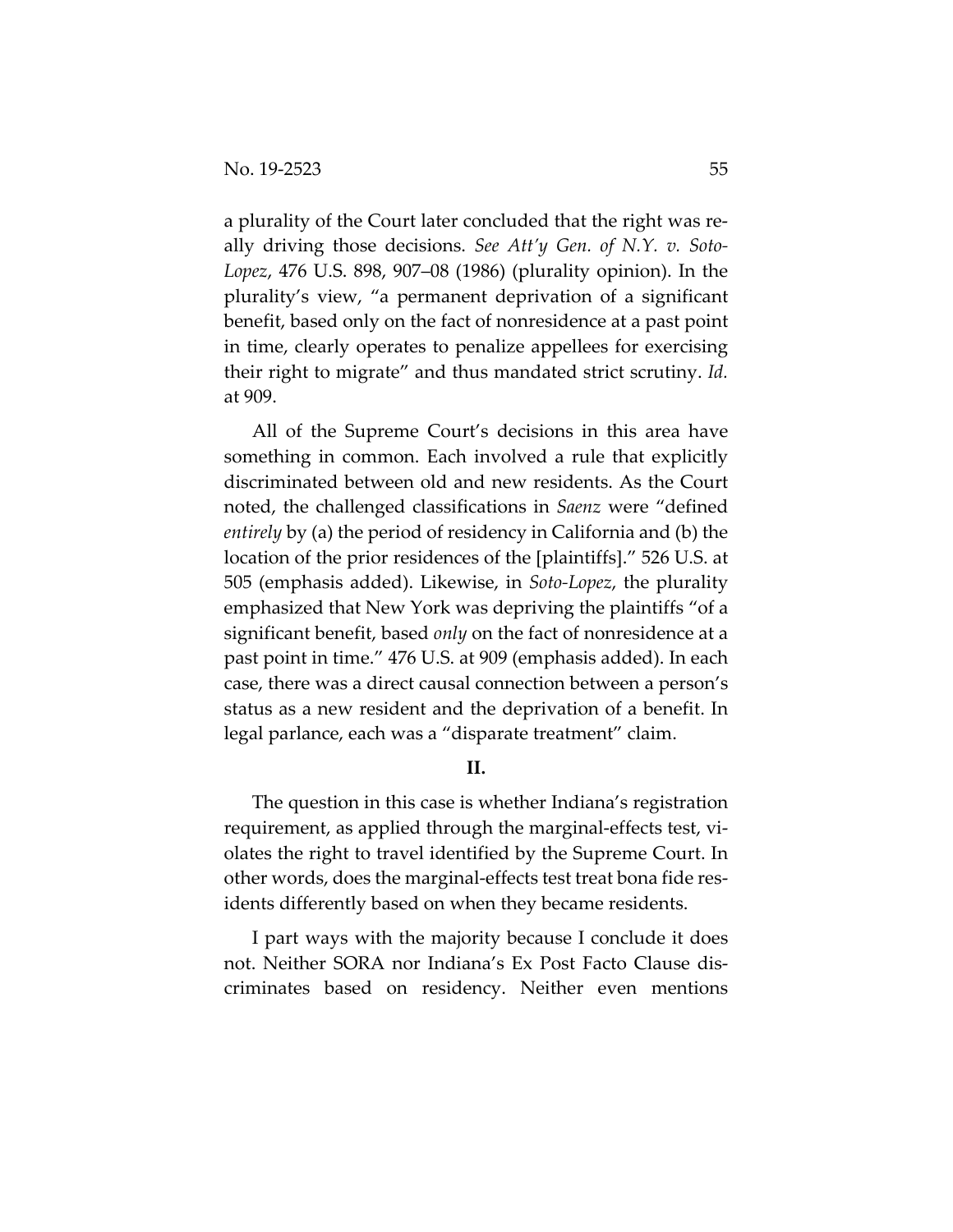residency. As a statutory matter, SORA obligates all people both old and new residents—to register based on prior convictions. Indiana's Ex Post Facto Clause then relieves a subset of those who must register from that statutory obligation. Who receives the clause's benefits, though, does not depend on when one became an Indiana resident but on whether one is subject to an existing registration requirement. That requirement can come from Indiana or from another state. The twist in this case is that for those like the plaintiffs, convicted before Indiana's SORA covered their crimes, such a registration obligation must come from elsewhere. For the majority, that fact is determinative.

The majority offers two theories to support its view that Indiana violated the plaintiffs' right to travel. The primary argument is that the other-jurisdiction provision in SORA "creates two classes of Indiana citizens": those who were Indiana residents prior to the provision's enactment on July 1, 2006, and those who moved to Indiana after that date. Because the provision applies only to newer Indiana residents who moved to the state after July 1, 2006, the argument goes, the provision impermissibly classifies Indiana residents based on the length of their residency in the state and generally treats newer residents worse than long-term Indianans. I disagree because the underlying premise to this conclusion is incorrect—the other-jurisdiction provision does apply retroactively to offenders who became Indiana residents prior to July 1, 2006.

The majority's conclusion to the contrary is rooted in its narrow reading of Indiana caselaw applying the state's Ex Post Facto Clause to SORA. It suggests that any gap in time between the placement of an initial registration requirement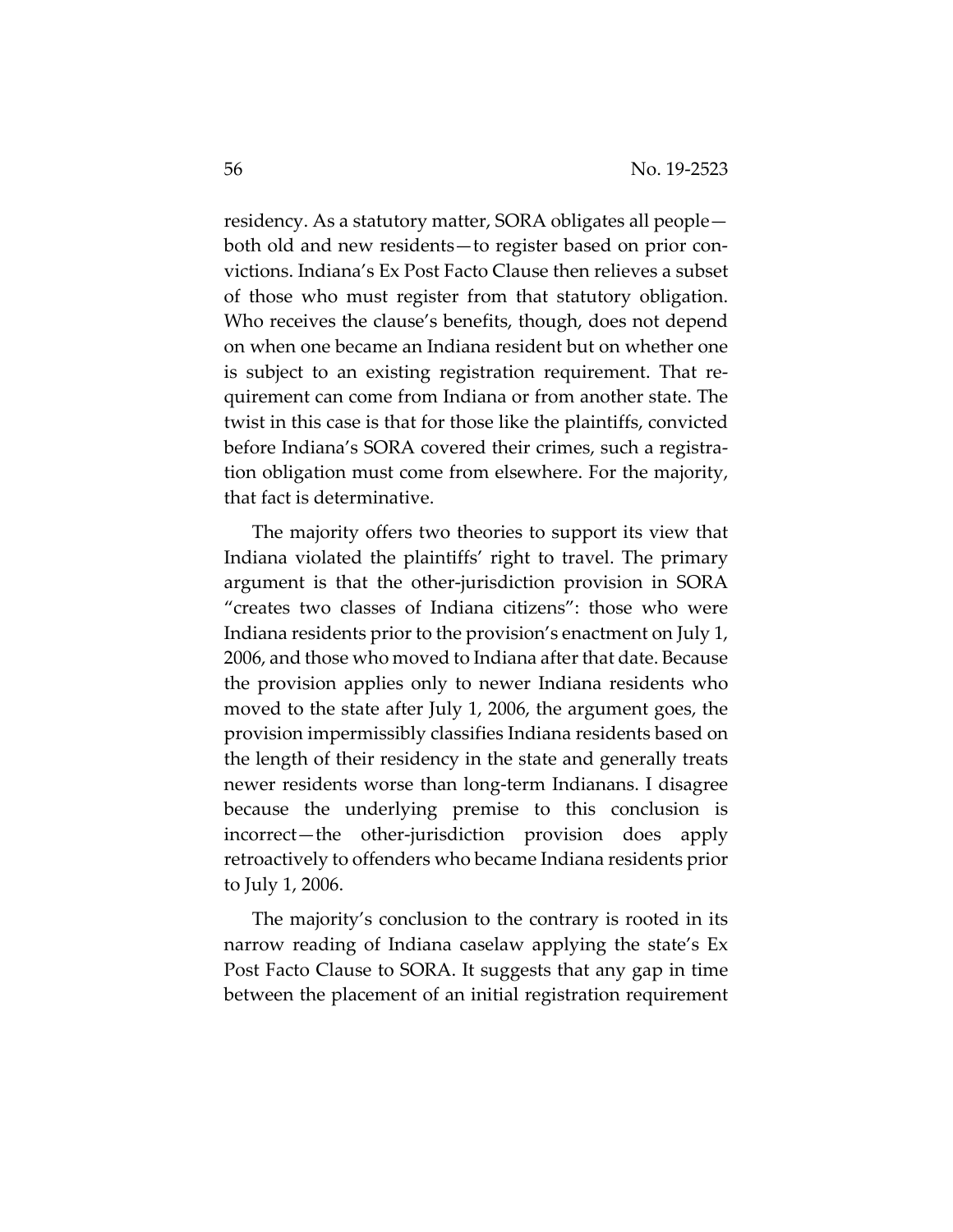and the later imposition of a related requirement transforms Indiana's subsequent requirement into a "material change" in obligations rather than a "mere continuation" of them, failing the marginal-effects test. Under this logic, offenders who relocated to Indiana prior to July 1, 2006, and who were not required to register in Indiana until 2006 would be exempt from a later registration requirement under *Wallace*. That interpretation misapprehends *Wallace*'s more recent progeny: *Tyson*, *Zerbe*, and *Ammons*. While those cases dealt with plaintiffs who moved to Indiana after it enacted SORA's other-jurisdiction provision in 2006, the Indiana Supreme Court did not base its decisions on that factor. Rather, it held, across three distinct factual patterns, that SORA's retroactive application does not violate the state's Ex Post Facto Clause as long as the offender is "already required to register in another jurisdiction." *Zerbe*, 50 N.E.3d at 369–70. That condition is satisfied here. Because SORA's other-jurisdiction provision may apply equally to Indianans who became residents prior to July 1, 2006, as well as those who move to the state after that date, the majority's argument that SORA classifies Indiana residents by date of residency is unpersuasive.1

The majority's second, more implicit argument is that as a practical effect of Indiana's SORA, out-of-state residency is a determinative factor in the plaintiffs' case and that of other offenders like them. Undoubtedly having a registration obligation in another state is correlated with changing one's state

<sup>&</sup>lt;sup>1</sup> I likewise depart from the majority's suggestion that Bash and Snider cannot be required to register under Indiana law; that conclusion depends upon an interpretation of Indiana law that bars retroactive application of SORA's other-jurisdiction provision, which I reject.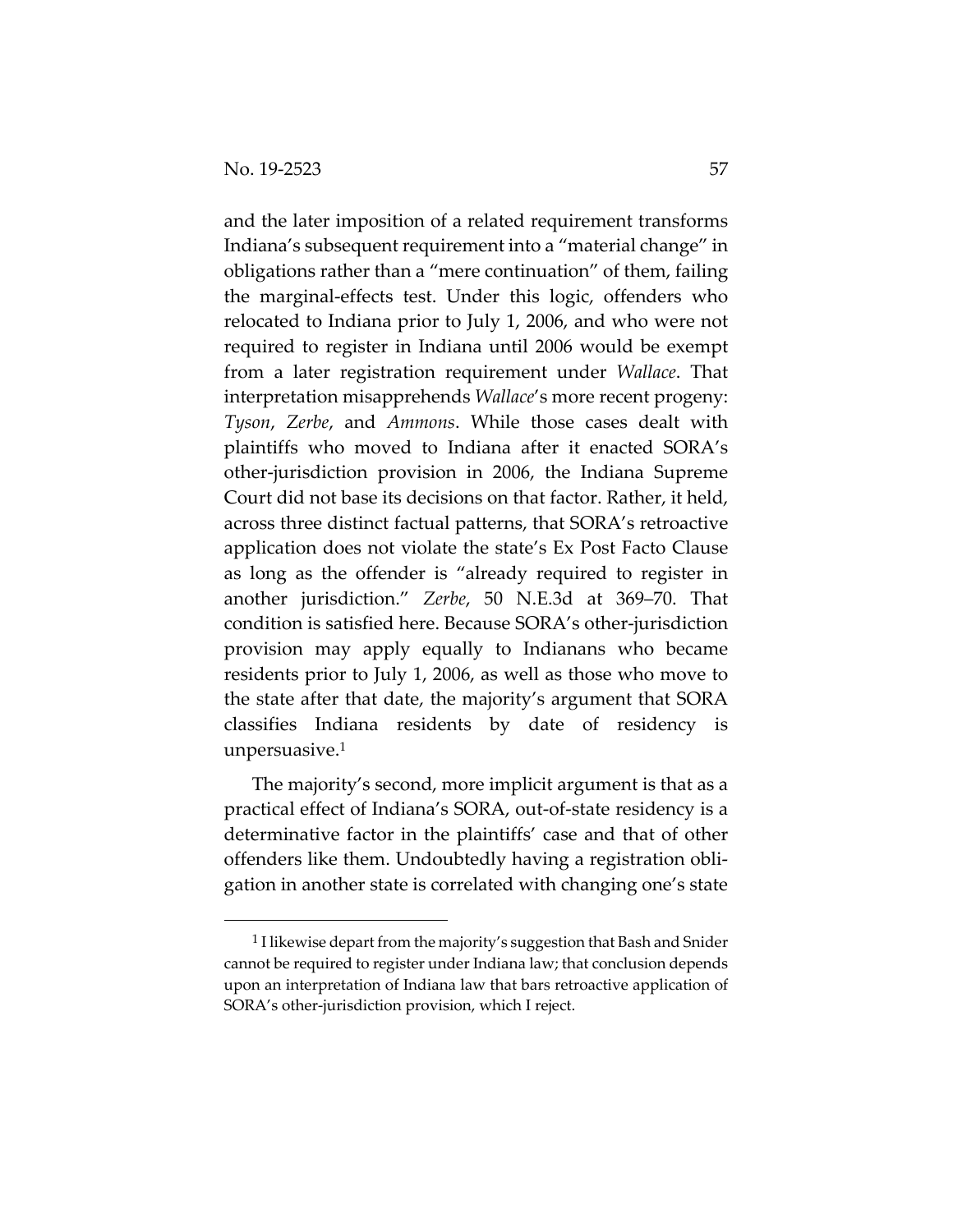of residence, as we can see not only from the six plaintiffs here but also from Tyson, Zerbe, and Ammons, all of whom had to register after moving to Indiana. But the correlation is imperfect. Some lifelong Indiana residents who committed crimes before SORA might well have a registration obligation based on their employment or schooling in an adjacent state. *See, e.g.*, 730 ILCS 150/3(a-5) (requiring out-of-state students or employees to register in Illinois). On the flipside, some new Indiana residents who committed their crimes elsewhere might have no registration requirement in their prior state because of state-law protection against retroactivity. *See, e.g.*, *Doe v. State*, 189 P.3d 999, 1004 (Alaska 2008) (holding that the state's Ex Post Facto Clause prohibits retroactive application of SORA). While prior, out-of-state residency is often an element in the application of SORA's registration requirements, residency is not the trigger for the other-jurisdiction provision.

The majority acknowledges this but suggests that the fact that some new residents are not adversely affected by SORA's requirements does not immunize the law from unconstitutionality. For support, the majority points to *Saenz*. There, the Supreme Court struck down the law, even though some of the new residents experienced more favorable welfare benefits than long-term Californians. *Saenz*, 526 U.S. at 497. What mattered, the Court concluded, was that California explicitly based its provision of benefits to new Californians—favorable or not—on the duration of their residence in California. *Id.* at 497, 505. The implication of the majority's citation to *Saenz* is that SORA likewise cannot be saved by the fact that some new Indianans may not be subject to the registration requirements while some lifelong Indianans may be covered. That is a false equivalence. California employed an express, durational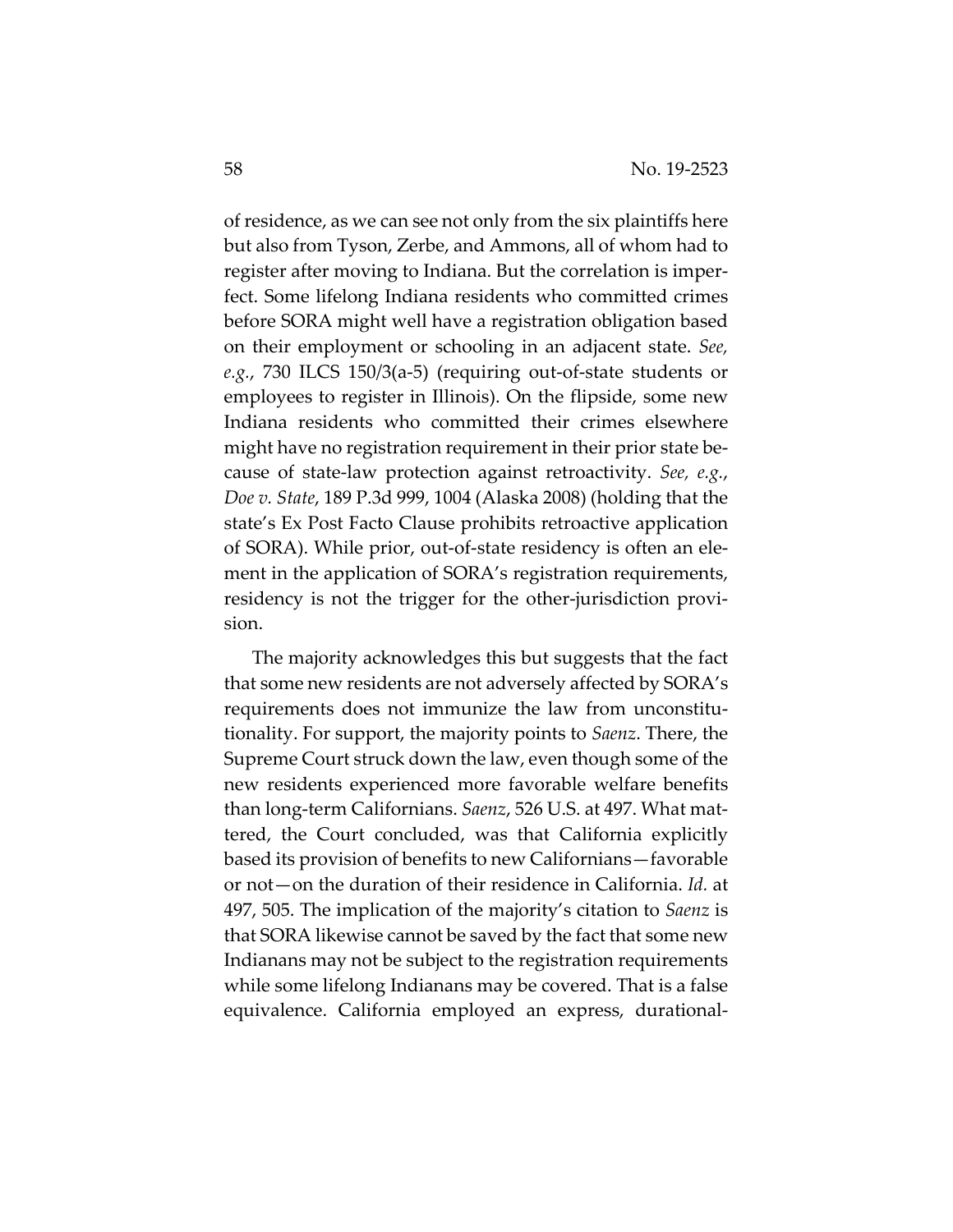residency classification; it applied to all persons who had resided in California for less than a year and happened to produce a favorable effect for some of them. In contrast, SORA by its terms does not base its application on any length of residency in Indiana; new Indiana residents who arrive in Indiana without any prior registration requirements do not experience a favorable effect under SORA—the law simply does not apply to them at all. In sum, *Saenz* involved a discriminatory test that some new residents passed, while SORA involves a non-discriminatory test that some new residents fail.

Prior, out-of-state residency represents neither causation nor perfect correlation for the application of SORA's registration requirements, and there is no evidence that anyone in Indiana *intended* to deter travel through the otherjurisdiction provision. The result? A disparate-treatment claim under the right to travel necessarily must fail. All that is left is a disparate-impact claim—an argument that, as a practical matter, more new residents than old residents must register under the law. The Supreme Court, though, has never extended the right to travel this far. *Cf. Washington v. Davis*, 426 U.S. 229, 239 (1976) (holding that only disparate treatment or discriminatory purpose violates the Equal Protection Clause). Nor, to my knowledge, has any other court of appeals before today.

The Third Circuit has actively refused to take this step, and I would follow its lead. In *Connelly v. Steel Valley Sch. Dist.*, 706 F.3d 209 (3d Cir. 2013), a Pennsylvania school district set its teachers' salaries based on years of teaching experience but gave full credit for years teaching in the district, partial credit for years teaching in Pennsylvania, and reduced credit for years teaching elsewhere. *Id.* at 211–12. A teacher who taught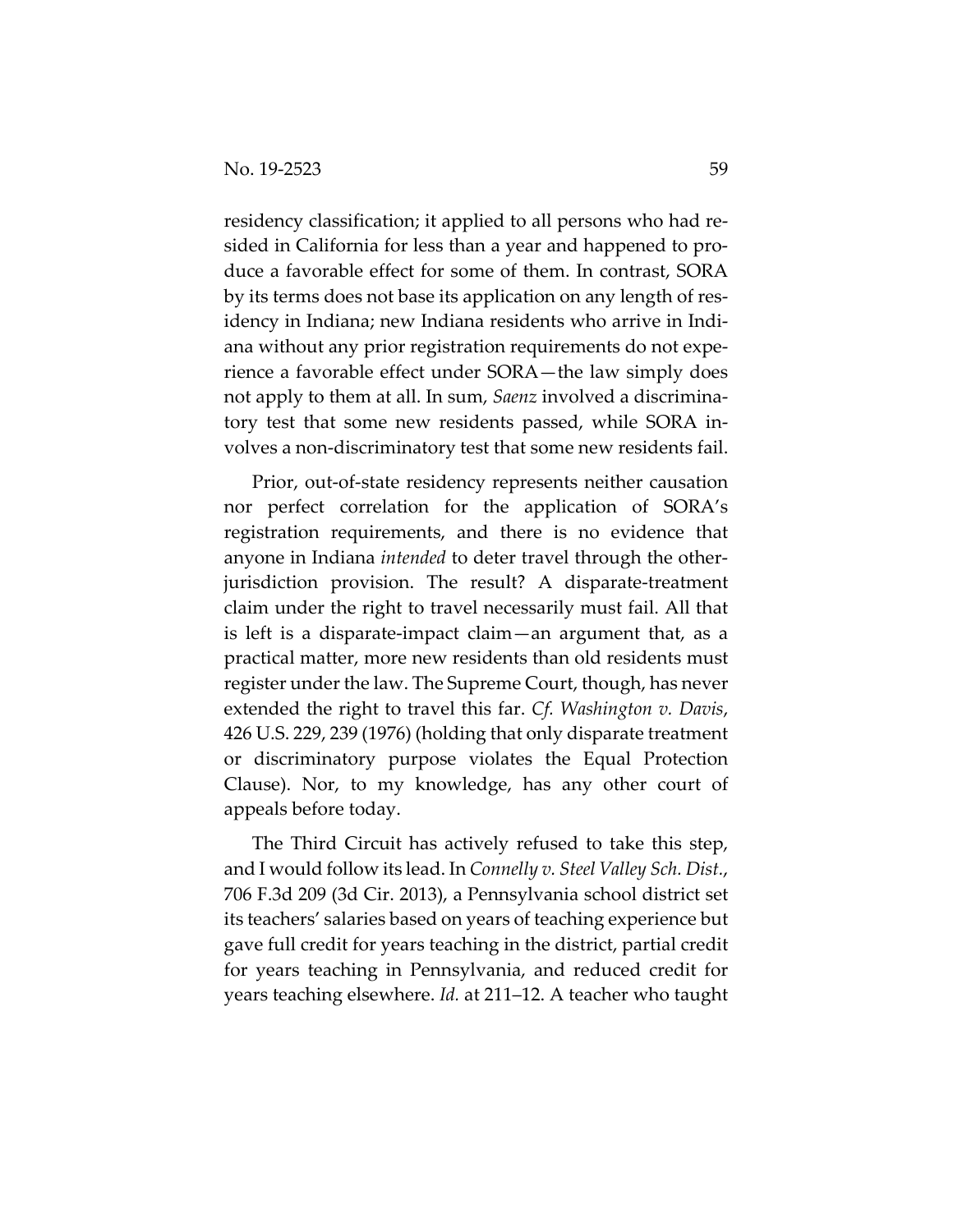nine years in Maryland and received one year of credit argued that the school district's salary scheme violated his right to travel. *Id.* at 213. The Third Circuit recognized that the district was not discriminating based on duration of residency but on location of teaching experience. *Id.* at 214. A lifelong Pennsylvania resident who taught across the border in Maryland would have received the same treatment as a similar Maryland resident who moved to Pennsylvania. *Id.* at 214–15. In the Third Circuit's view, "[t]he right to travel simply is not implicated when there is no discrimination based on the duration of one's residency." *Id.* at 215. Because SORA likewise does not discriminate based on the duration of one's residency but rather on the existence of a registration obligation, I would conclude that it does not implicate the right to travel or merit strict scrutiny.

There are good reasons for limiting the right to travel to actual discrimination, as we recognized more than a decade before *Saenz*. In *Sklar v. Byrne*, 727 F.2d 633 (7th Cir. 1984), we considered a right-to-travel objection to an ordinance banning unregistered handguns in the City of Chicago. Because one needed to be a Chicago resident to register a handgun for lawful possession—and Chicago stopped new registrations after 1982—Sklar argued that the ordinance violated the right to travel. *Id.* We recognized then that this could not be how the right to travel functions, for applying strict scrutiny "based merely on a showing that newer residents would not benefit" would make huge swaths of the law vulnerable. *Id.* at 639. Like in *Sklar*, the plaintiffs here want to apply strict scrutiny on the showing that they, as new residents, are "merely one group among several who do not benefit" from the protections of Indiana's Ex Post Facto Clause. *Id.* at 639. We refused the invitation in 1984, and I would refuse it again now.